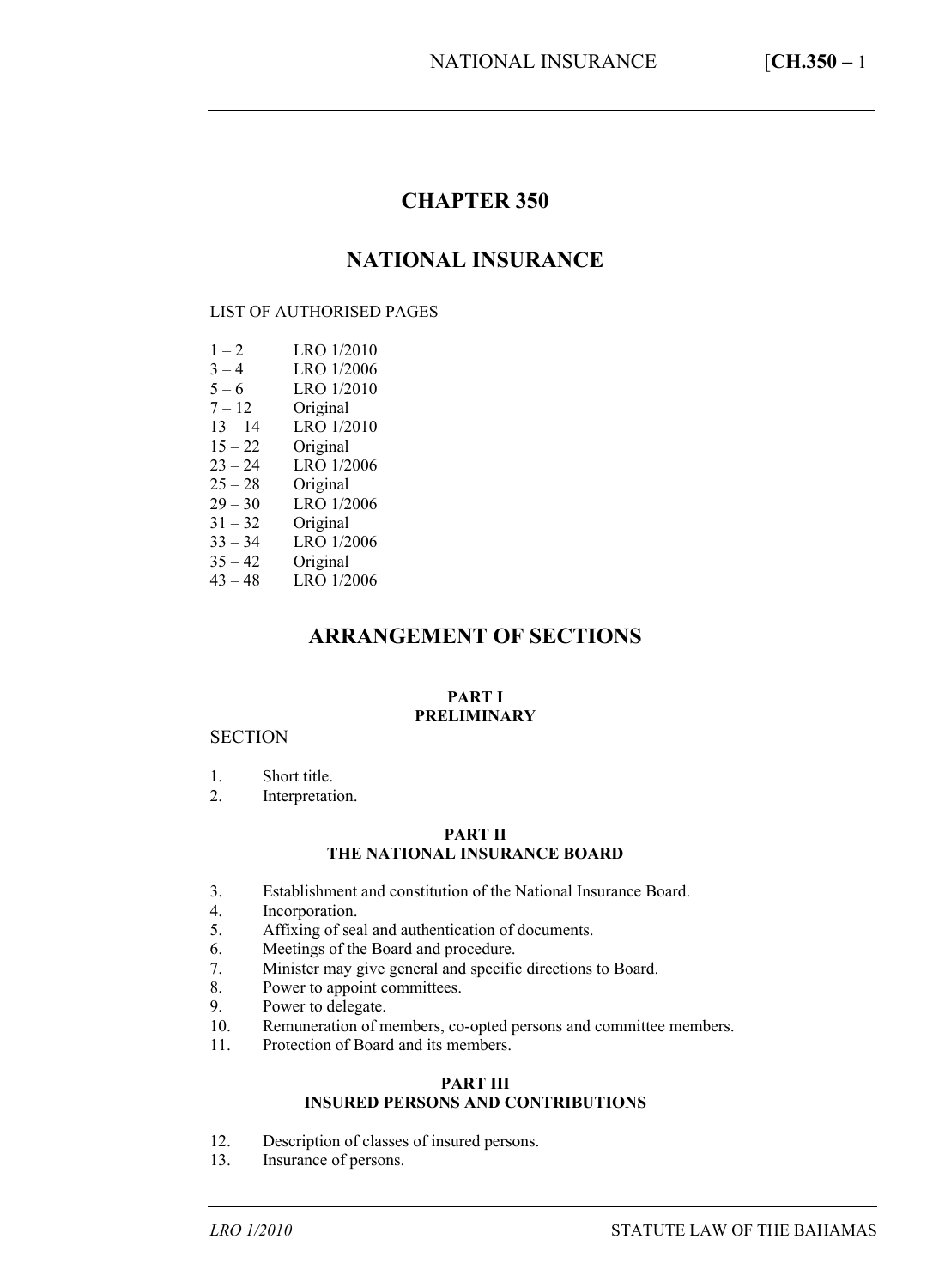- 14. Duty of register
- 15. Source of funds.
- 16. Exceptions from liability for, and crediting of, contributions.
- 17. Voluntary contributions.
- 18. Contributions of employed persons and employers.<br>19. General provisions as the payment and collection of
- General provisions as the payment and collection of contributions.
- 20. Persons to be treated as employers.

### **PART IV BENEFITS**

- 21. Description of benefits.
- 22. Integration of statutory benefits with contractual benefits.
- 23. Rates of benefits.
- 24. Regulations with regard to payment of benefits and as respects persons abroad, or in prison, persons unable to act and deceased persons.
- 25. Presumptions and general provisions relating to accidents.
- 26. Prescription of diseases.
- 27. Regulations relating to diseases and medical officers and boards.
- 28. Payment of medical officers, medical referees and boards.
- 29. Accidents and diseases in course of illegal employment.
- 30. Benefit where disease is personal injury by accident.
- 31. Repayment of benefit improperly received.
- 32. Benefits to be inalienable.

### **PART V**

### **ASSISTANCE**

- 33. Description of assistance and persons entitled.
- 34. Assistance payments to persons ordinarily resident.
- 35. Absence from The Bahamas.
- 36. Rates of assistance.
- 37. Regulations with regard to payments of assistance.
- 38. Repayment of assistance improperly received.
- 39. Assistance to be inalienable.

#### **PART VI ADMINISTRATION, FINANCE AND LEGAL PROCEEDINGS**

- 40. Officers and employees of the Board.
- 41. Designation and powers of inspectors.
- 42. Maintenance of records.
- 43. Proceedings against officers and employees of the Board under this Act.
- 44. Establishment of National Insurance Fund.
- 45. Temporary insufficiency of Fund.
- 46. Expenses of Post Office.
- 47. Report and accounts to be submitted to Minister.
- 48. Review of operation of Act.
- 49. Determination of claims and questions.
- 50. Interim payments, arrears and repayments.
- 51. Payment of persons and tribunals appointed or constituted under section 49.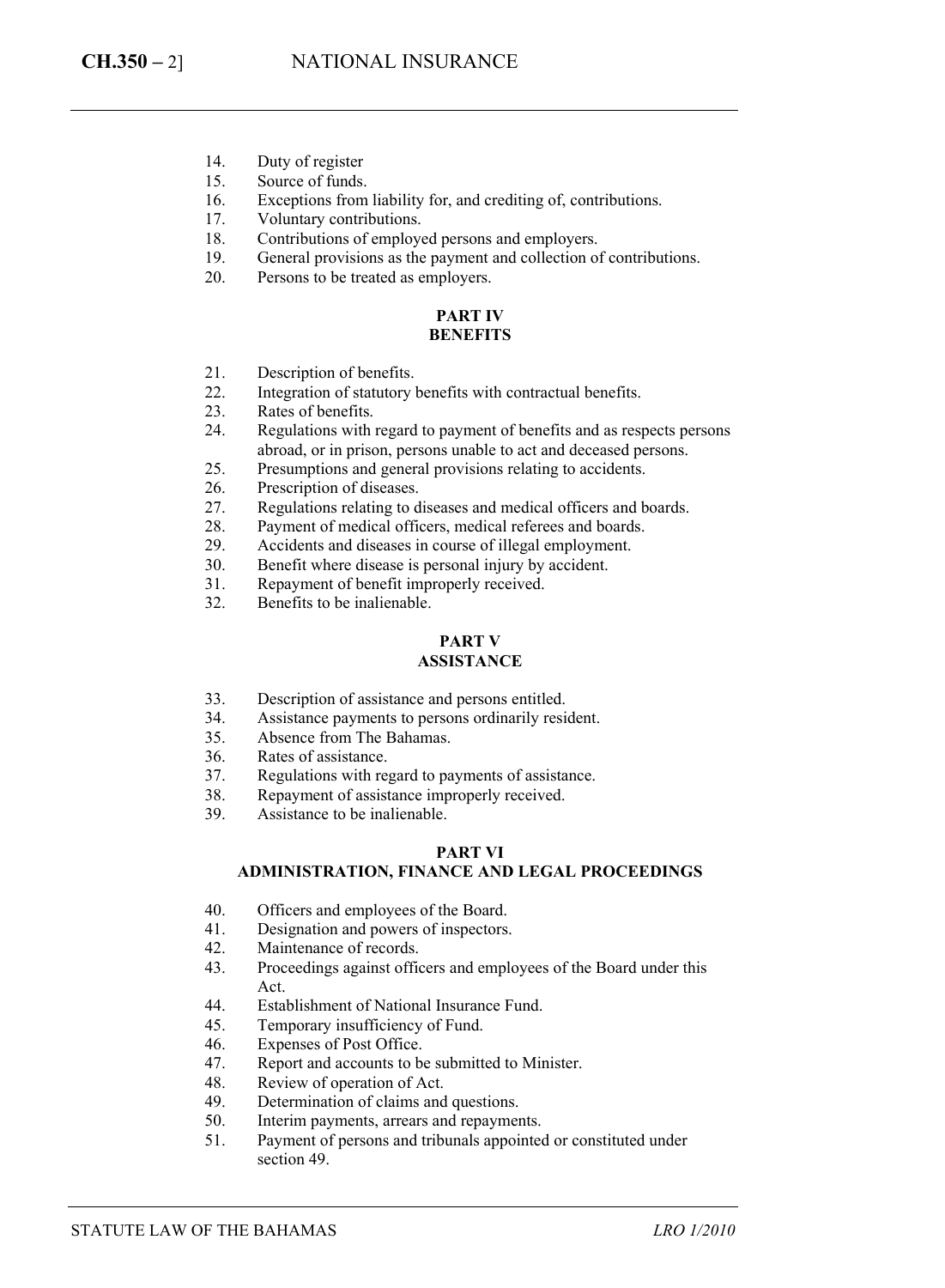- 52. Offences and penalties.
- 53. General provisions as to prosecutions under Act.
- 54. Recovery of contributions on prosecutions under Act.
- 55. Civil proceedings to recover sums due to the Fund.
- 56. Proceedings against employer for benefit lost by employer's default.

### **PART VII MISCELLANEOUS**

- 57. Application of Act to certain categories of persons.
- 58. Persons employed on board ships, vessels or aircraft.<br>59. Insured persons outside The Bahamas.
- Insured persons outside The Bahamas.
- 60. Reciprocal agreements with other parts of the Commonwealth or with foreign countries.
- 61. Exemption from stamp duty.
- 62. Power to make regulations, etc.
- 63. Regulations and orders to be approved.
- 64. Measure of damages where industrial benefit applies.
- 65. Amendment or repeal of other enactments.

FIRST SCHEDULE — Employment as an Employed Person.

SECOND SCHEDULE — Constitution of National Insurance Board.

THIRD SCHEDULE — Powers of Board to Invest.

––––––––––––––––––––––––––––––––––––––––––––––––––––––––––––––––––––––––––––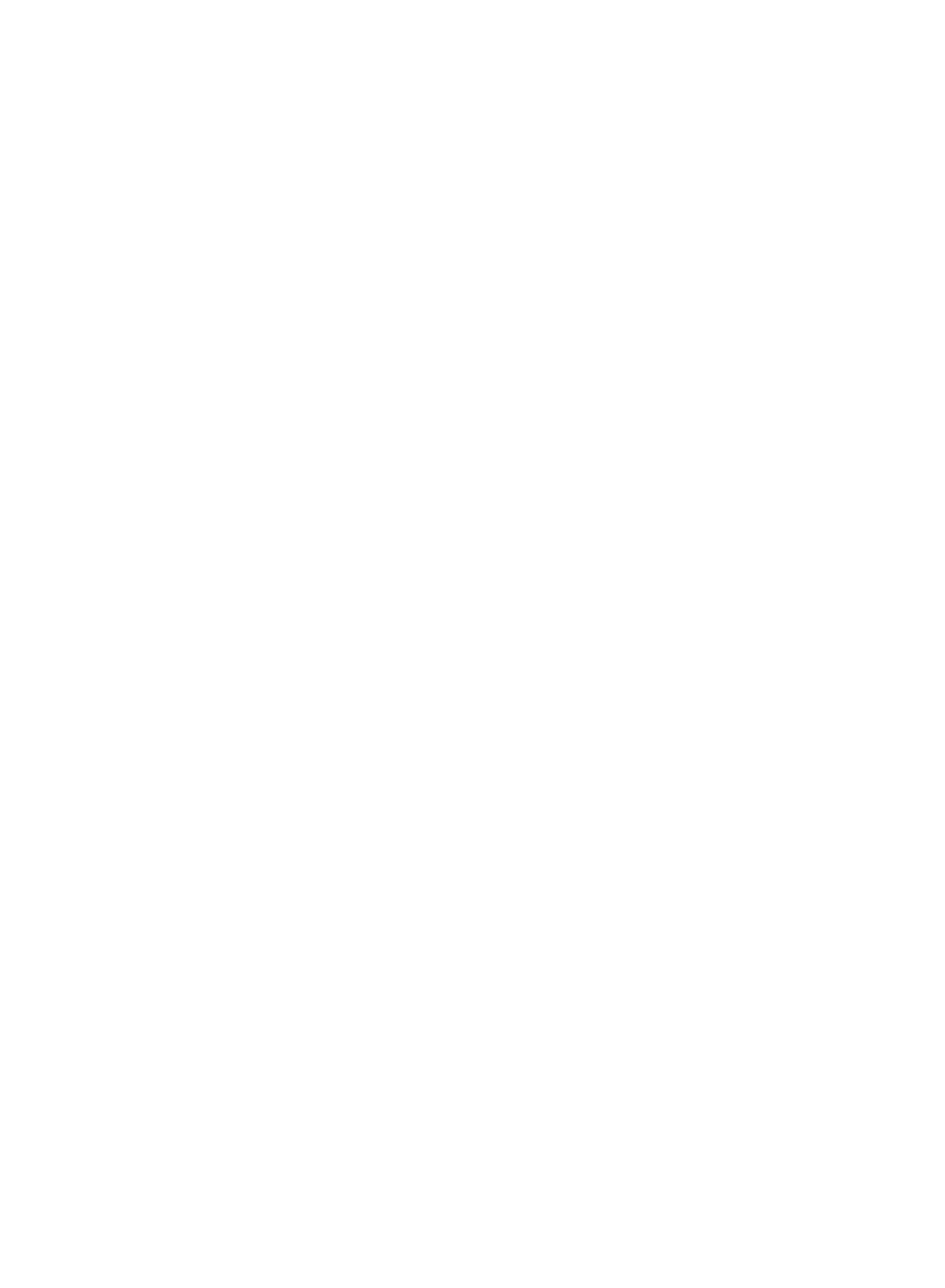## **CHAPTER 350**

## NATIONAL INSURANCE

**An Act to establish a system of national insurance providing pecuniary payments in respect of sickness,**   $i$ **h**  $i$ **h**  $j$ **h**  $k$  **maternity**, retirement, death, [in](#page-4-0)dustrial **injury and disablement and death from industrial injury, medical care, and of social assistance for insured and other persons not qualifying for such payments as of right and for purposes connected with or incidental to the matters aforesaid.** 

*[Assent 12th December, 1972] [Commencement:1 7th October, 1974]* 

# **PART I PRELIMINARY**

**1.** This Act may be cited as the National Insurance Act. Short title.

**2.** In this Act, unless the context otherwise requires —

Interpretation.

"this Act" includes any regulations;

- "actuary" means a Fellow of the Institute of Actuaries or of the Faculty of Actuaries of Great Britain or a Fellow of the Society of Actuaries of the United States of America or a person who in the opinion of the Minister is qualified as an actuary;
- "appointed day", in relation to any provision of this Act or to any class of insured person, means the day appointed under section 1 in respect of that provision or class;

"assistance" means assistance payable under Part V;

- "award" means an award of benefit or assistance;
- "beneficiary" means a person entitled to benefit or, as the case may be, assistance;

 $\overline{a}$ 

<span id="page-4-0"></span><sup>1</sup> Provisions other than provisions relating to self employed persons: 7th October, 1974; provisions relating to self employed persons: 5th April, 1976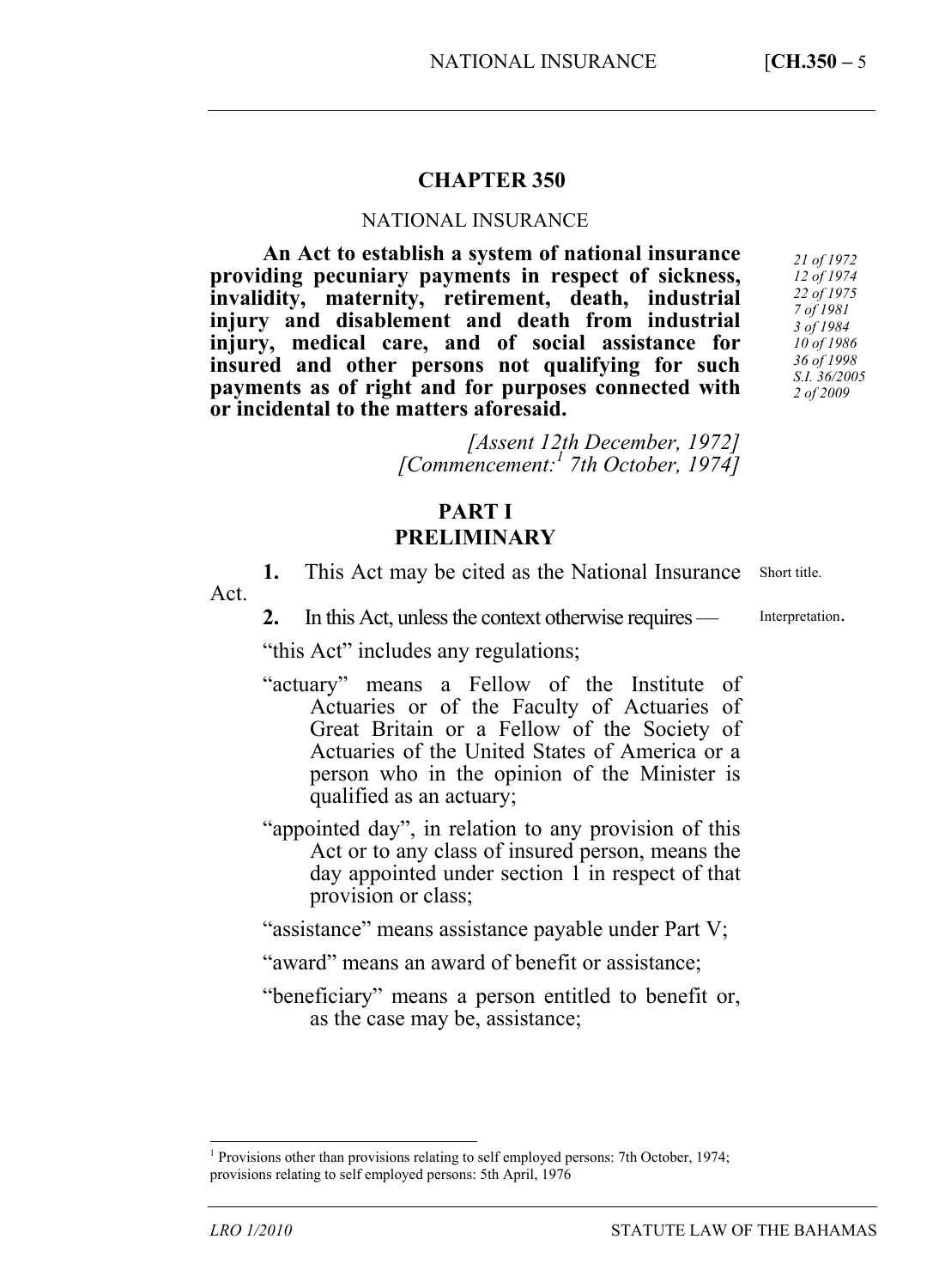- "benefit" means benefit which is payable under Part IV;
- "the Board" means the National Insurance Board established by section 3;
- "claimant" means a person claiming benefit or, as the case may be, assistance or whose right to be excepted from liability to pay, or to be credited with, a contribution is in question;
- "compulsory school age" has the same meaning as in subsection (1) of section 23 of the Education Act;
- "contract of service" mean[s](#page-5-0) any contract of service or apprenticeship, whether written or oral, and whether expressed or implied;
- "contribution" means a contribution payable to the Fund pursuant to this Act;
- "contribution period" means the prescribed period in respect of which a contribution is payable;
- "declared day"1 means the day declared under subsection (3) of section 21 for the purpose of bringing subsection (2) of that section into operation;
- "Director" means the Director appointed by the Board pursuant to section 40 and any person appointed to act in his place;
- "disease" includes personal injury not caused by accident and any condition which has resulted from a disease or personal injury;
- "employed person" means, subject to subsection (2) of section 12, any person in an employment specified in the First Schedule;

"employer" includes

- (a) any managing agent of an employer;
- (b) the personal representative of a deceased employer;
- (c) in relation to a person engaged in plying for hire with any vehicle or vessel the use of which is obtained from the owner thereof under a contract of bailment (other than a hire-purchase agreement), the said owner;

First Schedule.

1

<span id="page-5-0"></span>**<sup>1</sup>** 1st November 1980, declared by S.I. 58/1980.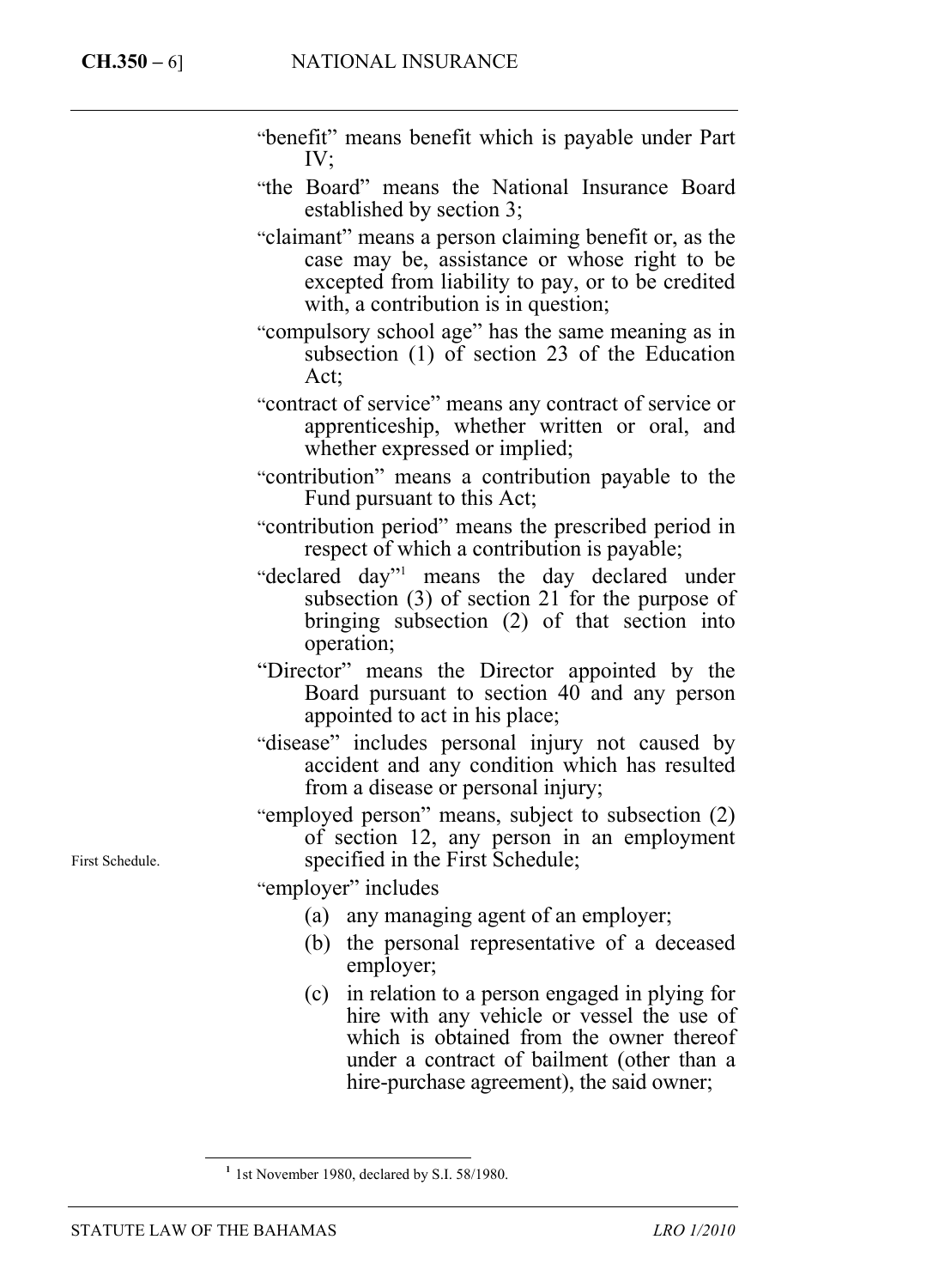- (d) in relation to a person employed for the purposes of any game or recreation and engaged or paid through a club, the manager, or, where the club is managed by a committee, the members of the managing committee, of the club;
- "the Fund" means the National Insurance Fund established by section 44;
- "incapable of work" means incapable of engaging in gainful occupation by reason of some specific disease or bodily or mental disablement or deemed, in accordance with regulations, to be so incapable;
- "industrial benefit" means any benefit provided for in subsection (2) of section 21;
- "insured person" means a person insured under this Act for the benefits set out in subsection (1) of section 21;
- "loss of faculty" means the partial or total loss of the normal use of an organ or part of the body or the destruction or impairment of any bodily or mental function (including disfigurement whether or not accompanied by actual loss of function);
- "managing agent" means any person appointed or acting as the representative of another person for the purpose of carrying on such other person's trade or business, but does not include an individual manager subordinate to employer;

"mariner" means —

- (a) a master or member of the crew of a vessel; or
- (b) a person employed in any other capacity on board a vessel whose employment on such vessel is that of an employed person under paragraph 2 of the First Schedule;
- "master", when used in relation to a vessel, means any person except a pilot having charge or command of the vessel;
- "member of the crew", in relation to a vessel or aircraft, means every person (except a master or pilot) employed or engaged in any capacity on board the vessel or aircraft;

––––––––––––––––––––––––––––––––––––––––––––––––––––––––––––––––––––––––––––

First Schedule.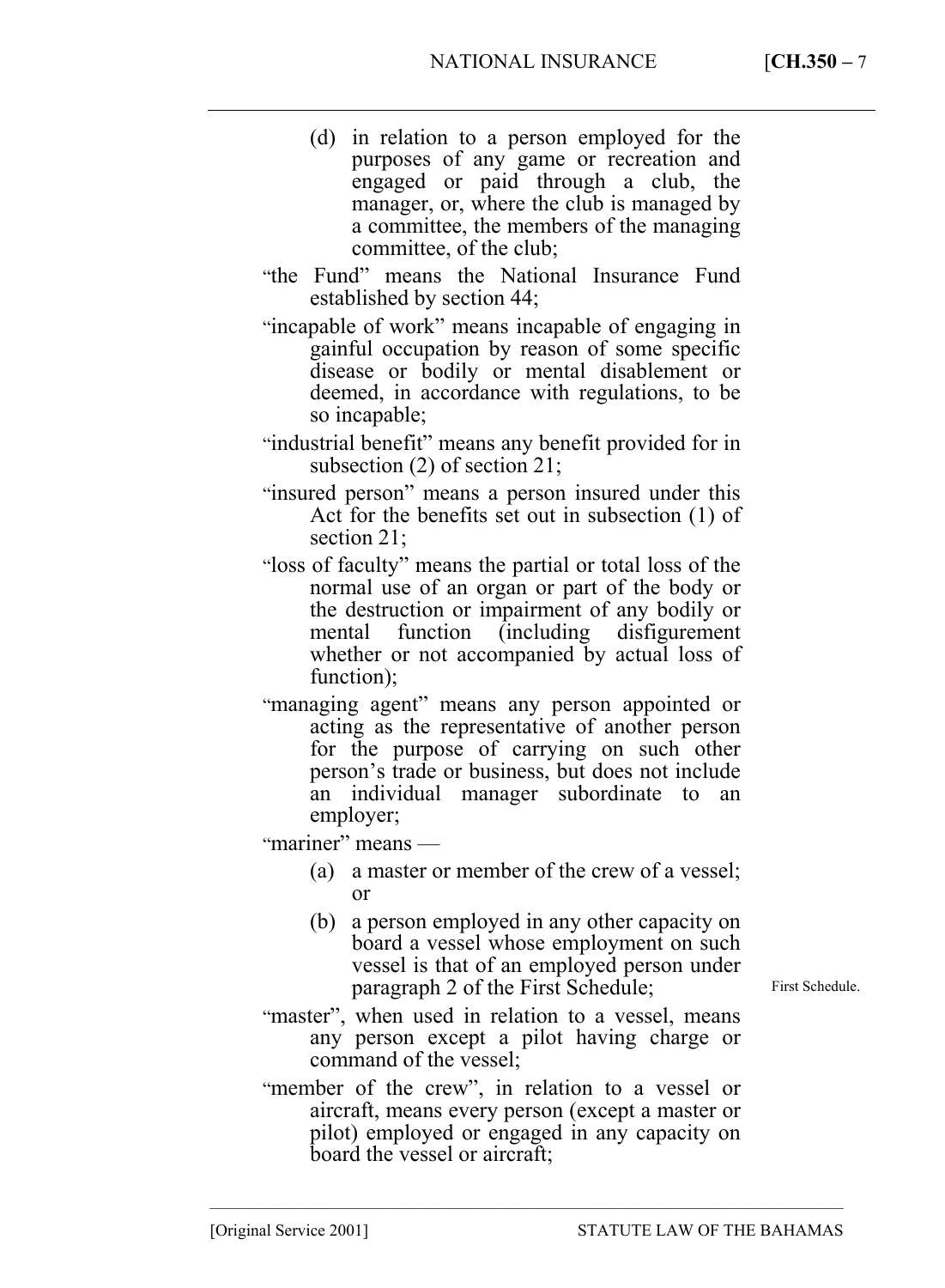|                   | "Minister" means the Minister responsible for<br>National Insurance;                                                                                                        |  |
|-------------------|-----------------------------------------------------------------------------------------------------------------------------------------------------------------------------|--|
|                   | "Part" means a Part of this Act;                                                                                                                                            |  |
|                   | "prescribed" means prescribed by regulations made<br>under this Act;                                                                                                        |  |
| 3 of 1984, s. 3.  | "prime rate" means —                                                                                                                                                        |  |
|                   | (a) the rate of interest set by commercial banks<br>in conjunction with the Central Bank of<br>The Bahamas for lending to its prime<br>customers;                           |  |
|                   | (b) where there is no such rate set, the rate<br>charged by the Royal Bank of Canada for<br>lending to its prime customers;                                                 |  |
|                   | "regulations" means regulations made under this Act;                                                                                                                        |  |
|                   | "resources" means all property, whether of a capital<br>nature or not, available to a claimant for<br>assistance except such disregarded resources as<br>may be prescribed; |  |
| 12 of 1974, s. 2. | "self-employed person" means a person gainfully<br>occupied in an occupation in The Bahamas who<br>is not in respect of that occupation,<br>an<br>employed person;          |  |
|                   | "voluntarily insured person" means an insured person<br>whose insurance under this Act is continued<br>voluntarily pursuant to section 13;                                  |  |
|                   | "wages" includes salary or any other pecuniary<br>remuneration as may be prescribed.                                                                                        |  |

# **PART II**

# **THE NATIONAL INSURANCE BOARD**

Establishment and constitution of the National Insurance Board.

Second Schedule.

Incorporation. *7 of 1981, s. 2* 

*3 of 1984, s. 4.* 

**3.** (1) There shall be established for the purposes of this Act a body to be called "the National Insurance Board" (in this Act referred to as "the Board").

(2) The provisions of the Second Schedule shall have effect as to the constitution of the Board and otherwise in relation thereto.

**4.** (1) The Board shall be a body corporate having perpetual succession and a common seal and, subject to the approval of the Minister, capacity to acquire, lease and hold property and to make any disposal thereof.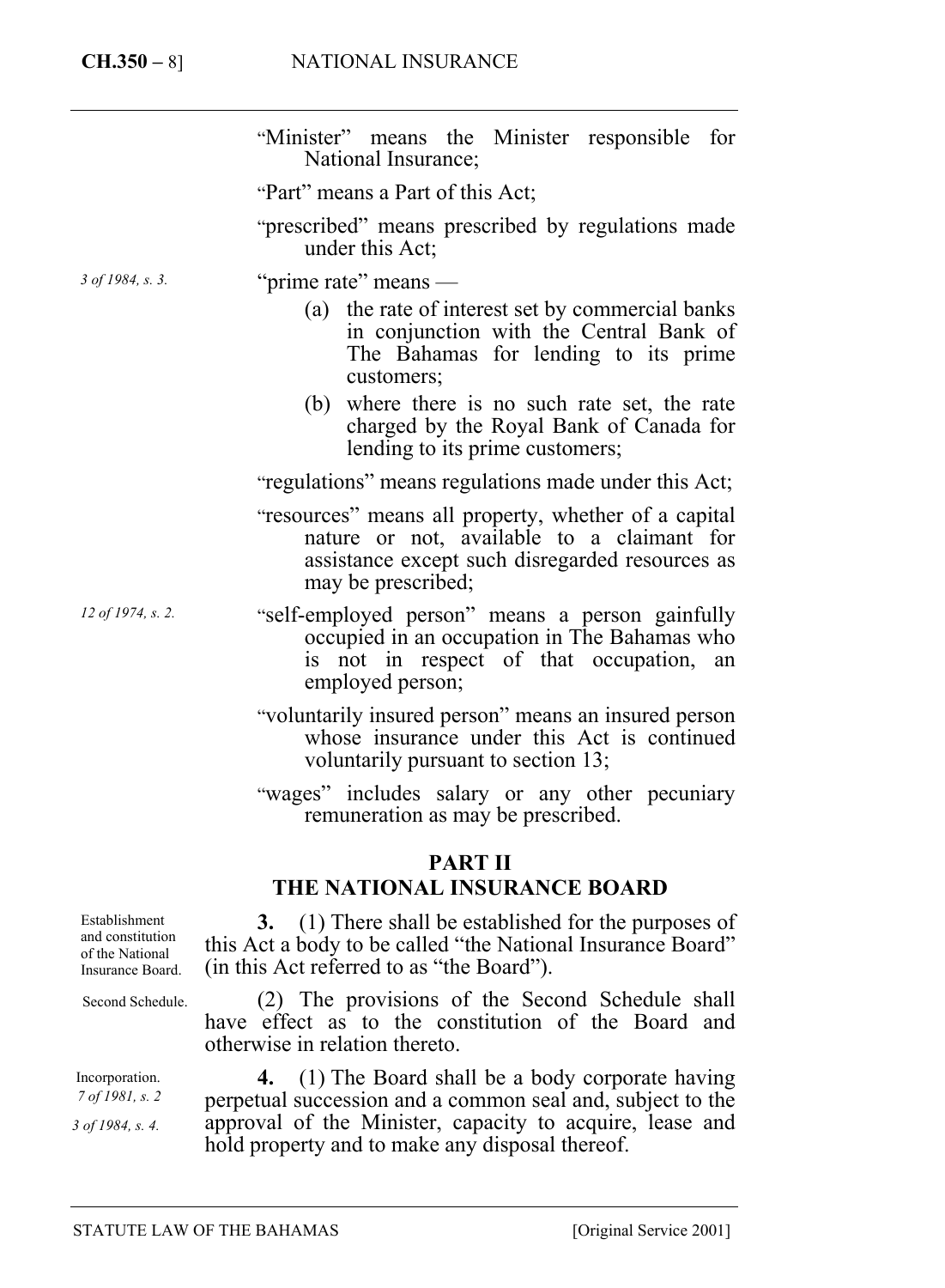(2) The Board may sue and be sued in its corporate name and may for all purposes be described by that name, and service upon the Board of any notice, order or other document of whatever kind shall be executed by delivering the same to, or sending it by registered post addressed to, the Director at the principal office of the Board.

**5.** (1) The seal of the Board shall be kept in the custody of the chairman or deputy chairman or such officer of the Board as the Board may approve, and may be affixed to instruments pursuant to a resolution of the Board and in the presence of the chairman or deputy chairman and one other member.

(2) The seal of the Board shall be authenticated by the signature of the chairman or deputy chairman and one other member, and such seal shall be officially and judicially noticed.

**6.** (1) The Board shall meet at such times as may be necessary or expedient for the transaction of business, and such meetings shall be held at such places and times and on such days as the Board may determine.

(2) The chairman or, in the event of his being absent from The Bahamas or for any reason whatsoever unable to act, the deputy chairman may at any time call a special meeting of the Board and shall call a special meeting within seven days of a requisition for that purpose addressed to him in writing by any four members.

(3) The chairman or, in his absence, the deputy chairman shall preside at all meetings of the Board.

(4) The chairman or, in his absence, the deputy *22 of 1975, s. 2.* chairman shall form a quorum together with six other members.

(5) The decision of the Board shall be by a majority of votes and in addition to an original vote in any case in which the voting is equal the chairman or deputy chairman presiding at any meeting shall have a casting vote.

(6) Minutes in proper form of each meeting shall be kept by such officer of the Board as the Board may appoint for the purpose and shall be confirmed by the Board at the next meeting and signed by the chairman or deputy chairman, as the case may be.

––––––––––––––––––––––––––––––––––––––––––––––––––––––––––––––––––––––––––––

Affixing of seal and authentication of documents.

Meetings of the Board and procedure.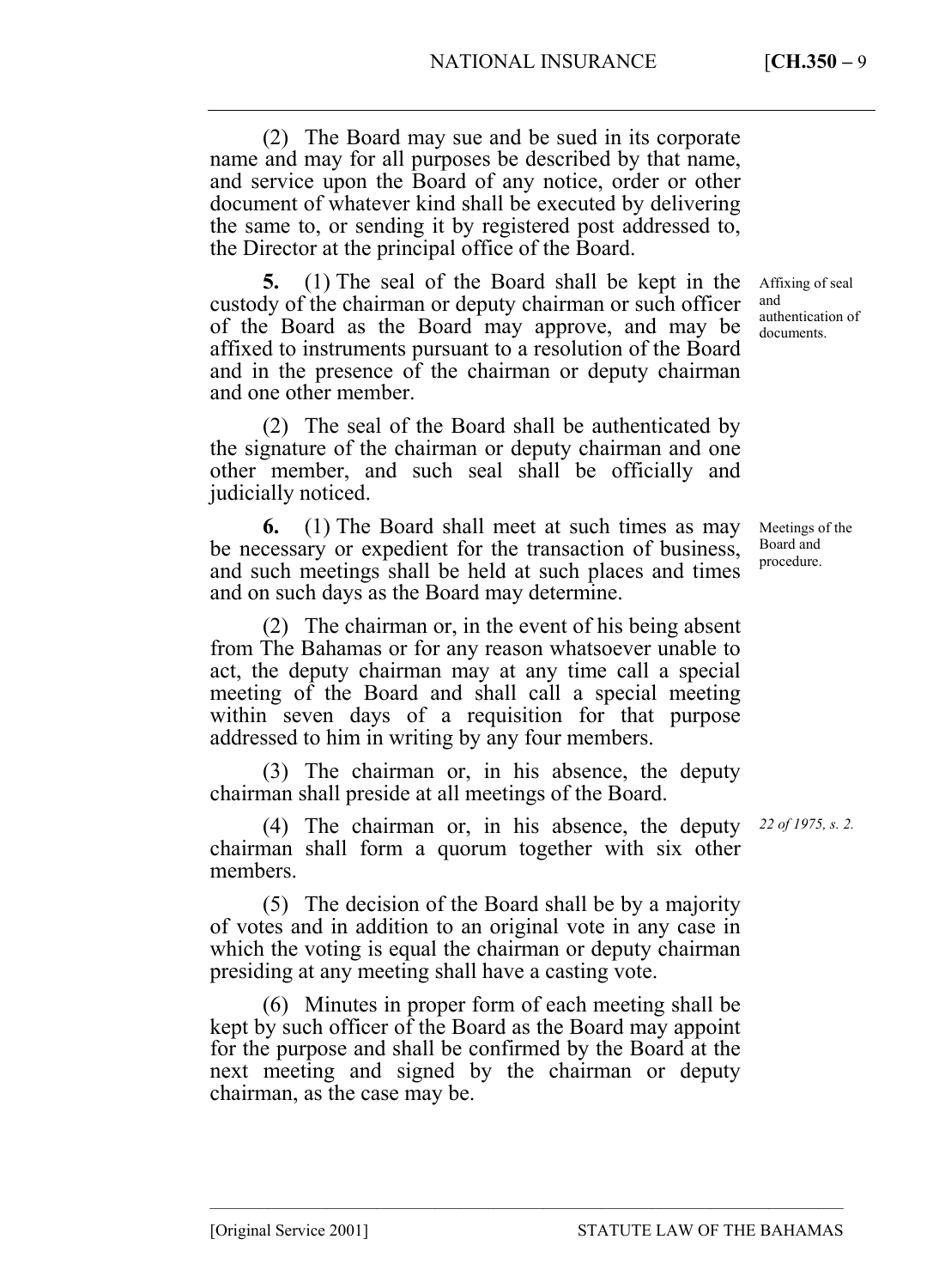(7) The Board may co-opt any one or more persons to attend any particular meeting of the Board for the purpose of assisting or advising the Board in any matter with which the Board is dealing, but no co-opted person shall have the right to vote.

**7.** The Minister, after consultation with the Board, may give to the Board such directions whether of a general or a specific character regarding the discharge of the Board's functions under this Act or any regulations as appear to the Minister to be requisite in the public interest, and the Board shall give effect to any such directions.

**8.** (1) Subject to the provisions of this Act, the Board may appoint such committees of the Board as it thinks fit:

Provided that any committee so appointed shall include not less than two members of the Board, and may include persons who are not members of the Board.

(2) Subject to the provisions of this Act, the constitution of a committee of the Board shall be determined by the Board.

**9.** (1) Subject to the provisions of this Act, the Board may in writing delegate to any member or committee or officer or employee of the Board the power to carry out on its behalf such functions as the Board may determine.

(2) Every delegation under this section shall be revocable by the Board and no delegation shall prevent the exercise by the Board of any function.

**10.** There shall be paid out of the Fund —

- (a) to each member, in respect of his office as such, such remuneration and allowances (if any) as the Minister may determine and to the chairman and to the deputy chairman in respect of their offices as such, such remuneration and allowances (if any), in addition to any remuneration or allowances to which they may be entitled in respect of their offices as members, as may be so determined;
- (b) to any person co-opted under subsection (7) of section 6 and to any person not being a member of the Board serving on a committee appointed under section 8 such remuneration and allowances (if any) as the Board may by resolution declare.

Minister may give general and specific directions to Board. *12 of 1974, s. 3.*

Power to appoint committees.

Power to delegate.

> Remuneration of members, coopted persons and committee members.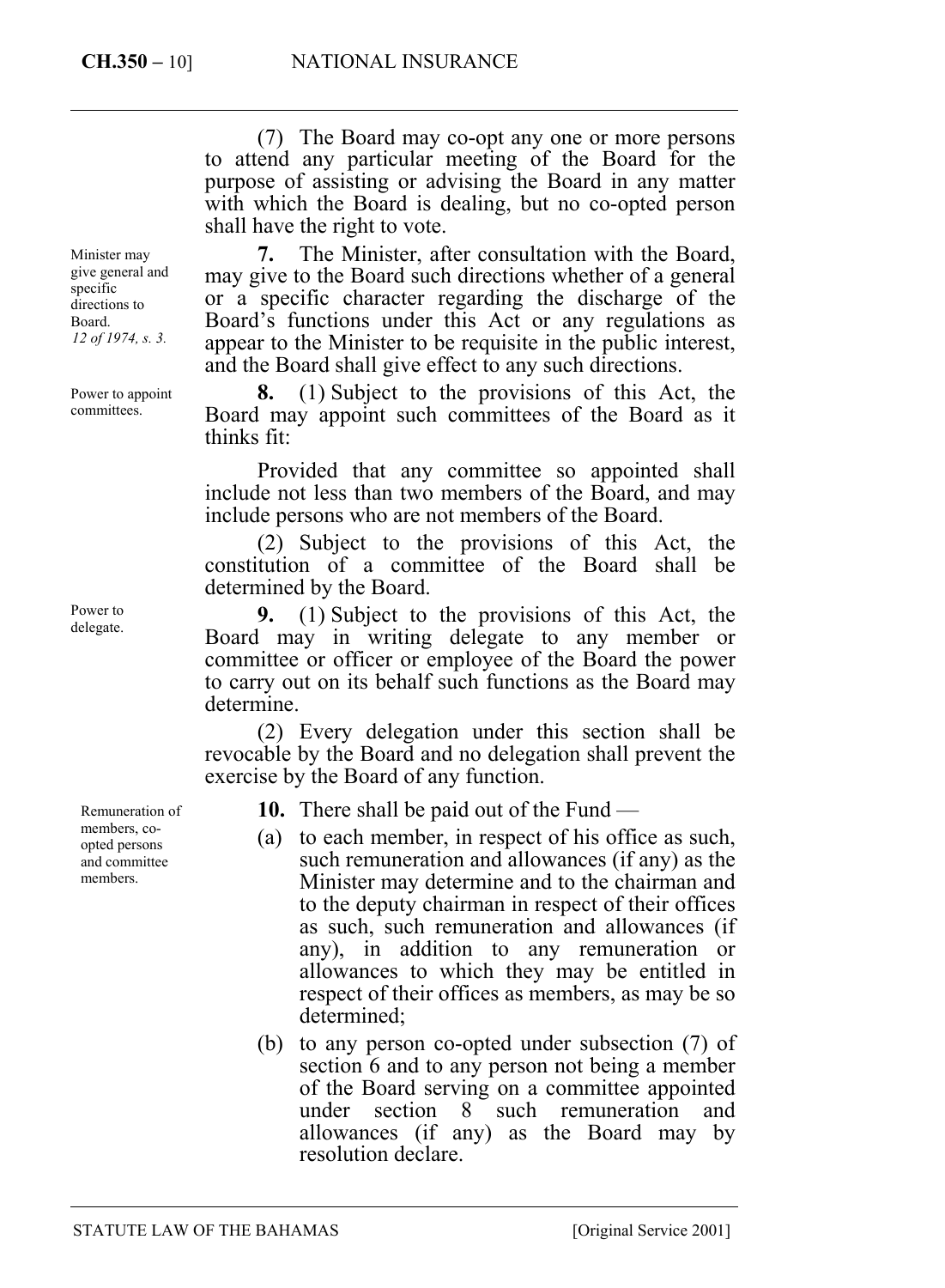**11.** No act done or proceedings taken under this Act shall be questioned on the ground of any omission, defect or irregularity not affecting the merits of the case.

## **PART III**

# **INSURED PERSONS AND CONTRIBUTIONS**

**12.** (1) For the purposes of this Act, insured persons shall consist of the following three classes, namely —

- (a) employed persons;
- (b) self employed persons;
- (c) voluntarily insured persons.

(2) Regulations may modify the class of any insured person or may exclude any person from any class where it appears to the Minister desirable to make a regulation for that purpose by reason of the nature of that person's employment or occupation or otherwise.

- **13.** Subject to the provisions of this Act —
- (a) every person who on or after the appointed day is above the upper limit of compulsory school age and is either —
	- (i) an employed person; or
	- (ii) a self employed person,

shall be insured under this Act; and

(b) every person who on or after the appointed day, having been insured under this Act by virtue of paragraph (a) of this subsection, ceases to be so insured, may become insured as a voluntarily insured person under this Act.

**14.** (1) Every person who operates a business shall —

- (a) register that business with the Board within ten working days of commencing operations; and
- (b) insure all persons employed in that business.

(2) For the purposes of this section, "business" includes a profession, calling, vocation, occupation, trade, manufacture or undertaking of any kind whatever, an adventure or concern in the nature of trade.

15. (1) For the purposes of this Act, contributions Source of funds. shall, subject to the provisions of this Act, be payable by insured persons and by employers.

––––––––––––––––––––––––––––––––––––––––––––––––––––––––––––––––––––––––––––

Insurance of persons.

Duty of register *36 of 1998, s. 3.* 

Protection of Board and its members.

Description of classes of insured persons.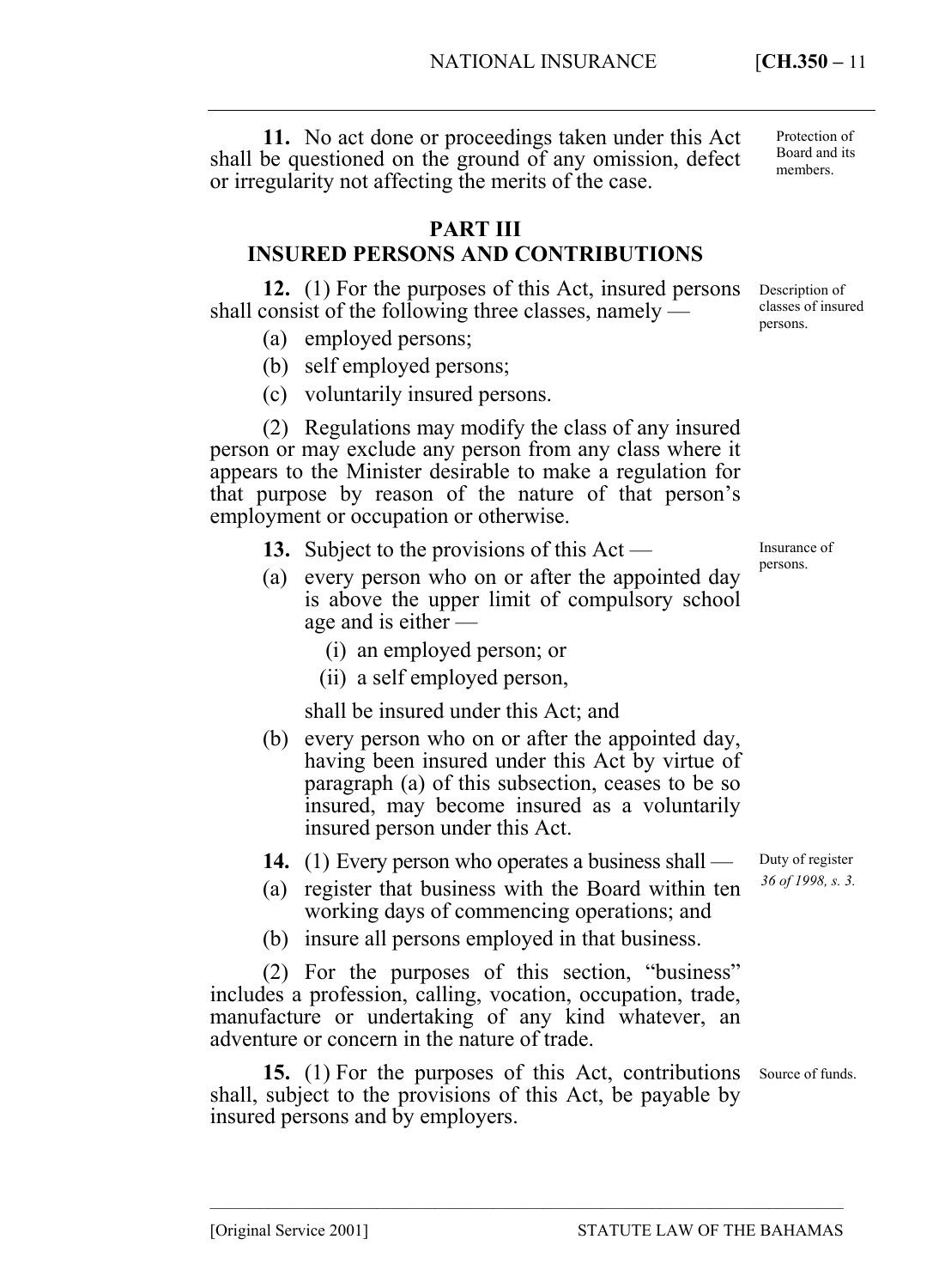(2) Regulations shall provide for fixing, from time to time, the rates of contribution to be paid by such different categories of insured persons and employers as may be prescribed.

(3) For the purposes of Part V of this Act, there shall be an annual grant to the Fund out of the Consolidated Fund as provided in subsection (3) of section 45.

Exceptions from liability for, and crediting of, contributions.

**16.** Regulations may provide for —

- (a) excepting insured persons from liability to pay contributions for such periods as may be prescribed or, without prejudice to the generality of the foregoing, for periods —
	- (i) of incapacity for work; of
	- (ii) of full-time unpaid apprenticeship;
- (b) crediting contributions to insured persons for periods for which such persons are excepted from liability to pay contributions under paragraph (a) of this section.

**17.** A voluntarily insured person may pay within such time and in such manner as may be prescribed, a prescribed rate of contribution for any period in which he is not liable to pay a contribution as an employed or a self employed person.

**18.** (1) Except where regulations otherwise provide, an employer liable to pay a contribution in respect of a person employed by him shall in the first instance be liable to pay also on behalf of and to the exclusion of such person any contribution payable by such person for the same contribution period, and, for the purposes of this Act, contributions so paid by an employer on behalf of such person shall be deemed to be contributions paid by such person.

(2) Notwithstanding any contract to the contrary, an employer shall not be entitled to deduct from the wages of a person employed by him or otherwise to recover from such person the contribution of the employer in respect of such person.

(3) An employer shall be entitled, subject to and in accordance with regulations, to recover from a person employed by him the amount of any contribution paid or

Voluntary contributions.

Contributions of employed persons and employers.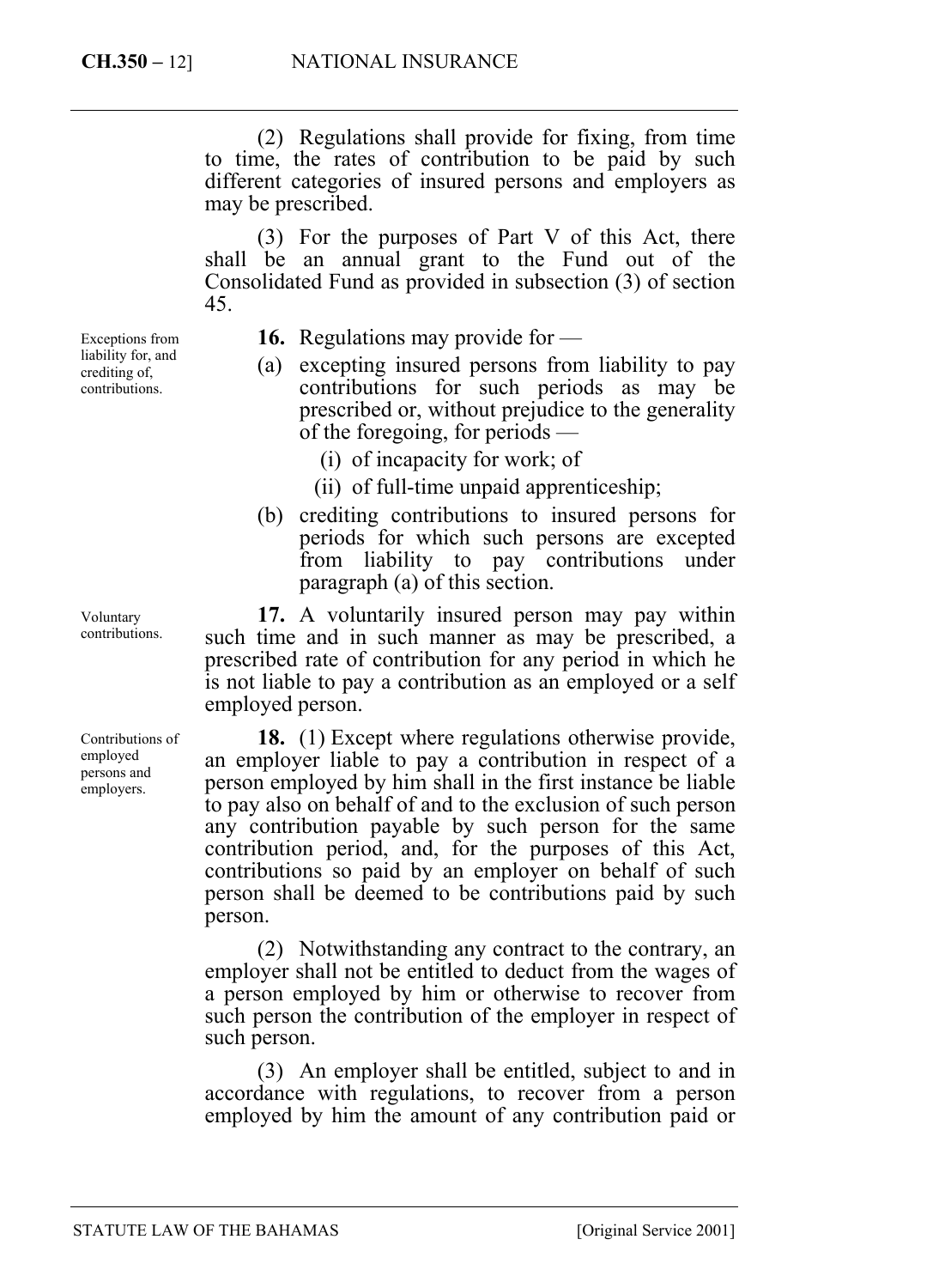to be paid by him on behalf of such person, and, notwithstanding anything in any enactment, such regulations may authorise such recovery to be made by deductions from the wages of such person.

- **19.** Regulations may provide —
- (a) for the payment and collection of contributions;
- (b) for treating, for the purposes of any right to benefit, contributions paid after the due dates as paid on such dates or on such later dates as may be prescribed, or as not having been paid;
- (c) for treating, for the purposes of any right to benefit, contributions payable by an employer on behalf of an employed person but not paid as paid where the failure to pay is shown not to have been with the consent or connivance of, or attributable to any negligence on the part of, such person;
- (d) for treating contributions of the wrong class or at the wrong rate as paid on account of the contributions properly payable;
- (e) for the return of contributions paid in error.
- **20.** In relation to any person who —

Persons to be treated as employers.

- (a) is employed by more than one employer in any contribution period; or
- (b) works under the general control or management of some person other than his immediate employer,

and in relation to any other cases for which it appears to the Minister that special provision is needed, regulations may provide that for the purposes of this Act the prescribed person shall be treated as the employer of the person in question, and such regulations may further provide for adjusting the rights between themselves of the person prescribed as the employer, the immediate employer and the person employed.

## **PART IV BENEFITS**

21. (1) Subject to subsections (2) and (3), benefits Description of shall be of the following kinds only —

(a) retirement benefit, that is to say, periodical payments to an insured person who has reached sixty-five years of age and retired from gainful

General provisions as to the payment and collection of contributions. *3 of 1984, s. 5.* 

benefits.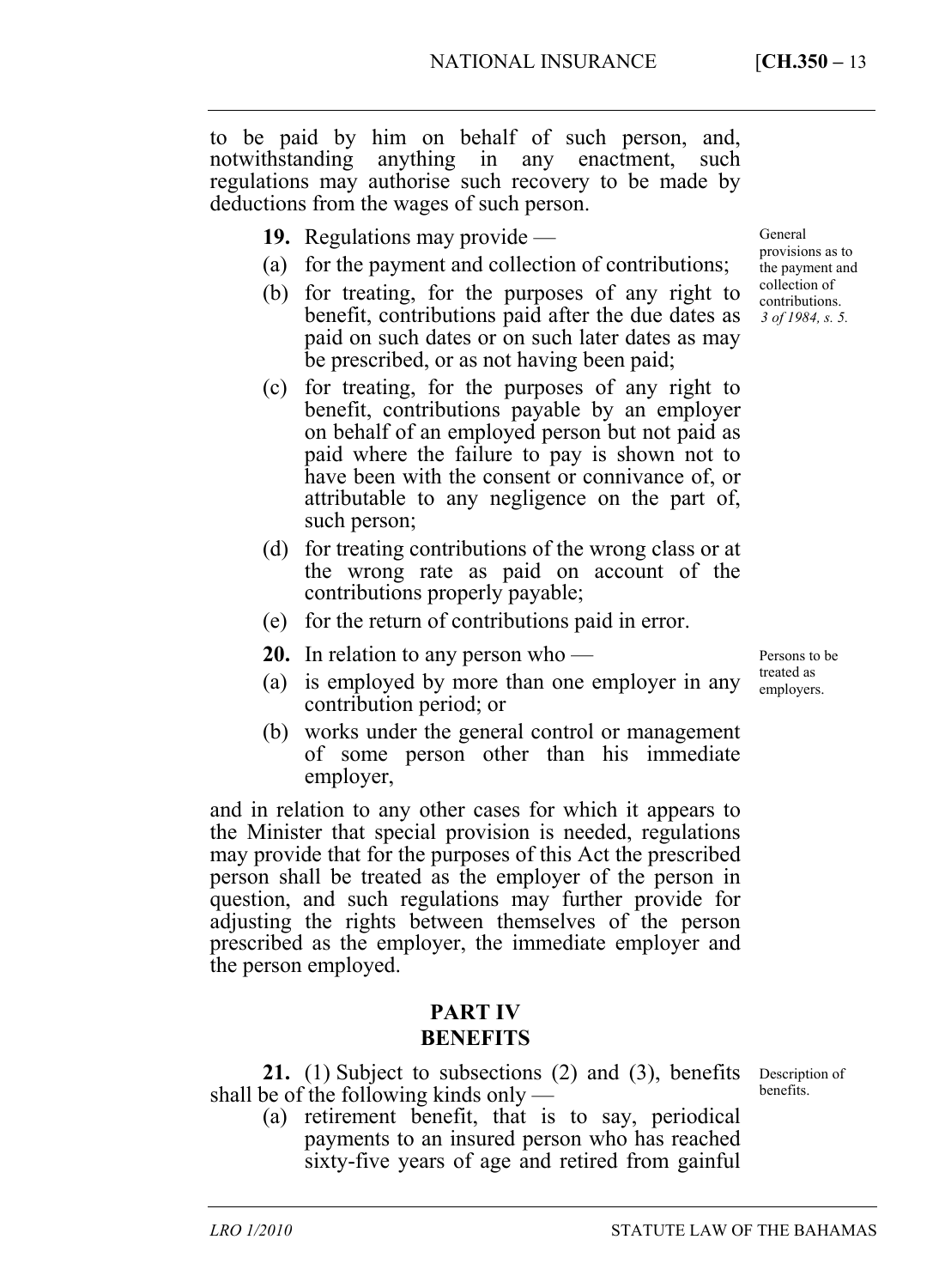occupation in such circumstances as may be prescribed;

- (b) invalidity benefit, that is to say, periodical payments to an insured person who is rendered permanently incapable of work otherwise than as a result of employment injury;
- (c) survivor's benefit, that is to say, a payment or periodical payments made to a survivor in respect of the death of an insured person who immediately before his death was receiving retirement benefit or invalidity benefit, or in respect of the death of an insured person who dies otherwise than as a result of employment injury;
- (d) sickness benefit, that is to say, periodical payments to an insured person who is rendered temporarily incapable of work otherwise than as a result of employment injury;
- (e) maternity benefit, that is to say, periodical payments to an insured woman in the case of her pregnancy or confinement;
- (f) funeral benefit, that is to say, a payment on the death of an insured person or of a person in such a relationship to an insured person as may be prescribed;
- (g) medical benefit, that is to say, medical care and attention to an insured person and his dependants in such circumstances, manner and subject to such conditions as may be prescribed;
- (h) unemployment benefit, that is to [s](#page-13-0)ay, periodical payments to an employed person who has lost his job or is working on reduced time during a designated period;

In this subsection and in subsection (1) of section 33, the expression "employment injury" means such injury as before the declared day attracts compensation under the Workmen's Compensation  $Act<sup>3</sup>$  or on or after that day attracts industrial benefit under this Act.

(2) Subject to subsection (3), there shall be, in addition to the benefits specified in subsection (1), industrial benefit, which shall comprise —

*2 of 2009, s. 2.* 

*25 of 1943* 

*3 of 1984, s. 6.* 

STATUTE LAW OF THE BAHAMAS *LRO 1/2010*

<span id="page-13-0"></span><sup>&</sup>lt;sup>3</sup> See Fourth Schedule.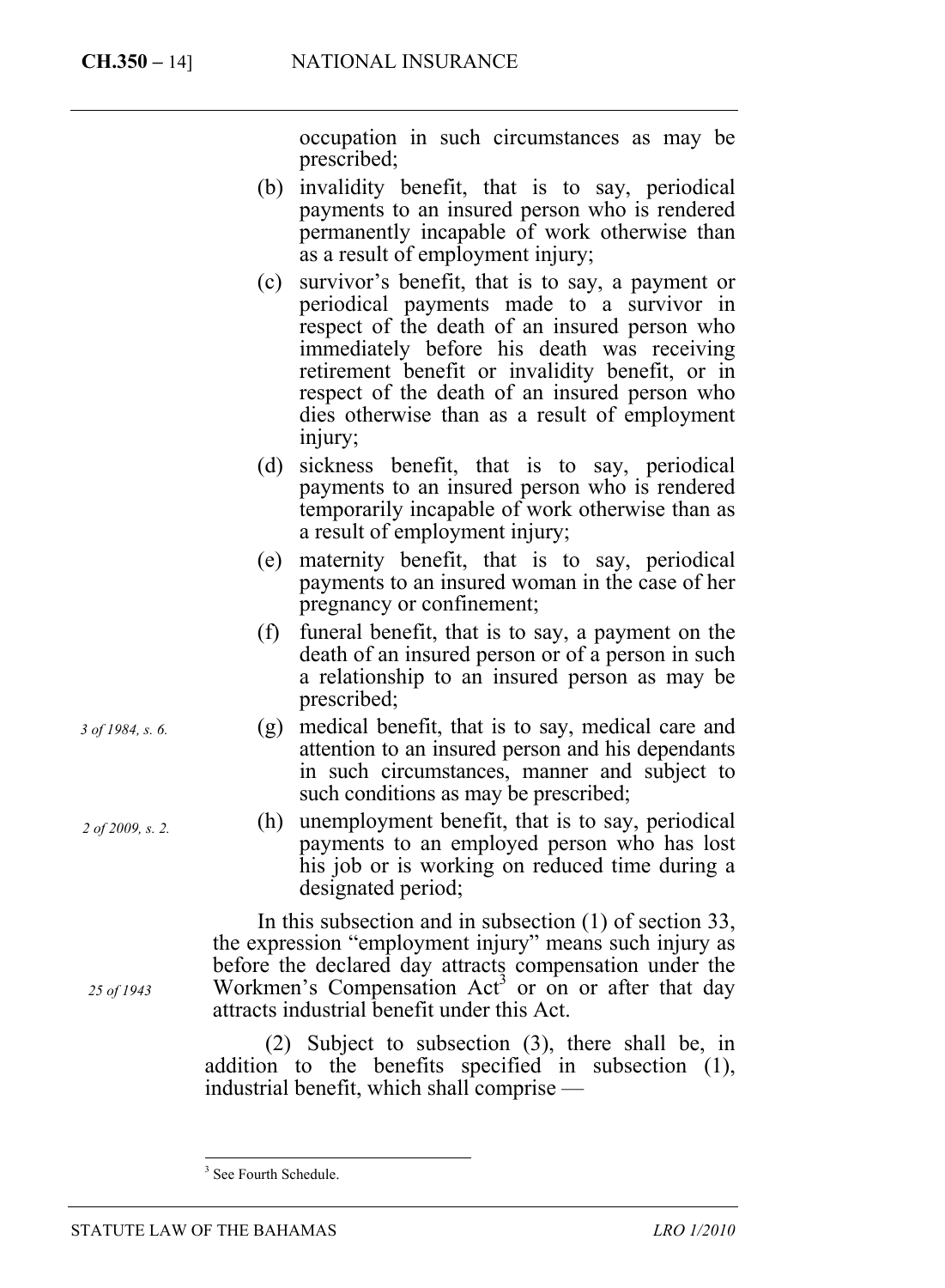- (a) injury benefit, that is to say, in addition to such free medical care and attention as may be prescribed, periodical payments to an employed person or such self employed person as may be prescribed, who suffers personal injury which is caused by an accident arising out of and in the course of his employment as an employed person or a self employed person as aforesaid, or develops any disease due to the nature of such employment; *3 of 1984, s. 6.*
- (b) disablement benefit, that is to say, in addition to such free medical care and attention as may be prescribed, a payment or periodical payments to an employed person or such self-employed person as may be prescribed, who, as a result of an injury or disease such as is referred to in paragraph (a) of this subsection, suffers loss of faculty;
- (c) death benefit, that is to say, a payment or periodical payments in respect of an employed or such self employed person as may be prescribed, who dies as a result of such injury or disease as is referred to in paragraph (a) aforesaid:

Provided that, subject to the provisions of sections 58 and 59, industrial benefit shall not be payable in respect of an accident happening or a prescribed disease developing while the employed person or such self-employed person as aforesaid is outside The Bahamas.

(3) The provisions of subsection (2) shall come into operation on such date<sup>3</sup> not being earlier than three months after the first appointed day for the purposes of the Act, as may be declared by the Minister by notice in the *Gazette*.

**22.** (1) Subject to subsection (6) and notwithstanding anything to the contrary contained in any other law or contract of service, or any agreement with the employees, every employer is entitled to —

(a) modify in such manner as may be prescribed, the rate of contributions and benefits payable under any pension scheme instituted by him for the benefit of his employees (hereinafter called the

––––––––––––––––––––––––––––––––––––––––––––––––––––––––––––––––––––––––––––

Integration of statutory benefits with contractual benefits. *10 of 1986, s. 2.* 

<sup>&</sup>lt;sup>3</sup> 1st November 1980, declared by S.I. 58/1980.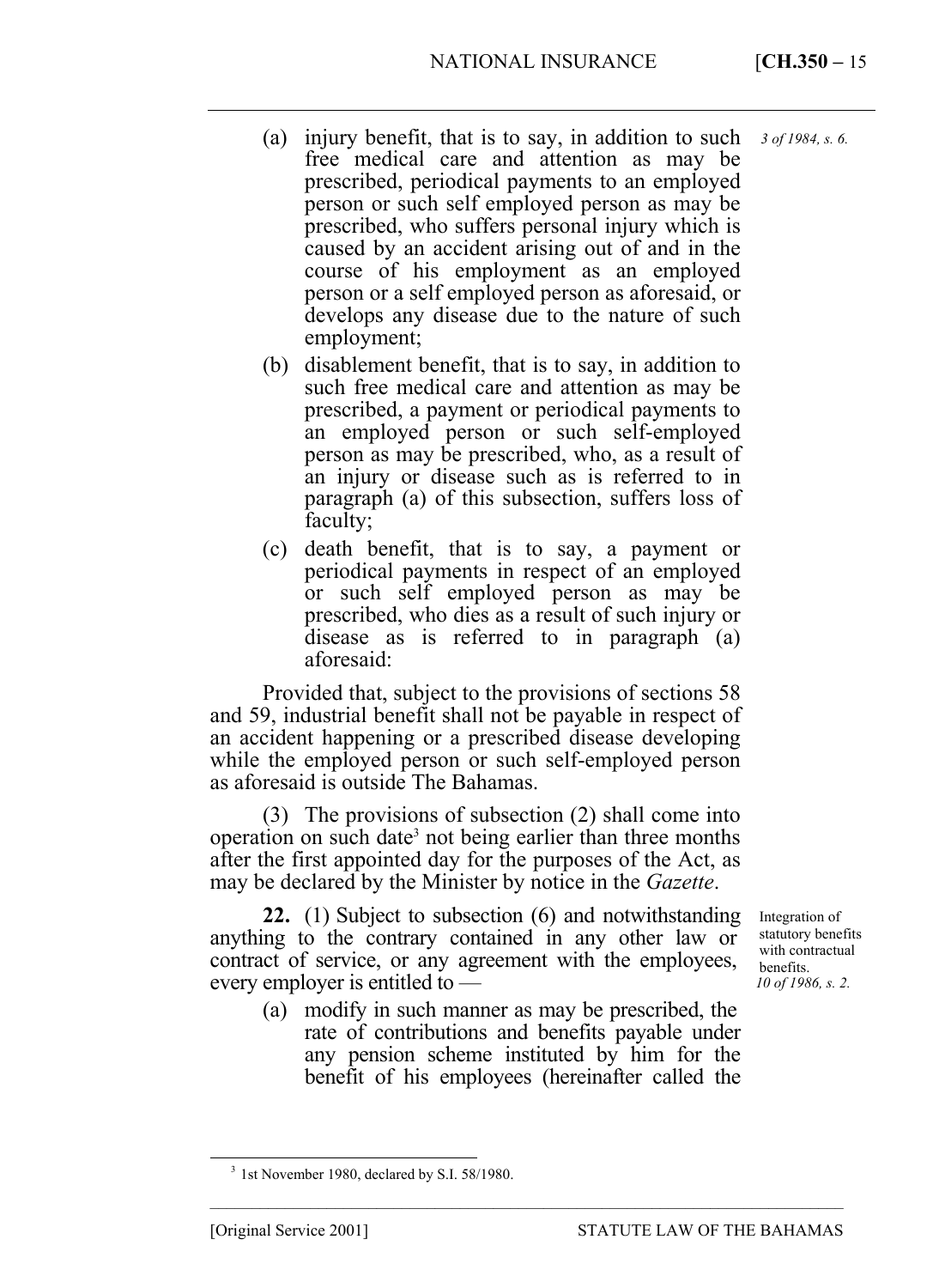"Occupational Pension Scheme") for the purpose of eliminating overlapping benefits and contributions and for ensuring that the aggregate of the pension receivable under that scheme by an employee upon his retirement from the service of the employer or upon attainment of the prescribed retirement age or by reason of his invalidity and the amount of the retirement or invalidity benefit receivable by the employee under this Act does not exceed the salary payable to him immediately prior to such retirement or invalidity:

 Provided that no such modification shall have effect of reducing the amount of pension payable under the Occupational Pension Scheme below the level of the accrued occupational pension as may be actuarially determined under the scheme on the date on which the modification takes effect.

(b) modify the terms and conditions of the contract of service relating to the payment of wages to an employee during sick leave or maternity leave by withholding the payment of any wages or any part thereof for the purpose of ensuring that the aggregate of the wages and any sickness, injury or maternity benefit payable or paid to the employee during such leave or any part thereof does not exceed the amount of wages which would normally be payable during the same period by the employer to the employee but for such sick leave or maternity leave.

(2) For the avoidance of doubt any modification as that mentioned in subsection  $(1)(b)$  and taken pursuant to regulations made under this Act prior to the enactment of that subsection shall be deemed to have been taken as if that subsection had been in force.

(3) No employer shall make any modification pursuant to subsection  $(1)(a)$  without obtaining the prior written approval of the Minister and for which purpose he shall submit a copy of the relevant Occupational Pension Scheme together with such particulars and information as may be required by the Minister.

(4) Any person who is in breach of subsection (3) or fails to comply with any lawful request thereunder shall be

*36 of 1998, s. 4.* 

STATUTE LAW OF THE BAHAMAS [Original Service 2001]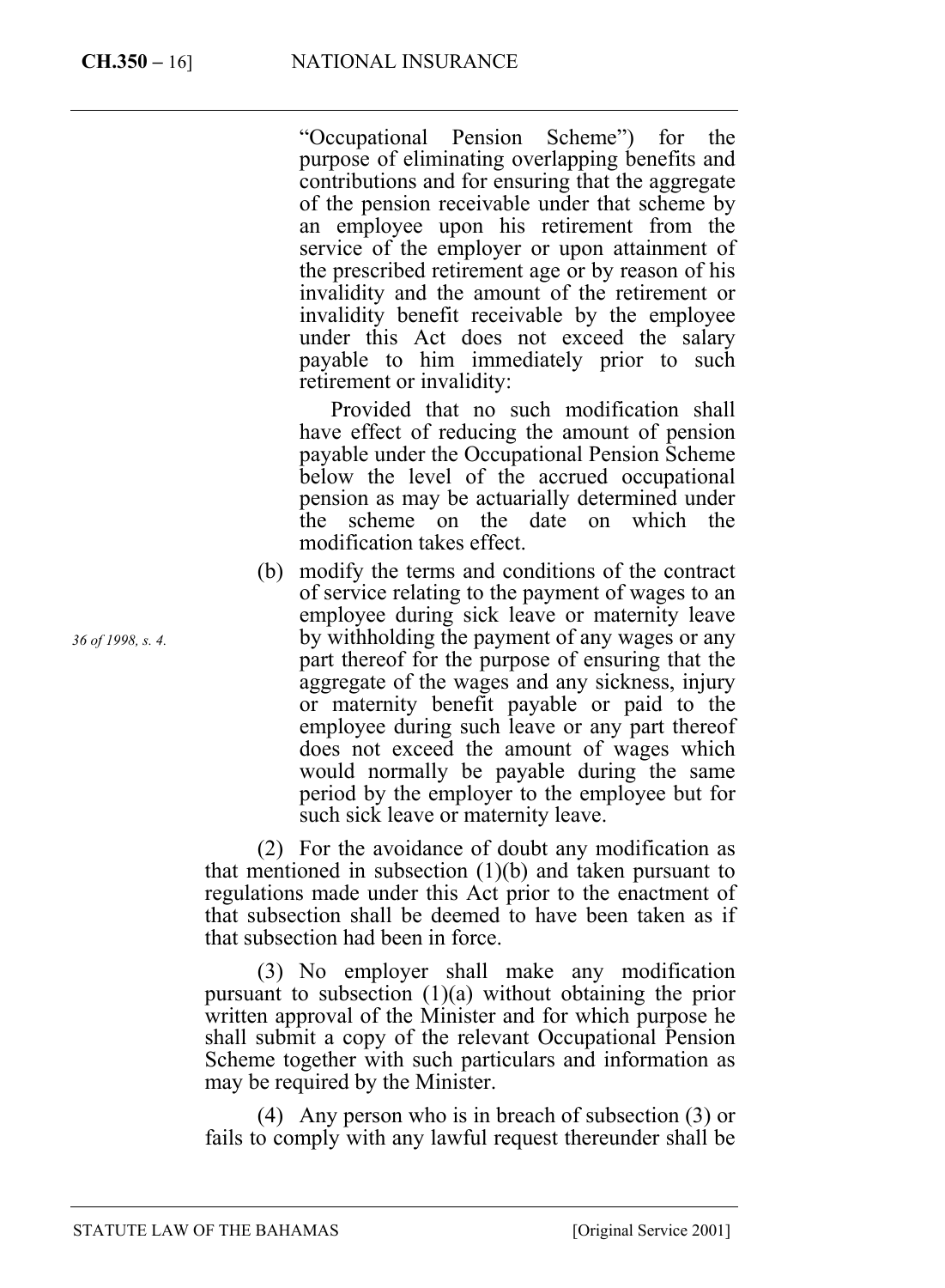guilty of an offence and liable on summary conviction to a fine not exceeding ten thousand dollars or to imprisonment for a term not exceeding five years or to both such fine and imprisonment.

(5) The National Insurance Board shall comply with reasonable requests from an employer to be furnished with information of the benefits payable to any of his employees under the National Insurance Act for the purpose of giving effect to subsections (1) and (2).

- (6) Nothing in subsections (1) and (2) shall affect —
- (a) the grant and payment under any law to a person of an award to which Article 122 of the Constitution applies;
- (b) the continuity of existing payments of a sum to any person who is at the coming into force of this section in receipt of that sum or to whom the right to such payments has accrued.
- **23.** Regulations shall provide for —

(a) the rates or amounts of benefit and the variation of such rates or amounts in different or special circumstances;

- (b) the conditions subject to which and the periods for which benefit may be granted; and
- (c) the date as from which benefit is provided.
- **24.** Regulations may provide —
- (a) for the time and manner of paying benefit and as to the information and evidence to be furnished by persons when applying for payment and, without prejudice to the generality of the foregoing and notwithstanding anything in this Act, for adjusting the commencement and termination of benefit so that payments may be made in respect of periods less than a contribution period or at different rates for different parts of a contribution period, and for extinguishing the right to any sum payable by way of benefit where payment thereof is not obtained within six months or such shorter period as may be prescribed from the time at which such sum is receivable in accordance with the regulations;

––––––––––––––––––––––––––––––––––––––––––––––––––––––––––––––––––––––––––––

Regulations with regard to payment of benefits and as respects persons abroad, or in prison, persons unable to act and deceased persons.

Rates of benefits.

*3 of 1984, s. 7.*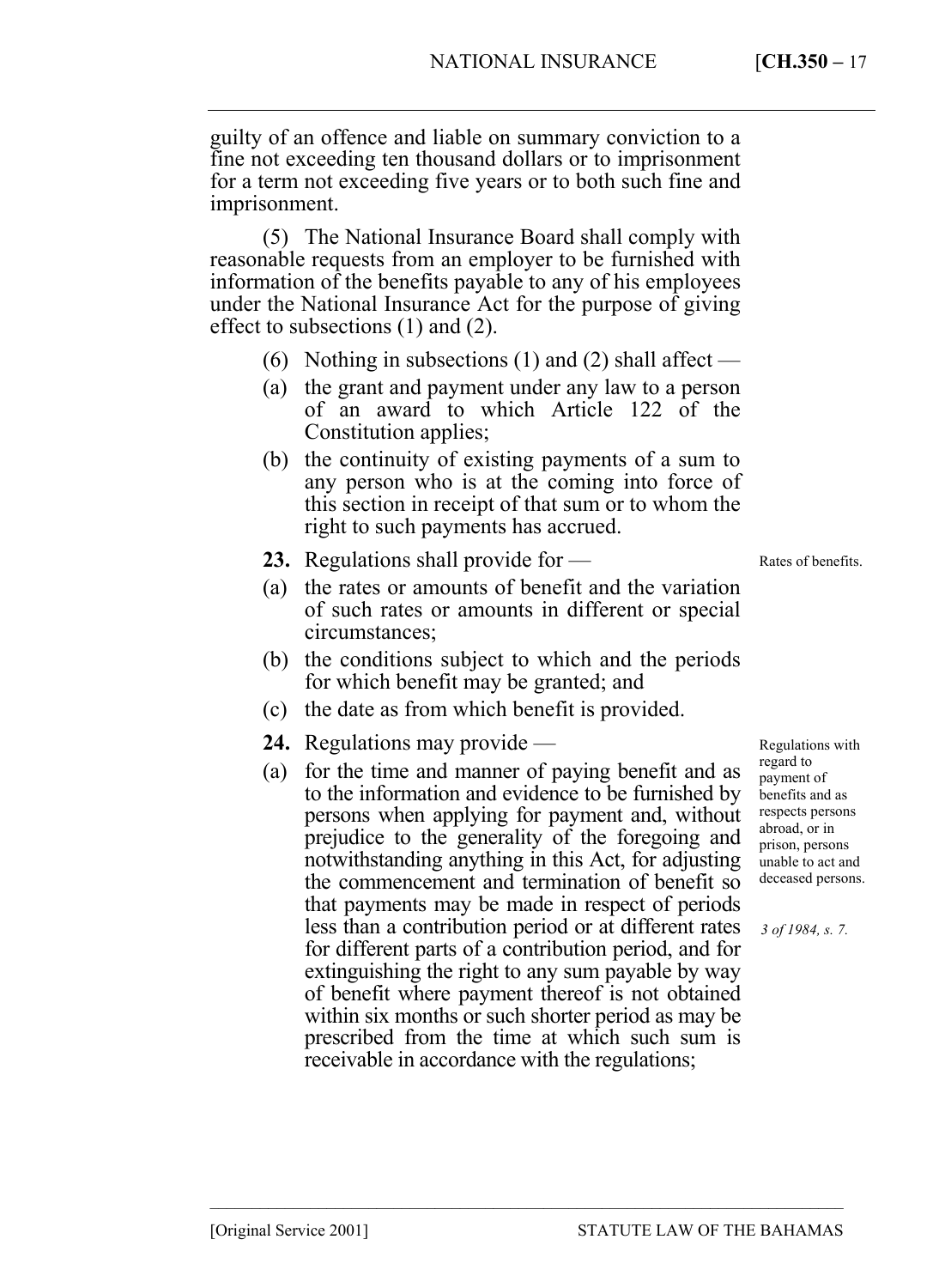- (b) for the prevention of the receipt for the same period of two amounts of benefit or assistance and the adjustment of benefit or assistance in the case of any special circumstances;
- (c) for the circumstances in which and the time for which a person shall be disqualified for or disentitled to receipt of benefit, or benefit may be forfeited or suspended and, without prejudice to the generality of the foregoing, for the suspension of payment of benefit to or in respect of any person during any period when he is —
	- (i) absent from The Bahamas; or
	- (ii) undergoing imprisonment or detention in legal custody,

and for the circumstances in which and the manner in which payment of the whole or any part of any benefit may, instead of being so suspended, be made during any such period to or for the maintenance of such persons as may be specified in the regulations, being persons nominated by the person entitled to the benefit or who in the opinion of the Director are dependants of that person;

- (d) for enabling a person to be appointed to exercise, on behalf of a claimant or beneficiary who is a minor or who may be or become unable for the time being to act, any right or power which the claimant or beneficiary may be entitled to exercise under this Act, and for authorising a person so appointed to receive and deal with any sum payable by way of benefit on behalf of the claimant or beneficiary;
- (e) in connection with the death of any person, for enabling a claim for benefit to be made or proceeded with in his name, for authorising payment or distribution of benefit to or amongst persons claiming as his personal representatives, legatees, next-of-kin or creditors (or, in a case where the deceased person was illegitimate, to or amongst others) and for dispensing with strict proof of the title of persons so claiming; and
- (f) for such other matters as may be necessary for the proper administration of benefits, including the obligations of persons claiming any benefit, beneficiaries and employers.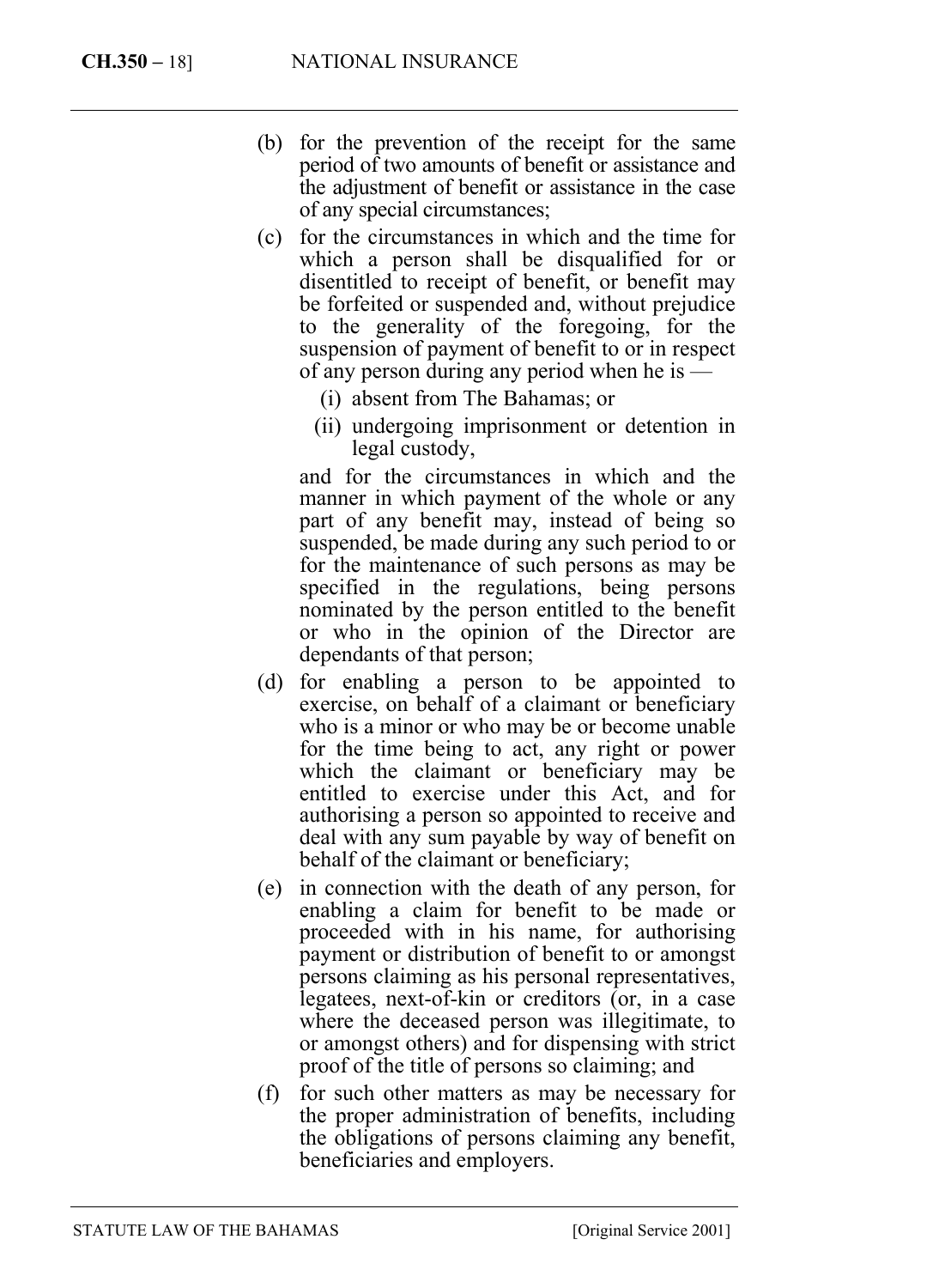- **25.** For the purposes of this Act an accident —
- (a) arising out of employment of an employed person shall be presumed, unless the contrary is shown, to have occurred in the course of the employment and, where the accident occurred in the course of the employment, it shall be presumed, unless the contrary is shown, to have arisen out of the employment;
- (b) shall be deemed to arise out of and in the course of the employment of an employed person, notwithstanding that he is at the time of the accident acting in contravention of any statutory or other regulations applicable to his employment, or of any orders given by or on behalf of his employer, or that he is acting without instructions from his employer, if the act is done for the purpose of and in connection with the trade or business of the employer;
- (c) happening while an employed person is, with the express or implied permission of his employer, travelling as a passenger by any vehicle, ship, vessel or aircraft to or from his place of work shall, notwithstanding that he is under no obligation to his employer to travel by such vehicle, ship, vessel or aircraft, be deemed to arise out of and in the course of his employment,  $if$  —
	- (i) the accident would have been deemed so to have arisen had he been under such an obligation; and
	- (ii) at the time of the accident, the vehicle, ship, vessel or aircraft is being operated by or on behalf of his employer or some other person by whom it is provided in pursuance of arrangements made with his employer and is not being operated in the ordinary course of a public transport service;
- (d) happening to an employed person in or about any premises at which he is for the time employed for the purposes of the trade or business of his employer shall be deemed to arise out of and in the course of his employment if it happens while he is taking steps, in an actual or supposed emergency at those premises, to rescue,

––––––––––––––––––––––––––––––––––––––––––––––––––––––––––––––––––––––––––––

Presumptions and general provisions relating to accidents.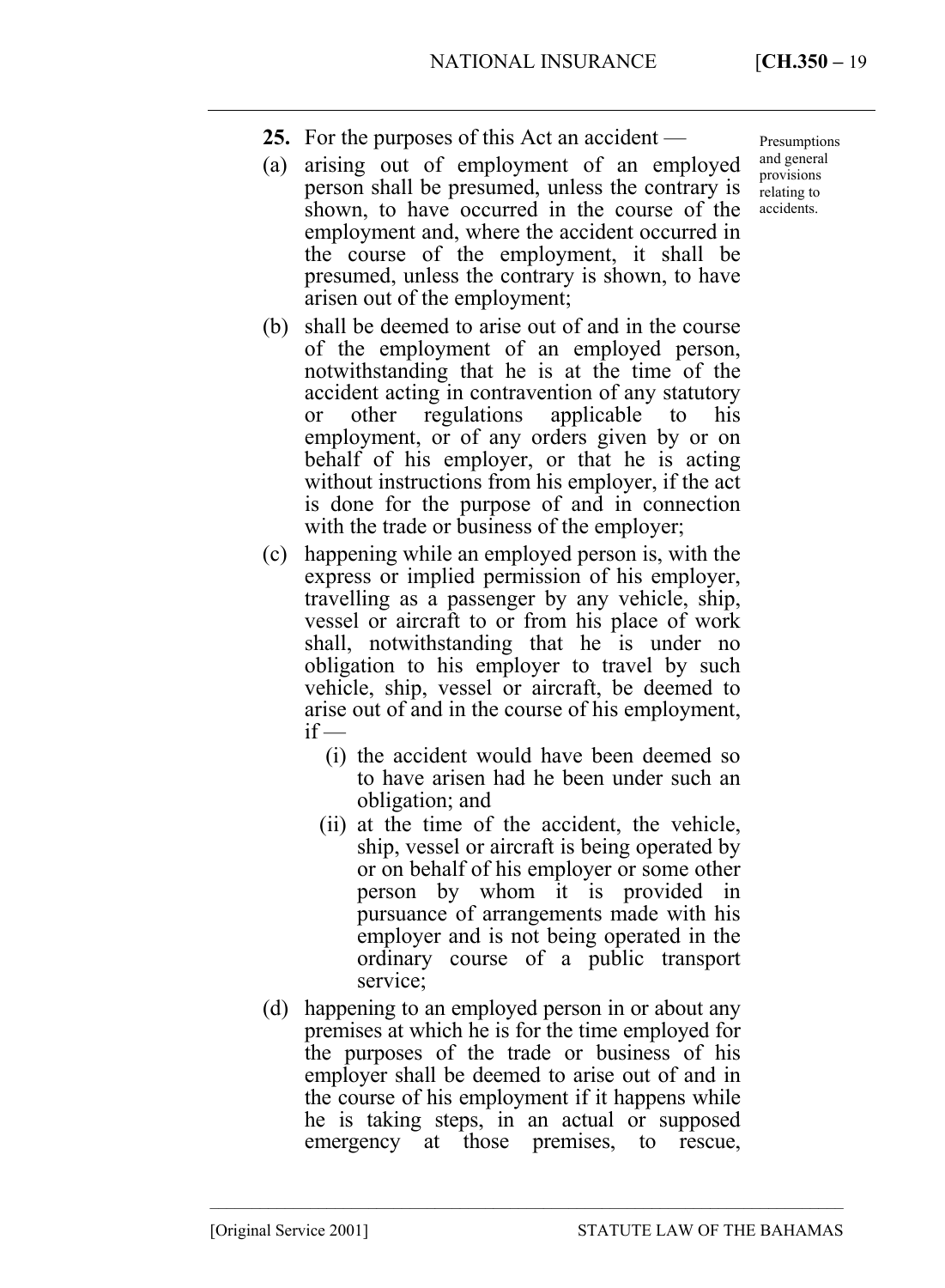Prescription of diseases.

succour or protect persons who are, or are thought to be or possibly to be, injured or imperilled, or to avert or minimise serious damage to property.

**26.** A disease may be prescribed for the purposes of this Act in relation to any employed person if the Minister is satisfied that —

- (a) it ought to be so prescribed having regard to its causes and incidence and any other relevant considerations, as a risk of their occupations and not as a risk common to all persons; and
- (b) it is such that, in the absence of special circumstances, the attribution of particular cases to the nature of the employment can be established or presumed with reasonable certainty,

and regulations prescribing any such disease may provide that a person who developed the disease on or at any time after a date specified in the regulations, being a date before the regulations come into force but not before the declared day, shall be treated for the purposes of this Act, subject to any prescribed modifications, as if the regulations had been in force when he developed the disease.

Regulations relating to diseases and medical officers and boards.

- **27.** Regulations may provide for —
- (a) determining the time at which a person is to be treated for the purposes of this Act as having developed any prescribed disease and the circumstances in which any such disease is, where the person in question has previously suffered therefrom, to be treated as having recrudesced or having been developed afresh;
- (b) presuming any prescribed disease
	- (i) to be due, unless the contrary is proved, to the nature of the employment of any person where he was employed in any prescribed occupation at the time when, or within a prescribed length of time (whether continuous or not) before, he developed the disease;
	- (ii) not to be due to the nature of the employment of any person unless he was employed in some prescribed occupation at the time when, or within a prescribed length of time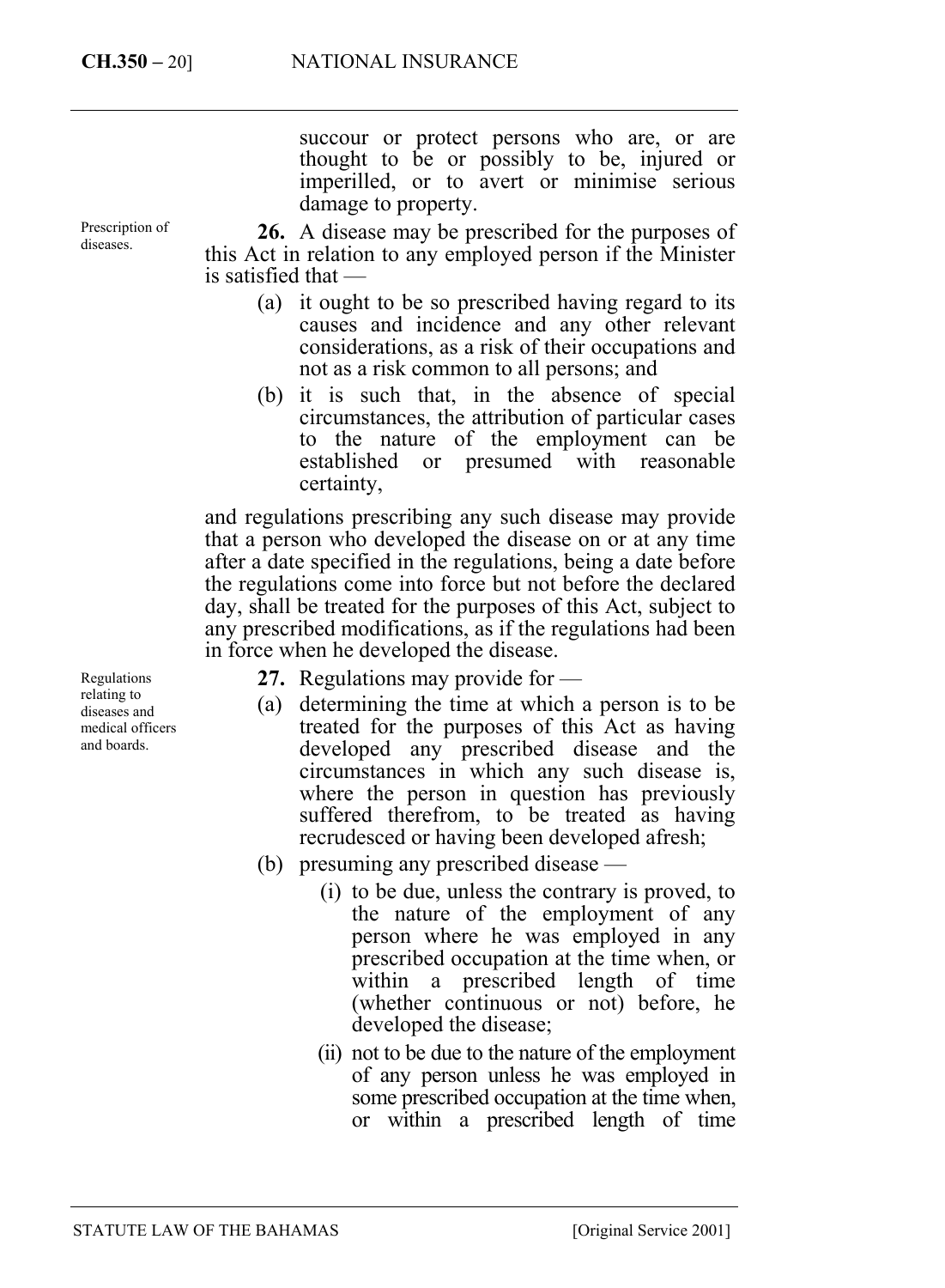(whether continuous or not) before, he developed the disease;

- (c) the appointment of medical officers and medical referees and the establishment of medical boards for the purposes of this Act; and
- (d) such matters as appear to the Minister to be incidental to or consequential on provisions included in regulations by virtue of the foregoing provisions of this section.

**28.** There shall be paid out of the Fund to a medical officer or a medical referee appointed under regulations made under paragraph (c) of section 27 and to a member of a medical board established in accordance with such regulations, such remuneration and allowances, if any, and any such officer, referee or member shall be reimbursed out of the Fund such amounts in respect of expenses incurred in connection with his work as such, as the Board with the prior approval of the Minister may determine.

**29.** (1) Regulations may prescribe the circumstances in which a relevant employment shall, in relation to any claim for industrial benefit in respect of any accident or prescribed disease, be treated as employment as an employed person notwithstanding that by reason of a contravention of or non-compliance with some provision contained in or having effect under the Immigration Act, or any enactment passed for the protection of persons in employment or any class of such persons, the contract purporting to govern the employment was void or the person employed was not lawfully employed therein at the time when or in the place where the accident happened or the disease developed.

(2) In this section the expression "relevant employment" means, in relation to an accident, the employment out of and in the course of which the accident arises and, in relation to a prescribed disease, the employment to the nature of which the disease is due.

**30.** Nothing in section 26, 27 or 29 shall affect the right of any person to benefit in respect of a disease which is not a prescribed disease, except that a person shall not be entitled to benefit in respect of a disease as being an injury by accident arising out of and in the course of any employment if at the time of the accident the disease is in relation to him a prescribed disease by virtue of the occupation in which he is engaged in that employment.

––––––––––––––––––––––––––––––––––––––––––––––––––––––––––––––––––––––––––––

Payment of medical officers, medical referees and boards.

Accidents and diseases in course of illegal employment.

Ch. 191.

Benefit where disease is personal injury by accident.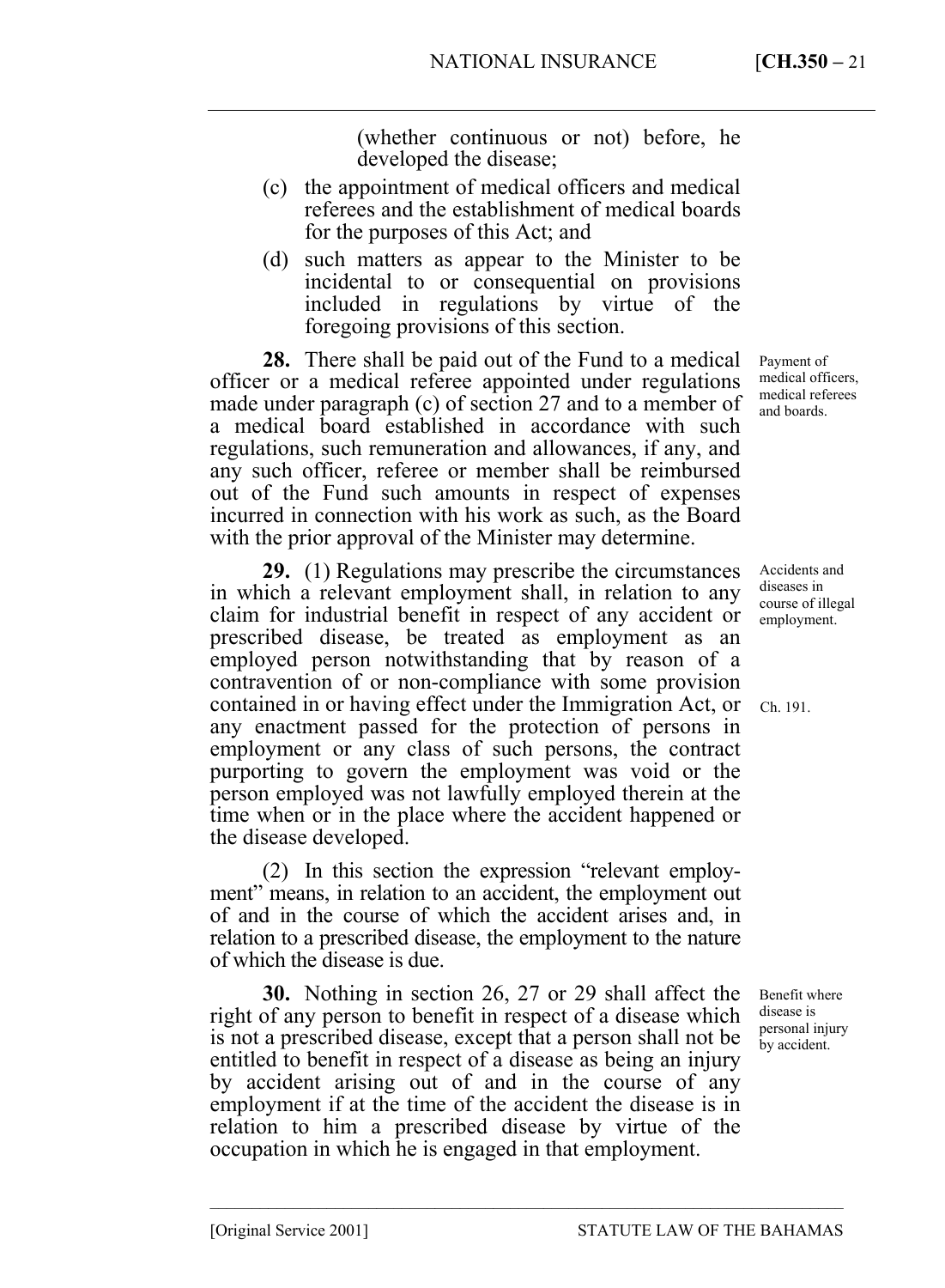Repayment of benefit improperly received.

**31.** (1) If it is found that any person by reason of the non-disclosure or misrepresentation by him of a material fact (whether the non-disclosure or misrepresentation was or was not fraudulent) has received any sum by way of benefit while he was not entitled to that benefit, he shall be liable to repay the sum so received by him.

(2) Where any person is liable to repay any sum received by him by way of benefit, that sum may be recovered, without prejudice to any other remedy, by means of deductions from any benefit or assistance to which he thereafter becomes entitled.

**32.** Every assignment of or charge on benefit and every agreement to assign or charge benefit shall be void and on the bankruptcy of a beneficiary the benefit shall not pass to any trustee or other person acting on behalf of the creditors.

## **PART V ASSISTANCE**

**33.** (1) Subject to the provisions of subsection (2), assistance to be awarded under this Act shall be of the following kinds only —

- (a) old age non-contributory pension, that is to say, periodical payments to a person who has reached the age of sixty-five years and retired from gainful occupation in such circumstances as may be prescribed;
- (b) invalidity assistance, that is to say, periodical payments to a person who is rendered permanently incapable of work otherwise than as a result of employment injury;
- (c) survivor's assistance, that is to say, periodical payments made to a survivor in respect of the death of a person who immediately before his death was receiving old age non-contributory pension or invalidity assistance, or in respect of the death of a person who dies otherwise than as a result of employment injury;
- (d) sickness assistance, that is to say, periodical payments to a person who is rendered temporarily incapable of work otherwise than as a result of employment injury.

Description of assistance and persons entitled.

Benefits to be inalienable.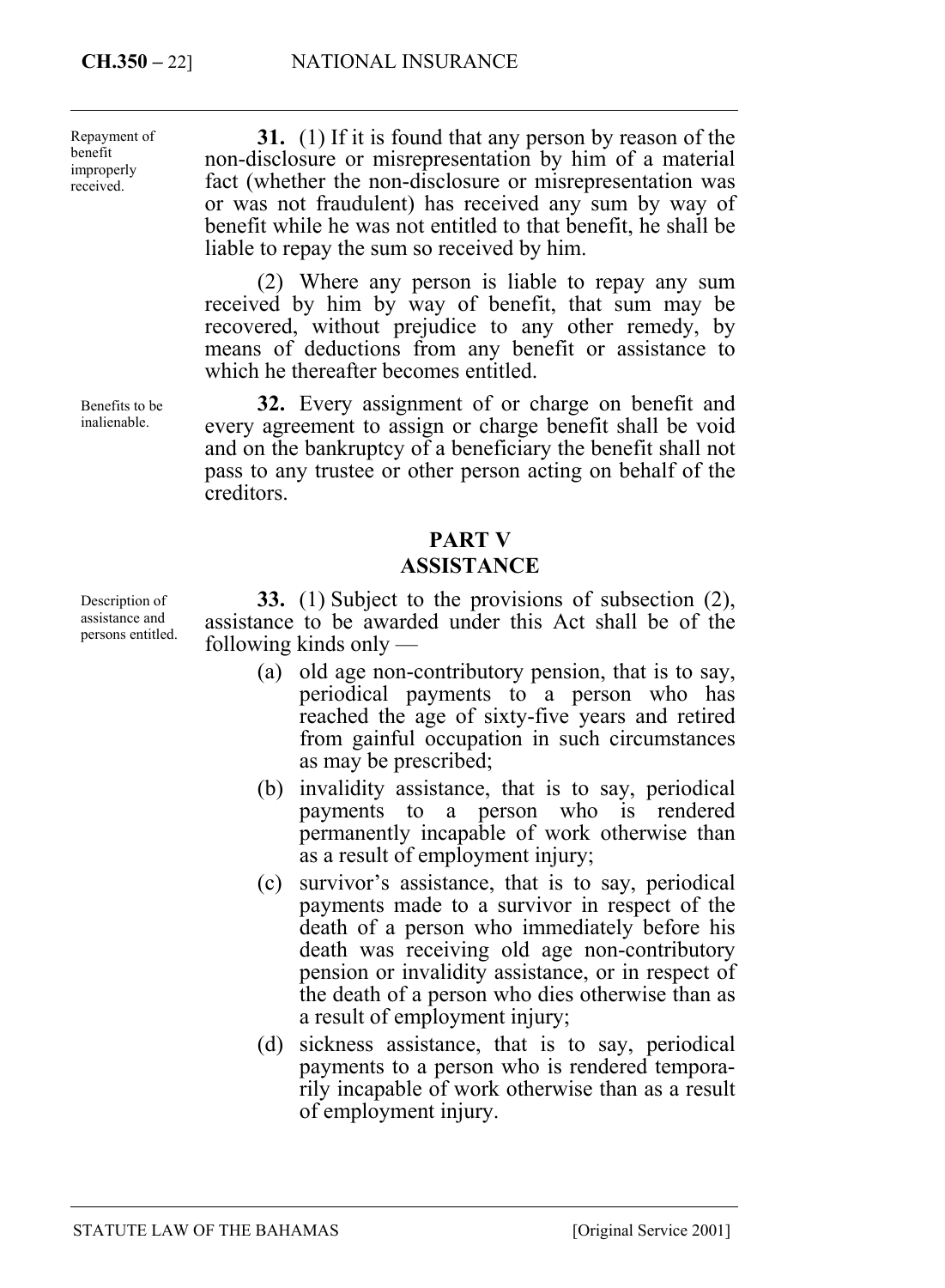(2) Assistance of the kinds set out in subsection (1) may be awarded subject to a prescribed test of resources and only to such persons as may be prescribed who are within the following classes of persons —

- (a) a person who immediately before the date *51 of 1957.*  determined by the Minister under subsection (3) of this section was in receipt of an old age pension under the Old Age Pension Act;
- (b) a person who immediately before that date was in receipt of pecuniary assistance from the Social Welfare Department of the Ministry of Labour and Welfare either as an invalid permanently incapable of work or as a survivor of a deceased person or persons;
- (c) an insured person, or, in the case of survivor's assistance, the survivor of an insured person, who on account of insufficient contributions fails to qualify for benefit;
- (d) a person over the age of sixteen years who is *22 of 1975, s. 3.*  resident in The Bahamas at the date of his claim for assistance whether an insured person or not, and who —
	- (i) is a citizen of The Bahamas or had been ordinarily resident therein as an employed or self-employed person for a period of not less than twelve months without interruption within the fifteen years immediately preceding that date; and
	- (ii) fails to qualify for benefit;
- (e) a person who, in the case of survivor's *22 of 1975, s. 3.* assistance, is the survivor of a person who at the date of his death was a person such as is referred to in paragraph (d);
- (f) a person over the age of sixteen years, whether an insured person or not, who —
	- (i) is the dependant of an insured person or of a person such as is referred to in subparagraph (i) of paragraph (d) of this subsection; and
	- (ii) is permanently incapable of work; and

––––––––––––––––––––––––––––––––––––––––––––––––––––––––––––––––––––––––––––

(iii) fails to qualify for benefit.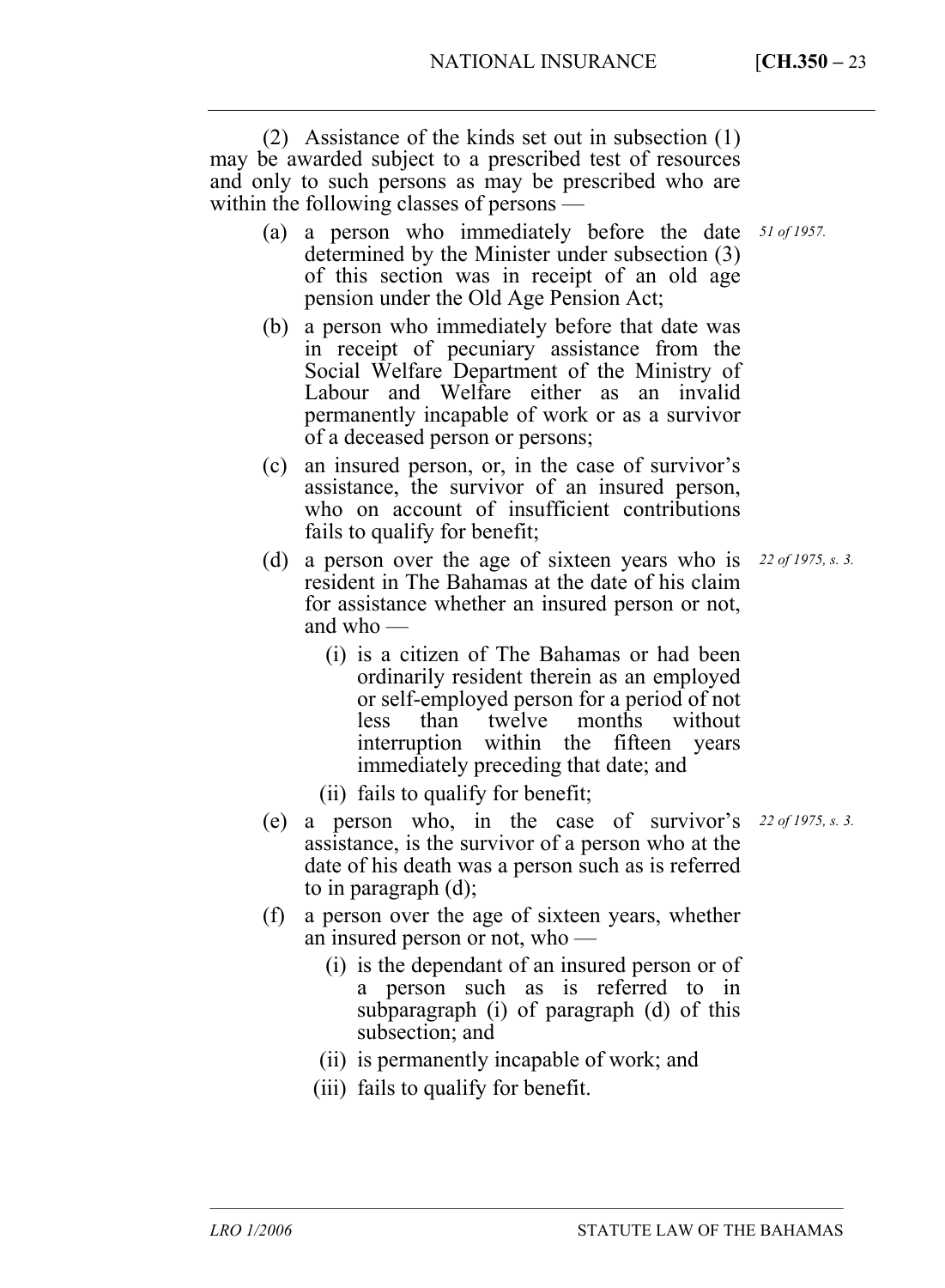(3) Assistance under the provisions of this section shall be payable out of the Fund from such date as the Minister with the concurrence of the Minister of Finance may determine.

Assistance payments to persons ordinarily resident. *36 of 1998, s. 5.*  Absence from

The Bahamas. *36 of 1998, s. 5.* 

Rates of assistance.

Regulations with regard to payments of assistance.

Repayment of assistance improperly received.

**34.** Assistance payments shall only be payable in respect of persons who are ordinarily resident in The Bahamas.

**35.** (1) Where a person who is in receipt of assistance under the Act is desirous of leaving The Bahamas for a period in excess of three months, he shall advise the Director in writing before leaving The Bahamas.

(2) The Director may in exceptional circumstances authorise the payments of an assistance to a person who is absent from The Bahamas in excess of 3 months.

- **36.** Regulations shall provide for —
- (a) the rates or amounts of assistance and the variation of such rates in different or special circumstances;
- (b) the conditions subject to which and the periods for which assistance may be granted; and
- (c) the date as from which assistance may be provided.

**37.** Regulations may provide for any of the matters set out in section 24 as if, except where the context otherwise requires, references to benefit therein other than to injury benefit were references to assistance.

**38.** (1) If it is found that any person by reason of non-disclosure or misrepresentation by him of a material fact (whether the non-disclosure or misrepresentation was or was not fraudulent) has received any sum by way of assistance while he was not entitled to that assistance, he shall be liable to repay the sum so received by him.

(2) Where any person is liable to repay any sum received by him by way of assistance, that sum may be recovered without prejudice to any other remedy by means of deductions from any benefit or assistance to which he thereafter becomes entitled.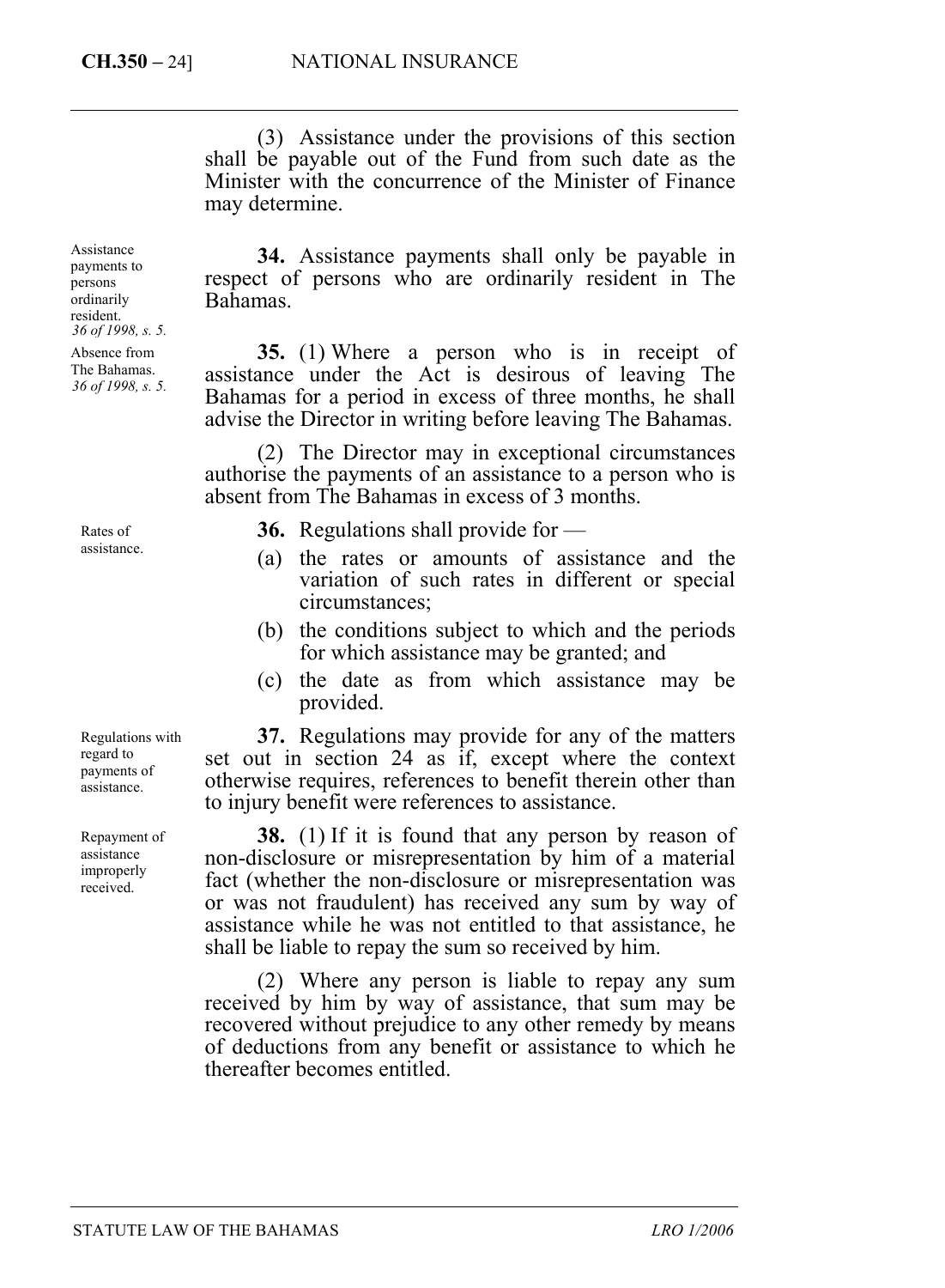**39.** Every assignment of or charge on assistance and Assistance to be every agreement to assign or charge assistance shall be void and on the bankruptcy of the beneficiary the assistance shall not pass to any trustee or other person inalienable.

## **PART VI**

acting on behalf of the creditors.

# **ADMINISTRATION, FINANCE AND LEGAL PROCEEDINGS**

**40.** (1) The Board shall employ a Director (who shall be the chief executive officer of the Board) and may employ such other officers and employees at such remuneration and on such terms and conditions as it considers necessary or appropriate for the proper conduct of its business:

Provided that the Board shall not without the prior approval of the Minister —

- (a) assign to any post a salary, which is above the highest level of that governed by any industrial agreement to which the Board is a party;
- (b) make an appointment to any post to which a salary mentioned in paragraph (a) of this proviso is attached;
- (c) make any appointment of a legal adviser to, or *12 of 1974, s. 4.*  medical officer of, the Board;
- (d) terminate the employment of any person who holds such a post; or
- (e) make any provision for the payment of any pensions or gratuities or other like benefits to any officers or other employees of the Board by reference to their service.

(2) Subject to the provisions of this Act, the *36 of 1998, s. 6.* Director may delegate to any committee or officer or employee of the Board any such function as the Director may determine:

Provided that every delegation under this subsection shall be revocable by the Director and no delegation shall prevent the exercise by the Director of any function so delegated.

––––––––––––––––––––––––––––––––––––––––––––––––––––––––––––––––––––––––––––

Officers and employees of the Board.

*36 of 1998, s. 6.* 

[Original Service 2001] STATUTE LAW OF THE BAHAMAS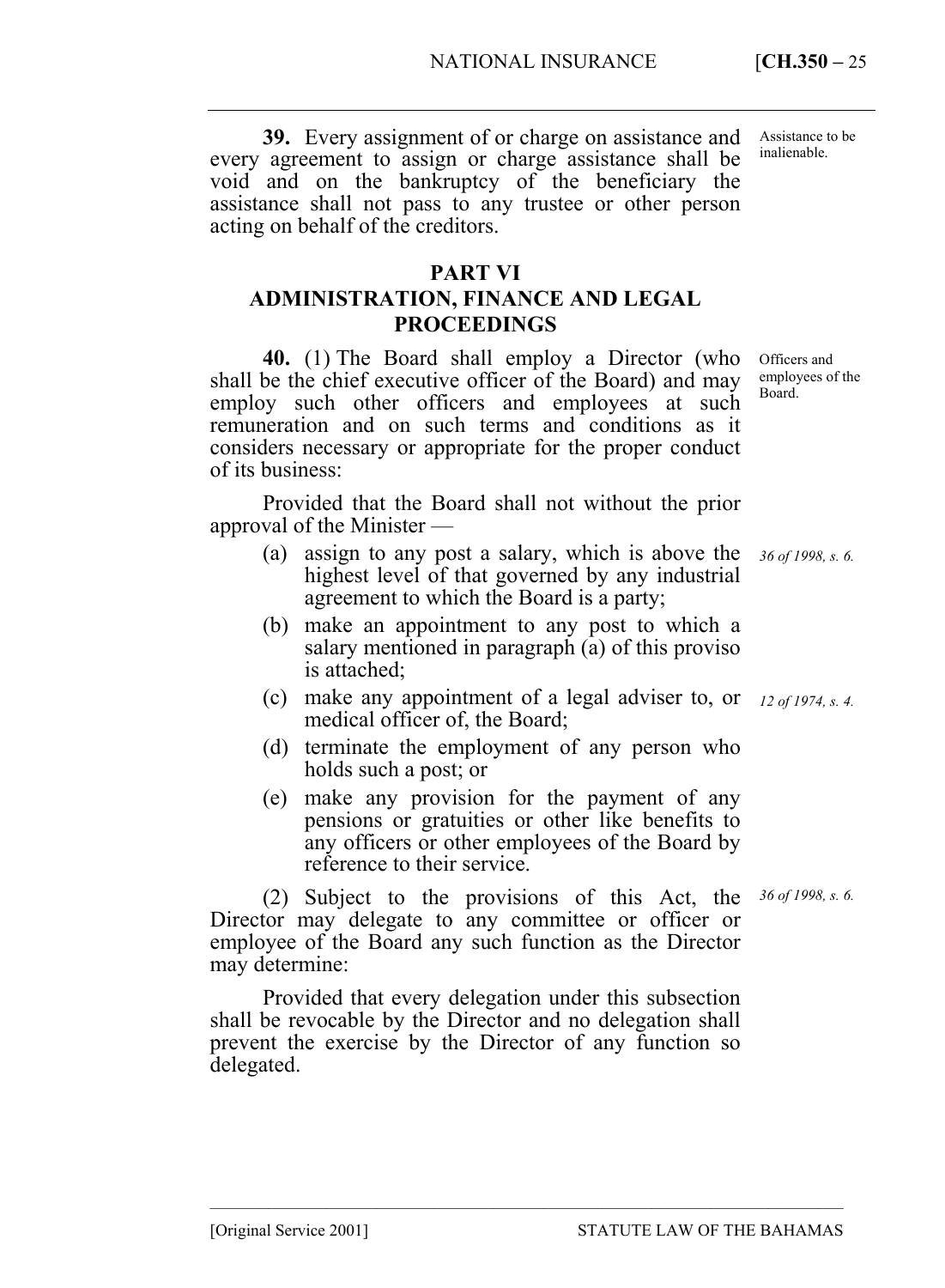**41.** (1) The Board may designate such officers in its service as it thinks fit to be inspectors for the purpose of giving effect to the provisions of this Act. (2) An inspector shall, for the purposes of the execution of this Act, have power to do all or any of the following things, that is to say  $-$ (a) to enter at all reasonable times any premises or place liable to inspection under this section; (b) to make such examination and enquiry as may be necessary for ascertaining whether the provisions of this Act are being or have been complied with in any such premises or place; (c) to examine either alone or in the presence of any other person as he thinks fit; with respect to any matters under this Act on which he may Designation and powers of inspectors.

- reasonably require information, every person whom he finds in any such premises or place, or whom he has reasonable cause to believe to be or to have been an insured person, and to require every such person to be so examined;
- (d) to take possession of such documents and records which are, in the opinion of the Inspector, necessary for the purpose of ascertaining whether the provisions of this Act are being or have been complied with in any such premises or place;
- (e) to exercise such other powers as may be necessary for the administration of this Act.

(3) Subject to subsection (4), the occupier of any premises or place liable to inspection under this section and any person who is or has been employing any person, and the servants and agents of any such occupier or other person, and any insured person, shall furnish to an inspector all such information and produce for inspection all such documents as the inspector may reasonably require for the purpose of ascertaining whether contributions are or have been payable, or have been duly paid, by or in respect of any person, or whether benefit or assistance is or was payable to or in respect of any person.

(4) Every inspector shall be furnished with a certificate of his appointment and on applying for admission to any premises or place for the purposes of this Act shall, if so required, produce the said certificate.

*3 of 1984, s. 8.* 

*3 of 1984, s. 8.*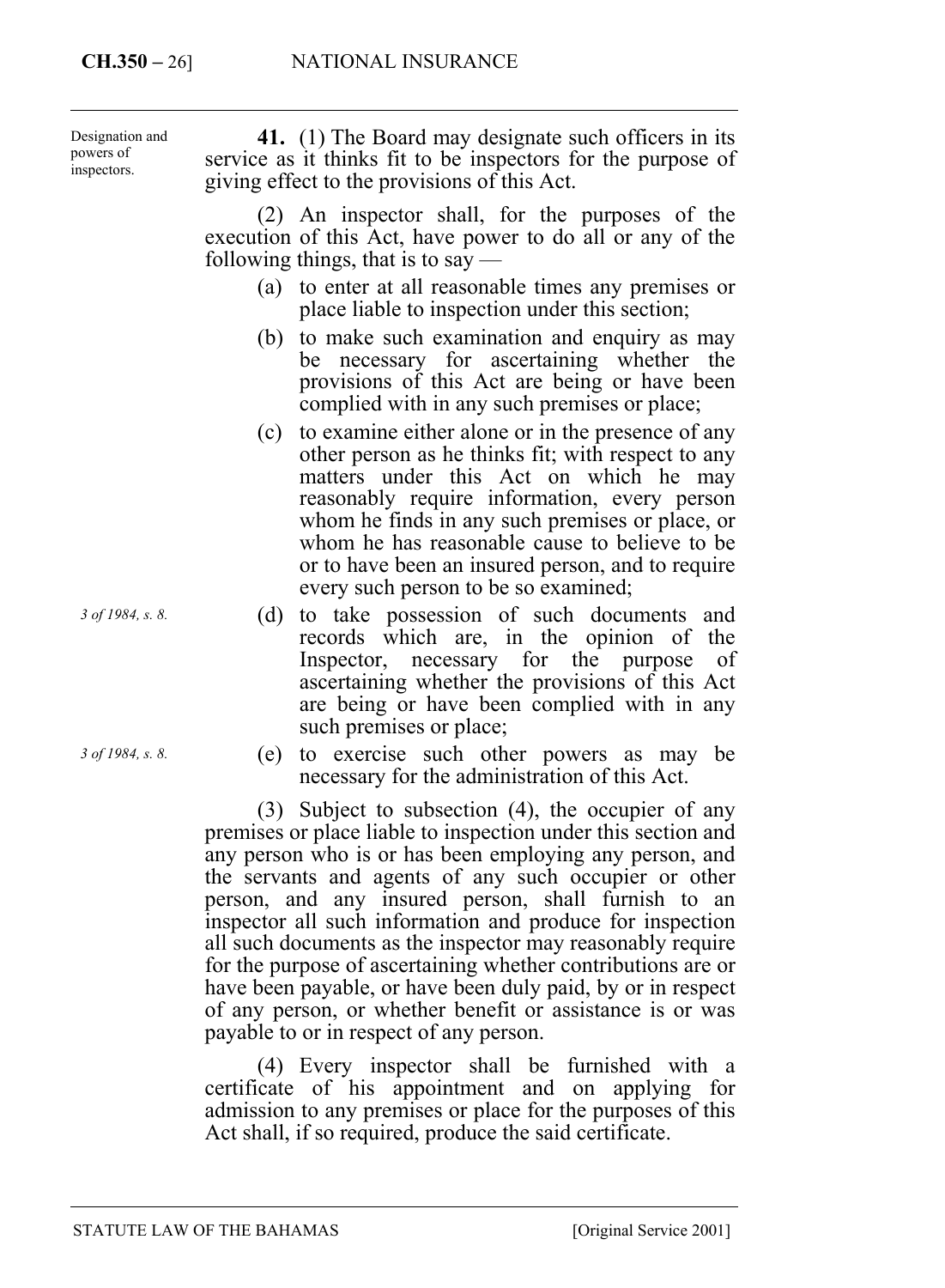(5) The premises and places liable to inspection under this section are any premises or places where an inspector has reasonable grounds for supposing that any persons are employed except that they do not include any private dwelling house not used by or by permission of the occupier for the purposes of a trade or business.

(6) No person shall be required under this section to answer any questions or to give any evidence tending to incriminate himself.

**42.** Every employer and self-employed person shall at all times keep and maintain in his business premises or place the following records —

- (a) evidence of registration pursuant to section 14;
- (b) payroll and other records connected therewith which would serve to prove the correctness of the entries on the contributions made; and
- (c) the records relating to the payment of such contributions to the Board.

**43.** Subject to the provisions of any other enactment, in any action or other legal proceedings brought against any officer or employee of the Board in respect of any act done in pursuance or execution or intended execution of this Act, the plaintiff shall not recover unless he alleges in his pleading and proves at the trial that such act was done either maliciously or without reasonable and probable cause.

**44.** (1) For the purposes of this Act, there shall be established under the control and management of the Board a fund called "the National Insurance Fund".

- (2) There shall be paid into the Fund —
- (a) all contributions;
- (b) any grant out of the Consolidated Fund under subsection (3) of section 45;
- (c) all rent, interest on investments or other income derived from the assets of the Fund;
- (d) all sums recovered for the Fund under this Act;
- (e) all sums properly accruing to the Fund under this Act including, without prejudice to the generality of the foregoing, the repayment of benefit or assistance; and

records. *3 of 1984, s. 9. 36 of 1998, s. 7. 36 of 1998, s. 7.* 

Maintenance of

Proceedings against officers and employees of the Board under this Act.

Establishment of National Insurance Fund.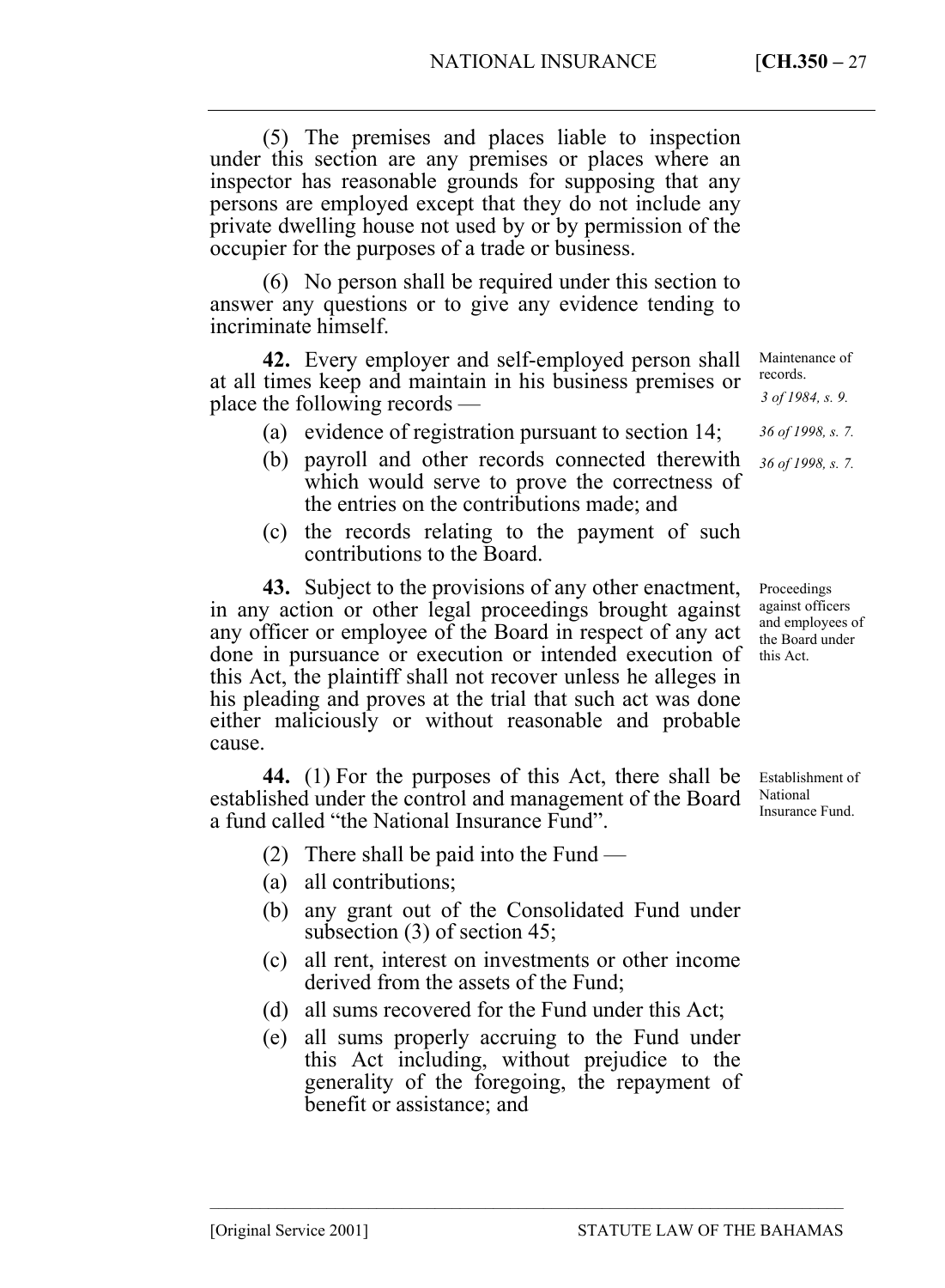(f) such other sums as may from time to time be provided by the Legislature for any of the purposes of this Act or as may from time to time be received and accepted by the Board on behalf of the Fund.

- (3) There shall be paid or met out of the Fund —
- (a) all claims for benefits or assistance;
- (b) all refunds of contributions paid in error;
- (c) all expenses properly incurred in the administration of this Act, including disbursements by way of remuneration, allowances and expenses payable under sections 10, 28, 40 and 51.

(4) Regulations shall provide for the form and conduct of the accounts of the Fund and, in particular,  $for -$ 

- (a) the establishment and maintenance of different branches of such accounts; and
- (b) the establishment and maintenance within the Fund of different reserves,

for different purposes; and an auditor appointed by the Minister shall examine and certify every such account.

(5) Any moneys forming part of the Fund may from time to time be invested by the Board in accordance with the provisions of the Third Schedule and, subject to those provisions, of any regulations made pursuant to paragraph (b) of subsection (4) establishing criteria for the investment of reserves.

(6) Notwithstanding the provisions of subsection (5) the Board may from time to time invest any moneys forming part of the Fund in such manner and in such investments as the Minister acting after consultation with the Minister responsible for Finance may direct.

(7) Without prejudice to the provisions of subsection (6) the Board may, with the approval of the Minister —

> (a) utilise any moneys of the Fund standing to the credit of the Medical Benefit Branch by way of investment in or the promotion of the development of health infrastructure facilities, including any facilities ancillary thereto, in The Bahamas having regard to the needs of the insured persons;

Third Schedule.

*7 of 1981, s. 3.* 

*10 of 1986, s. 2.*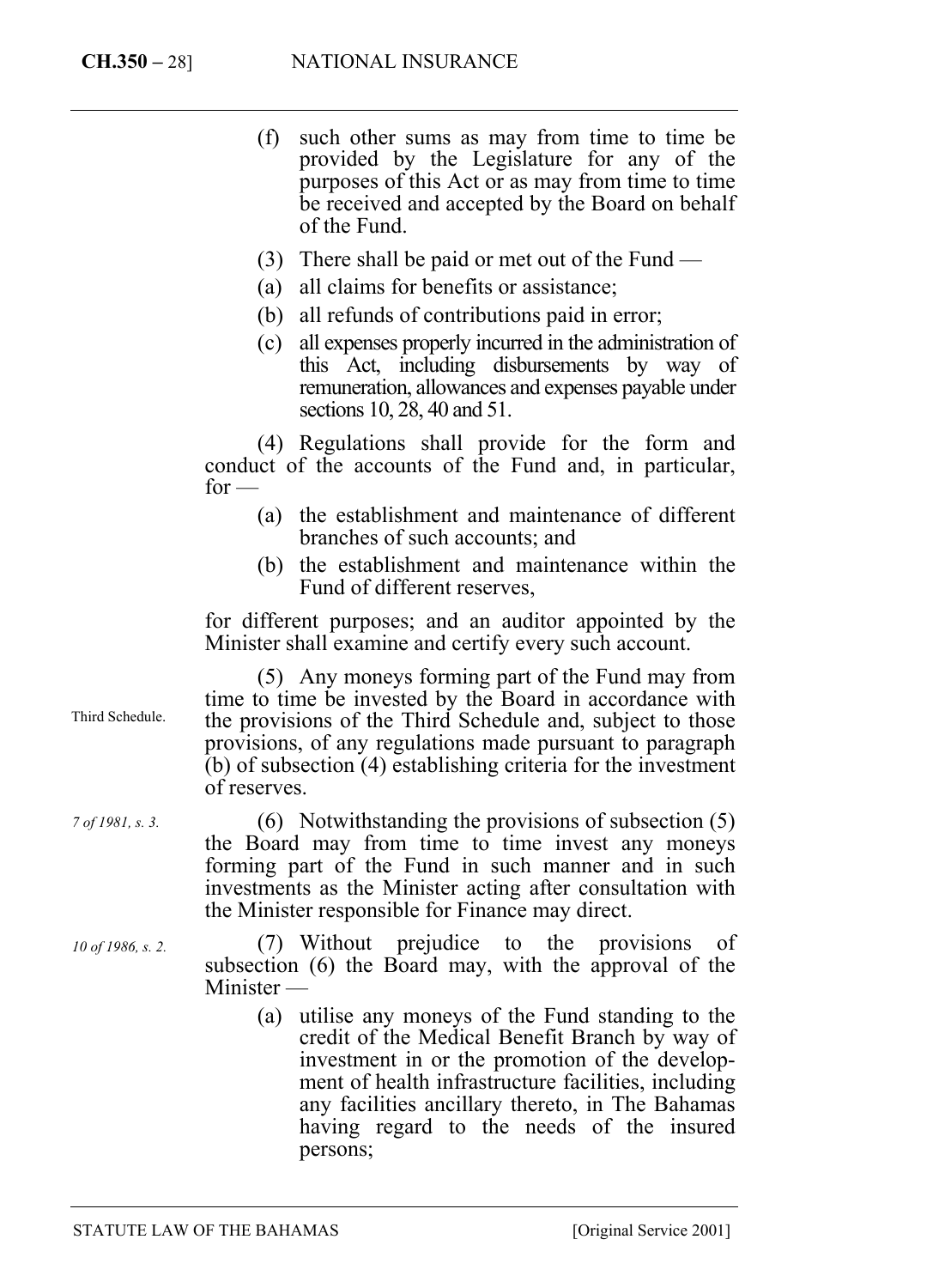(b) enter into arrangements (including leases) on such terms as are agreed with persons for the operation of those health facilities acquired on ownership or on lease for a period of ninety-nine years by the Board pursuant to paragraph (a).

**45.** (1) Any temporary insufficiency in the Fund to meet the liabilities of the Fund under this Act shall be met from moneys provided by Parliament.

(2) Any moneys provided by Parliament pursuant to subsection (1) shall be repaid to the Consolid[ate](#page-28-0)d Fund out of the Fund as soon as may be practicable.

(3) There shall be paid annually into the Fund out of the Consolidated Fund such round sum as the Minister of Finance may certify as the approximate expenditure for the year ended on the thirty-first day of December 1971, on the public assistance services (including administration) —

- (a) in respect of non-contributory pensioners under the Old Age Pension Act<sup>6</sup>; and
- (b) in respect of other persons granted public assistance administratively.

**46.** There shall be paid out of the Fund into the Consolidated Fund at such times and in such manner as the Minister of Finance may direct, such sums as he, after consultation with the Minister and the Board, may estimate to be the amount of the expenses of the Post Office in the administration of this Act.

**47.** (1) The Board shall —

- (a) after the end of each year prepare a report on its activities during the last preceding year and shall furnish such report to the Minister not later than the thirtieth day of June;
- (b) submit to the Minister every account certified by the auditor pursuant to subsection (4) of section 44, together with the report of the auditor thereon within one month of such certification; and
- (c) submit annually to the Minister an account of the securities in which moneys forming part of the Fund are for the time being invested in accordance with the Third Schedule.

––––––––––––––––––––––––––––––––––––––––––––––––––––––––––––––––––––––––––––

Temporary insufficiency of Fund.

*51 of 1957.* 

Expenses of Post Office.

Report and accounts to be submitted to Minister.

Third Schedule.

 $\overline{a}$ 

<span id="page-28-0"></span><sup>6</sup> See Fourth Schedule.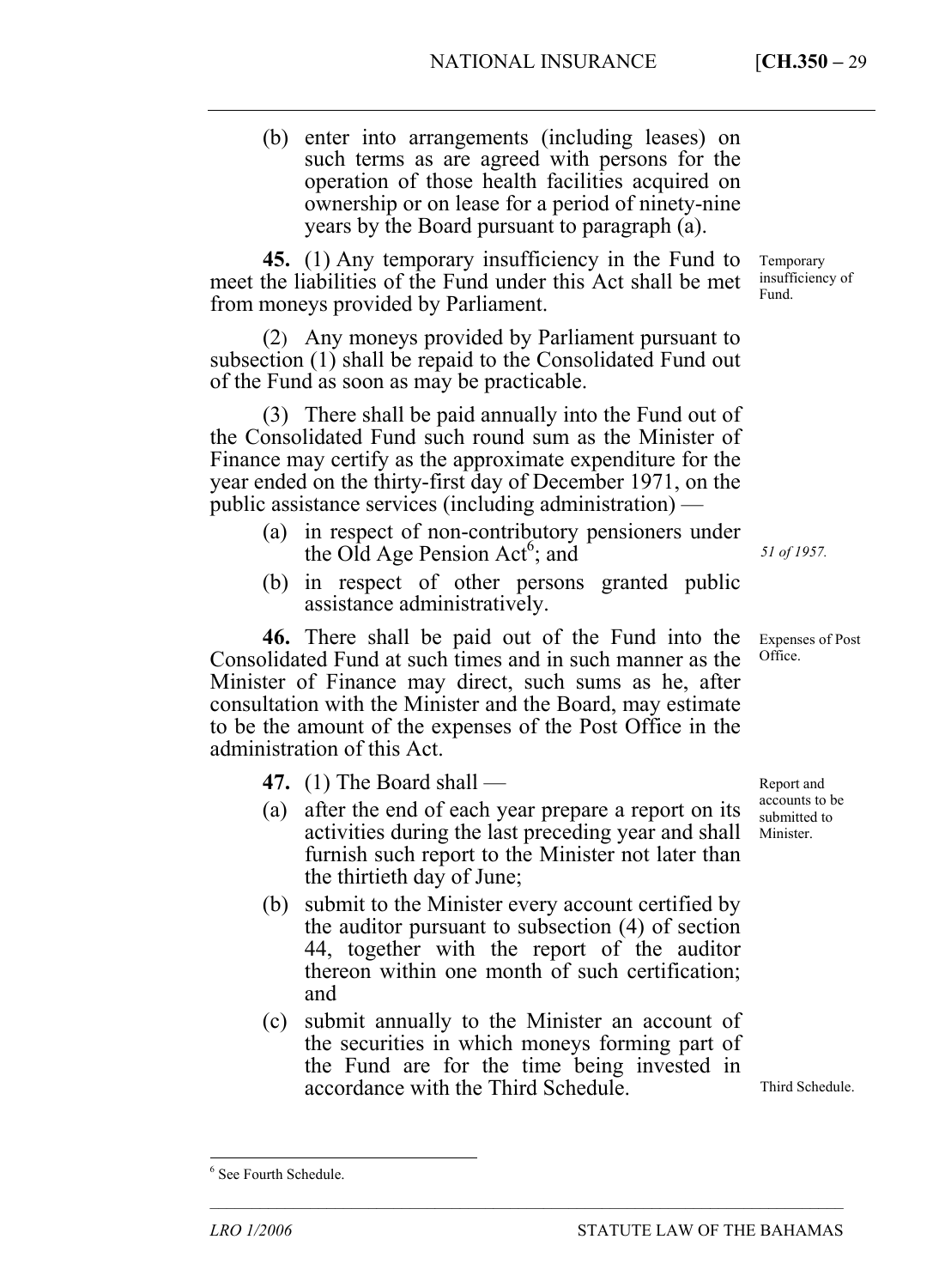Review of operation of Act.

(2) The Minister shall cause a copy of every report or account submitted to him pursuant to this section to be laid before both chambers of Parliament.

**48.** (1) The Board shall, with the assistance of an actuary approved by the Minister, review the operation of this Act forthwith upon the expiration of the period ending on the thirty-first day of December 1977, and of the period ending on that date in every fifth year thereafter, and on such review make a report to the Minister on the financial condition of the Fund and the adequacy or otherwise of contributions to support benefits and assistance having regard to the other liabilities of the Fund under this Act:

Provided that the Minister may at any time direct that the period to be covered by a review and report under this subsection shall be reduced and that, while the direction is in force, the making of that review and the consequent report and subsequent reviews and reports under this subsection shall be accelerated accordingly.

(2) The Minister shall cause a copy of every report made to him under this section to be laid before both chambers of Parliament.

**49.** (1) Regulations may provide for the determination by the Board or by a person or tribunal appointed or constituted in accordance with the regulations of any question arising under or in connection with this Act including any claim to benefit or assistance and, subject to the provisions of the regulations, the decision in accordance therewith on any such question except a question of law shall be final.

(2) Without prejudice to the generality of subsection (1), regulations made thereunder may in relation to the determination of questions in accordance with the regulations, include provision —

- (a) as to the procedure which is to be followed, the form which is to be used for any document, the evidence which is to be required and the circumstances in which any official record or certificate is to be sufficient or conclusive evidence;
- (b) as to the time to be allowed for making any claim or appeal, for raising any question with a view to the review of any decision or for producing any evidence;

Determination of claims and questions.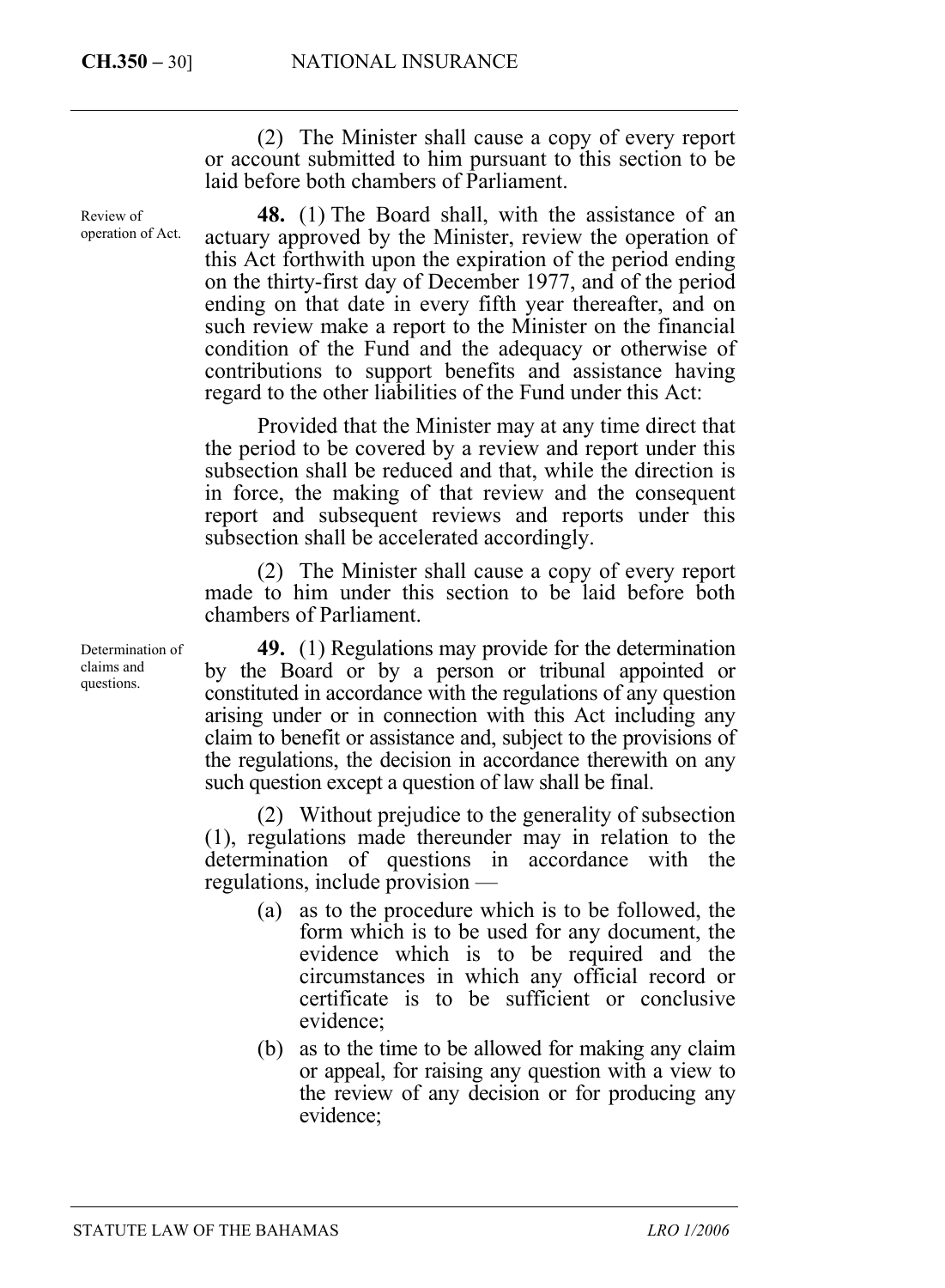––––––––––––––––––––––––––––––––––––––––––––––––––––––––––––––––––––––––––––

- (c) for summoning persons to attend and give evidence or produce documents and for authorising the administration of oaths to witnesses;
- (d) as to the representation of one person at any hearing of a case by another person whether having professional qualifications or not, and, except so far as it may be applied by regulations under this section, the Arbitration Act shall not  $_{Ch. 181.}$ apply to any proceedings under those regulations.

(3) Regulations under subsection (1) may provide for the reference to the Supreme Court for decision of any question of law arising in connection with the determination of any question under the regulations and for appeals to the Supreme Court from the decision of the Board or of a person or tribunal on any such question.

(4) Provision shall be made by rules of court made under section 76 of the Supreme Court Act for regulating Ch. 53. references and appeals to the Supreme Court under this subsection and for limiting the time within which appeals may be brought thereunder.

(5) Notwithstanding anything in any enactment, the decision of the Supreme Court on a reference or appeal under this subsection shall be final, and on any such reference or appeal the Court may order the Board to pay the costs of any other person, whether or not the decision is in favour of the Board and whether or not the Board appears on the reference or appeal.

**50.** (1) Regulations may make provision for matters arising —

- (a) pending the determination under this Act (whether in the first instance or on appeal or reference, and whether originally or on review) of any claim for benefit or assistance or of any question affecting the right of any person to benefit or assistance or to the receipt thereof or of the liability of any person for contributions; or
- (b) out of the revision on appeal or review of any decision under this Act on any claim or question.

(2) Without prejudice to the generality of subsection (1), regulations thereunder may include provision —

Interim payments, arrears and repayments.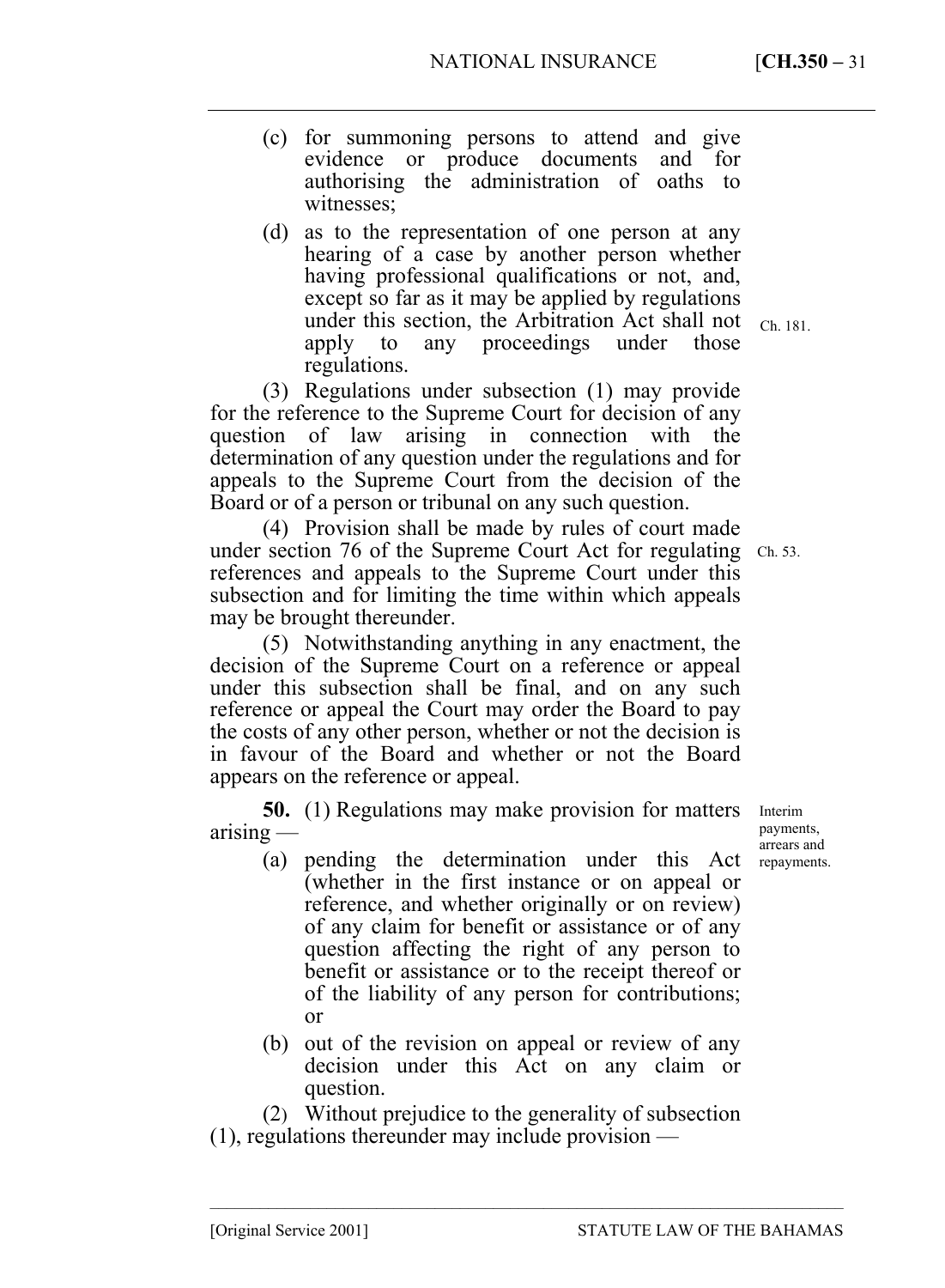- (a) for the suspension of benefit or assistance where it appears to the Director that there is or may be a question whether the conditions for receipt thereof in accordance with an award are or were fulfilled or whether the award ought to be reviewed;
- (b) as to the date from which any decision on a review is to have effect or be deemed to have had effect;
- (c) for treating any benefit or assistance paid to any person under an award or by virtue of any provision of the regulations which it is subsequently decided was not payable, as properly paid or as paid on account of any other benefit or assistance which it is decided was payable to him, or for the repayment of any such benefit or assistance and the recovery thereof by deduction from other benefit or assistance or otherwise;
- (d) for treating benefit or assistance paid to one person in respect of another as being a child of the family, or the wife or husband or an adult dependant, of the first mentioned person, as having been properly paid for any period, notwithstanding that under regulations relating to benefits or assistance it is not payable for that period by reason of a subsequent decision either —
	- (i) that such other person is himself entitled to benefit or assistance for that period; or
	- (ii) that a third person is entitled to benefit or assistance for that period in respect of such other person in priority to the first mentioned person, and for reducing or withholding accordingly any arrears payable for that period by virtue of the subsequent decision.

**51.** There shall be paid out of the Fund to a person appointed under regulations made under subsection (1) of section 49 and to a member of a tribunal constituted in accordance with such regulations, such remuneration and allowances, if any, and any such amounts in respect of expenses incurred in connection with his work as such, as the Board with the prior approval of the Minister may determine.

Payment of persons and tribunals appointed or constituted under section 49.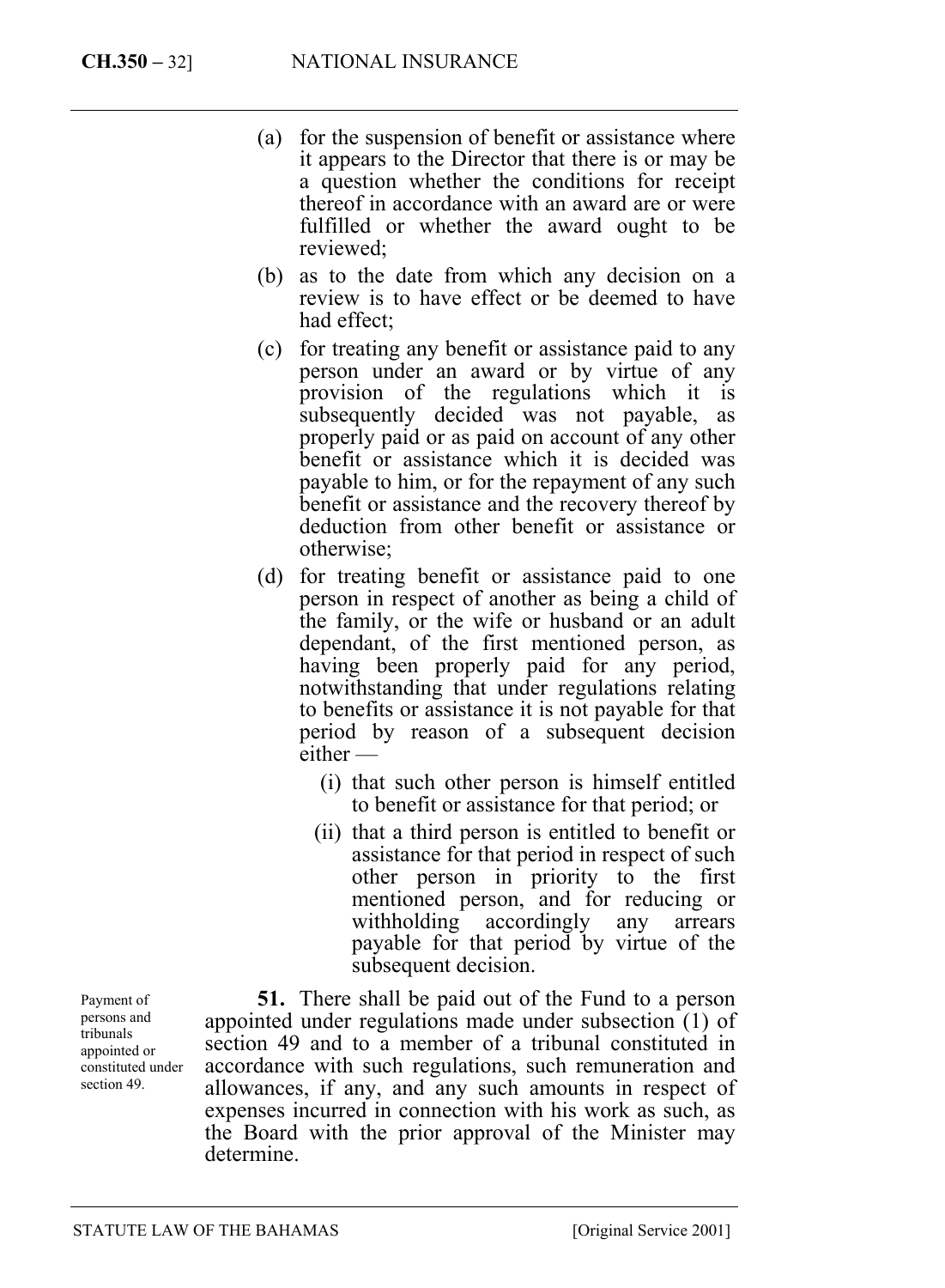| <b>52.</b> (1) Any insured person or any employer who<br>fails to pay at or within the time prescribed for the purpose,<br>any contribution which he is liable to pay pursuant to this<br>Act, shall for each such failure be liable on summary<br>conviction to a fine not exceeding five hundred dollars.                                          | Offences and<br>penalties.<br>36 of 1998, s. 8. |
|------------------------------------------------------------------------------------------------------------------------------------------------------------------------------------------------------------------------------------------------------------------------------------------------------------------------------------------------------|-------------------------------------------------|
| (2) Any person who wilfully delays or obstructs an<br>inspector in the exercise of any power under section 41,<br>shall be liable on summary conviction to a fine not<br>exceeding five hundred dollars in the case of a first offence<br>and not exceeding one thousand dollars in the case of a<br>second or subsequent offence.                   | 3 of 1984, s. 10.<br>36 of 1998, s. 8.          |
| $(3)$ Any person who —<br>(a) refuses or neglects without reasonable cause to<br>answer any question or to furnish any informa-<br>tion or to produce any documents when required<br>so to do under section 41;                                                                                                                                      | $3$ of 1984, s. 10.                             |
| fails to keep or maintain the records in accord-<br>(b)<br>ance with section 42;                                                                                                                                                                                                                                                                     | 36 of 1998, s. 8.                               |
| fails to register with the Board in accordance<br>(c)<br>with section 14,                                                                                                                                                                                                                                                                            | 36 of 1998, s. 8.                               |
| shall be liable on summary conviction to a fine not<br>exceeding five hundred dollars and if the offence of which<br>he is convicted is continued after the conviction he shall be<br>guilty of a further offence and liable in respect thereof to a<br>fine not exceeding two hundred dollars for each day on<br>which the offence is so continued. |                                                 |
| (4) Any employer who deducts or attempts to<br>deduct or otherwise recovers or attempts to recover the<br>whole or any part of the contribution of the employer in<br>respect of any person from the wages of such person shall<br>be liable on summary conviction to a fine not exceeding<br>five hundred dollars.                                  | 36 of 1998, s. 8.                               |
| $(5)$ Any person who —                                                                                                                                                                                                                                                                                                                               | 36 of 1998, s. 8.                               |
| furnishes information to the Board with respect<br>(a)<br>to contributions; and                                                                                                                                                                                                                                                                      |                                                 |
| for the purpose of obtaining any benefit or<br>(b)<br>assistance or other payment under this Act,<br>whether for himself or some other person, or for<br>any purpose connected with this Act —                                                                                                                                                       |                                                 |
| (i) knowingly makes any false statement or<br>false representation; or                                                                                                                                                                                                                                                                               |                                                 |

––––––––––––––––––––––––––––––––––––––––––––––––––––––––––––––––––––––––––––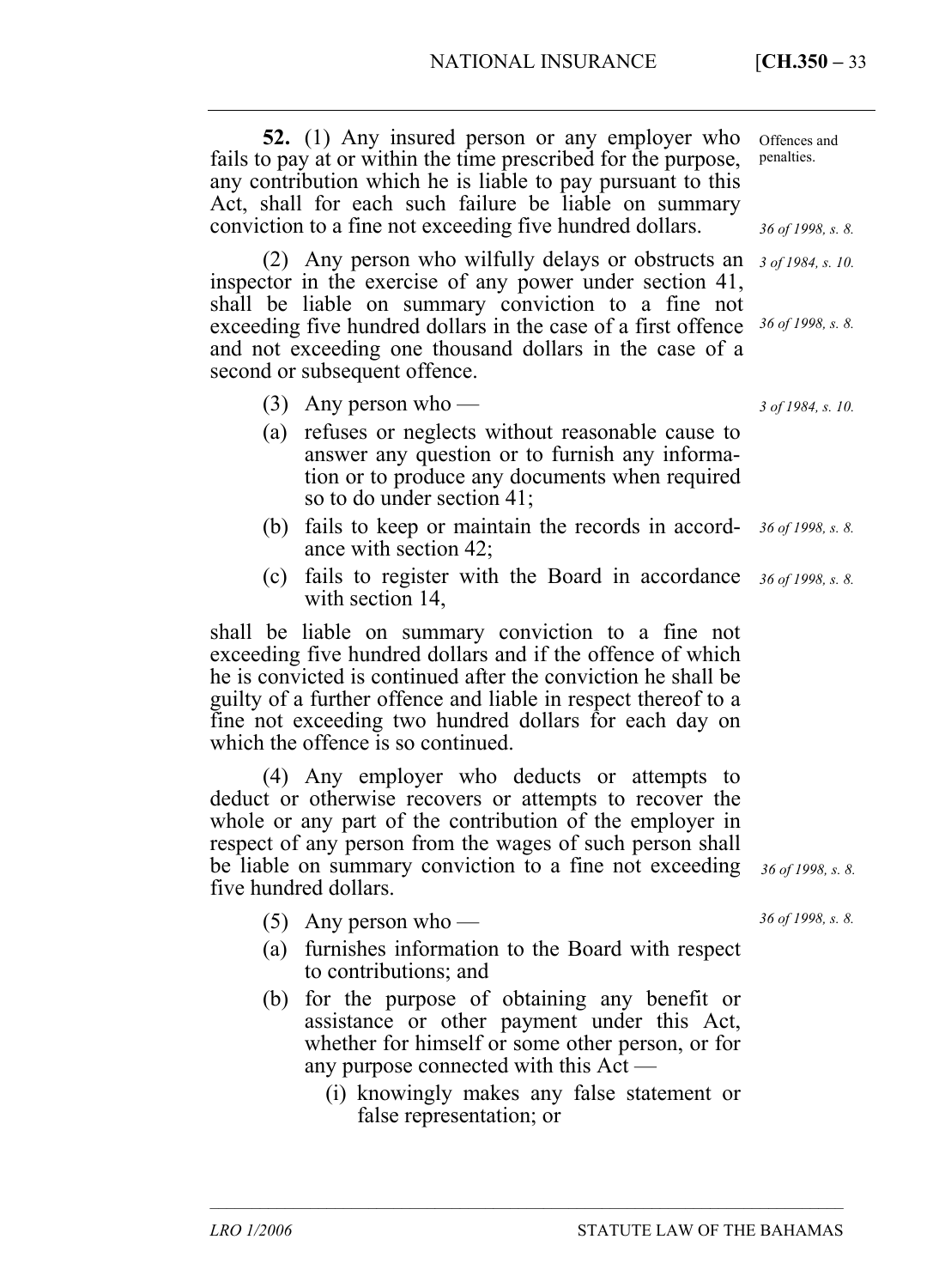(ii) produces or furnishes or causes or knowingly allows to be produced or furnished, any document or information which he knows to be false in a material particular,

shall be liable on summary conviction to a fine not exceeding two thousand five hundred dollars or to imprisonment for a term not exceeding twelve months or both.

- *36 of 1998, s. 8.*
- (6) Any employer who —
- (a) dismisses an employee;
- (b) threatens to dismiss or adversely affect the employment of a employee; or
- (c) alters the position of an employee to his prejudice, by reason of the circumstances that the employee —
	- (i) has co-operated with any officer or inspector of the Board in furnishing information required for the administration of this Act;
	- (ii) has made application for or enquired about any entitlements or obligations under this Act pertaining either to the payment of contributions or the entitlement to a benefit or assistance payment; or
	- (iii) has appeared as a witness or has given evidence in any proceeding under this Act,

shall be liable on summary conviction to a fine not exceeding one thousand dollars or to imprisonment for a term not exceeding six months or both.

(7) Notwithstanding anything to the contrary contained in any other law, the question whether an offence has been committed under subsection (6) shall —

- (a) be decided by the court on a balance of probabilities; and
- (b) require that the burden of proof be placed on the employer to disprove that the adverse action was not a consequence of the circumstances referred to in that subsection.

**53.** (1) Subject to the provisions of Article 78 of the Constitution, proceedings for an offence under this Act shall not be instituted except by or with the consent of the Board or by an inspector or other officer authorised in that behalf by special or general directions of the Board.

General provisions as to prosecutions under Act. *3 of 1984, s. 11.* 

*36 of 1998, s. 8.*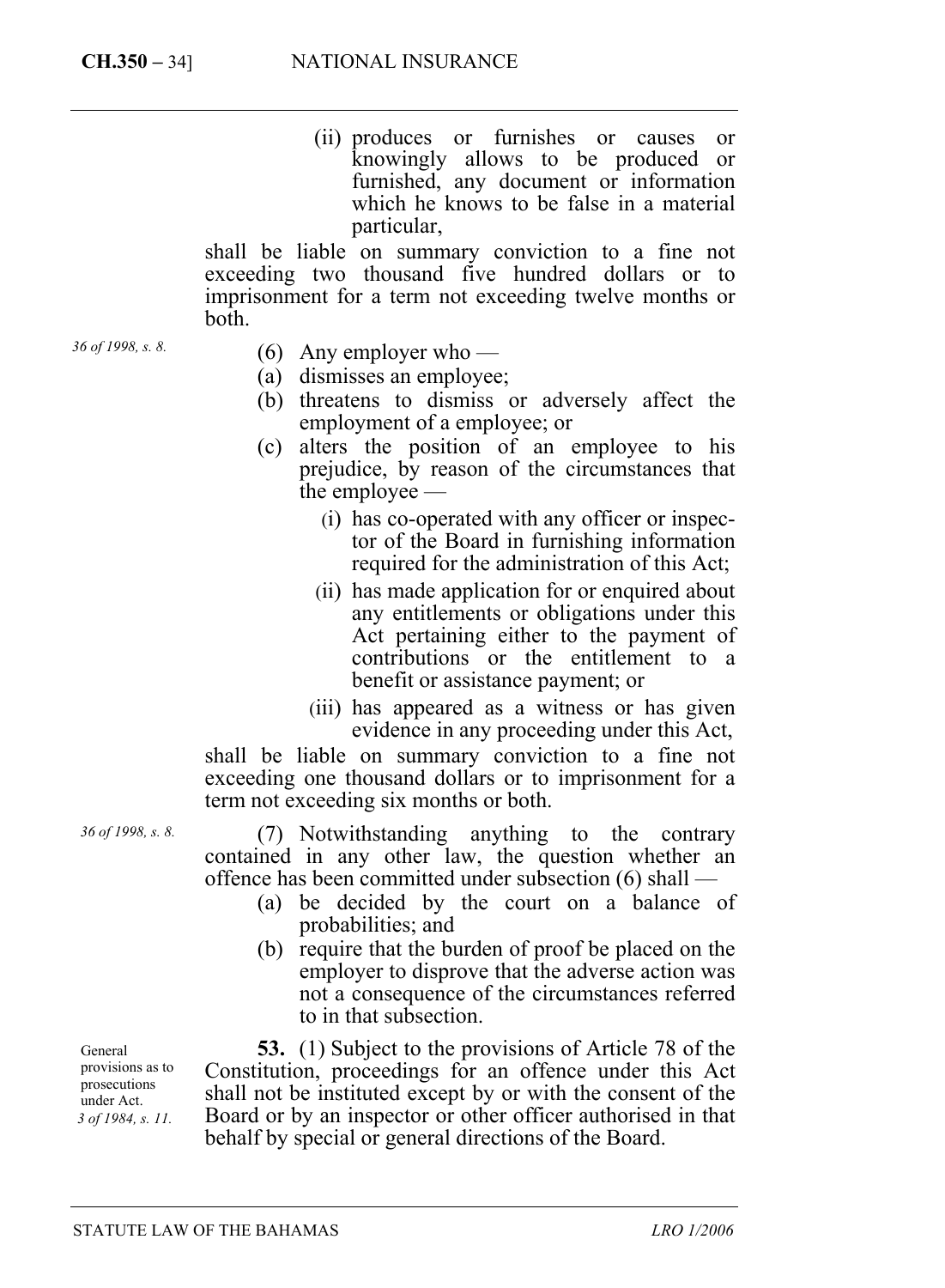(2) Any such inspector or other officer may, although not a counsel and attorney, prosecute or conduct before a court of summary jurisdiction any such proceedings as aforesaid.

(3) Notwithstanding any provision in any enactment prescribing the period within which summary proceedings may be commenced, proceedings for an offence under this Act may be commenced at any time within the period of three months from the date on which evidence sufficient, in the opinion of the Board, to justify a prosecution for the offence comes to its knowledge or within the period of twelve months after the commission of the offence, whichever period last expires; and for the purposes of this subsection a certificate purporting to be signed on behalf of the Board as to the date on which such evidence came to the knowledge of the Board shall be conclusive evidence thereof.

(4) In any proceedings for an offence under this Act, the wife or husband of the accused shall be competent to give evidence, whether for or against the accused:

Provided that the wife or husband shall not be compellable either to give evidence or in giving evidence to disclose any communication made to her or him by the accused during the marriage.

(5) Where an offence under this Act which has been committed by a body corporate is proved to have been committed with the consent or connivance of, or to be attributable to any negligence on the part of, any director, manager, secretary or other officer of the body corporate, he, as well as the body corporate, shall be deemed to be guilty of that offence and shall be liable to be proceeded against and punished accordingly.

**54.** (1) In any case where any person has been convicted of the offence under subsection (1) of section 52 of failing to pay a contribution he shall be liable to pay to the Fund a sum equal to the amount which he failed to pay.

(2) In any case where any person is convicted of an offence under subsection (5) of section 52, such person shall pay to the Fund a sum equal to the amount of the contributions, benefit or assistance with interest, as certified by the Director, in respect of which the false statement or representation was made.

––––––––––––––––––––––––––––––––––––––––––––––––––––––––––––––––––––––––––––

Recovery of contributions on prosecutions under Act.

*36 of 1998, s. 9.*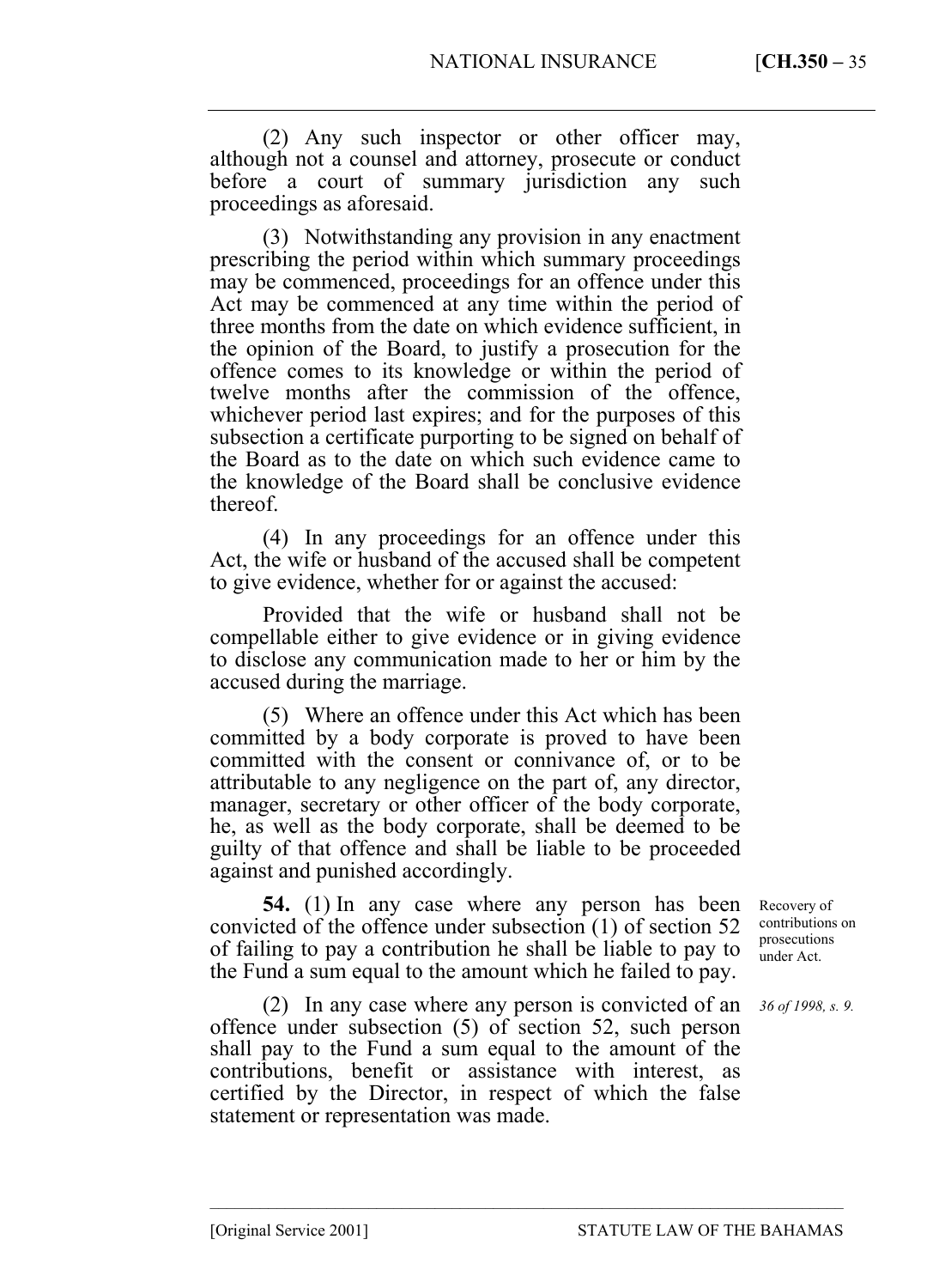(3) On such conviction as is mentioned in subsection (1) or (2) of this section, if notice of intention to do so has been served with the summons or warrant, evidence may be given —

- (a) of the failure on the part of the convicted person to pay at or within the time prescribed for the purpose on behalf or in respect of the same insured person other contributions under this Act during the two years immediately preceding the date of the offence; and
- (b) in the case of any such conviction as is mentioned in the said subsection (1), of the failure on the part of the said person so to pay on behalf or in respect of any other person employed by him any contributions under this Act on that date or during those two years,

and, on proof of such failure, the convicted person shall be liable to pay to the Fund a sum equal to the total of all the contributions under this Act which he is so proved to have failed to pay and which remain unpaid at the date of the conviction.

(4) Where the person charged with such an offence as is mentioned in subsection  $(1)$  or  $(2)$  of this section is convicted of that offence in his absence pursuant to sections 115 and 196 of the Criminal Procedure Code Act, then if —

- (a) it is proved to the satisfaction of the court, on oath or in the prescribed manner, that such a notice as is mentioned in subsection (3) of this section has been duly served specifying the other contributions in respect of which the prosecutor intends to give evidence; and
- (b) the clerk of the court has received a statement in writing purporting to be made by the accused or by a counsel and attorney acting on his behalf to the effect that if the accused is convicted in his absence of the offence charged he desires to admit failing to pay the other contributions so specified or any of them,

the said subsection (3) shall have effect as if the evidence had been given and the failure so admitted had been proved, and the court shall proceed accordingly.

Ch. 91.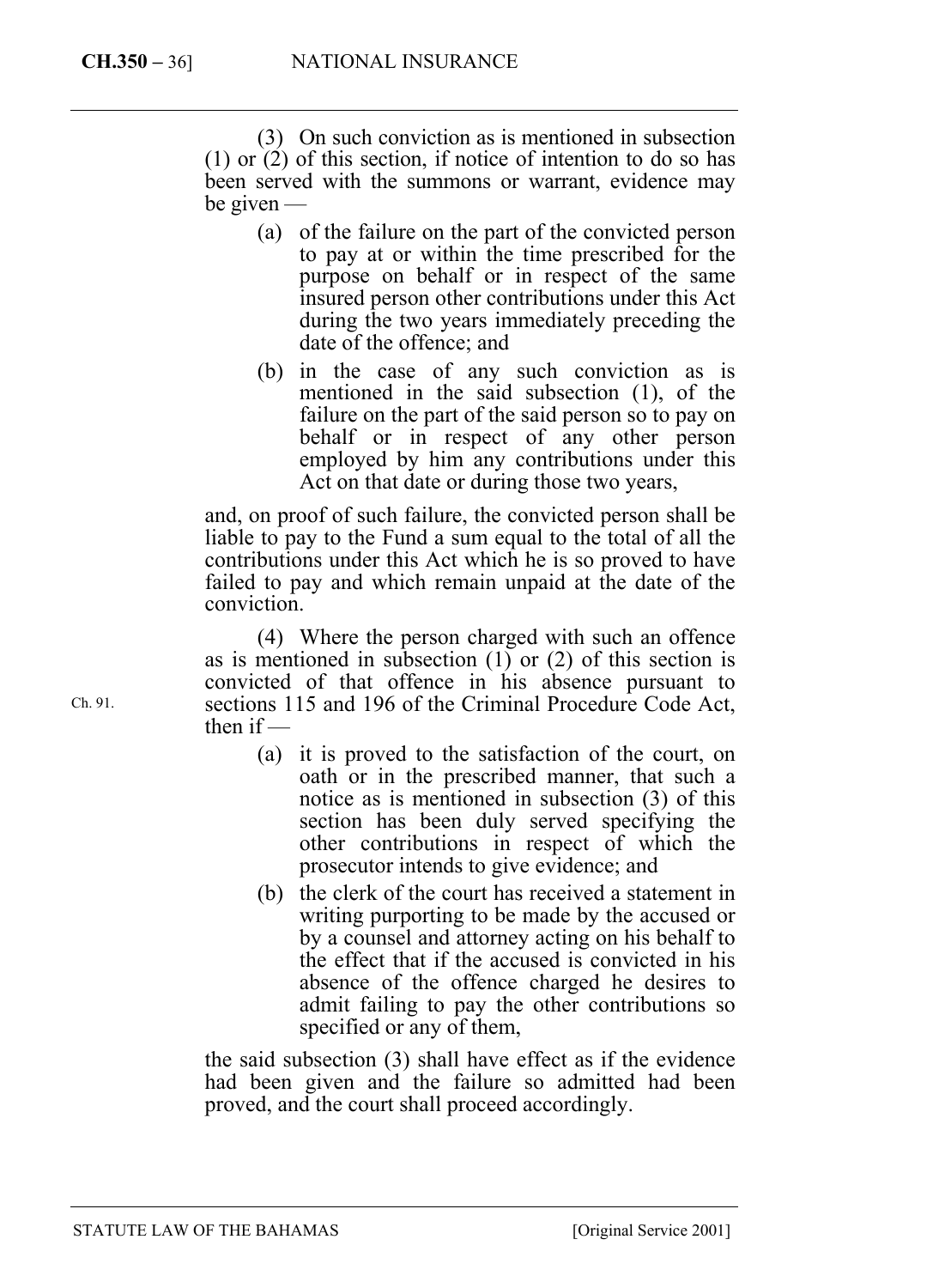(5) Where any person is charged with any such offence as is mentioned in subsection (1) or (2) and a probation order is made under section 124 of the Penal Code, the foregoing provisions of this section shall apply as if the making of the order were a conviction.

(6) Any sum ordered to be paid to the Fund under this section shall be recoverable as a penalty.

(7) Any sum paid by an employer under the provisions of this section shall be treated as a payment in satisfaction of the unpaid contributions, and the insured person's portion of those contributions shall not be recoverable by the employer from the insured person.

(8) If an employer, being a body corporate, fails to pay to the Fund any sum which the employer has been ordered to pay under this section, such sum or such part thereof as remains unpaid shall be a debt due to the Fund jointly and severally from any directors of the body corporate who knew or could reasonably be expected to have known of the failure to pay the contribution or contributions in question.

(9) Nothing in this section shall be construed as preventing the Board from recovering any sums due to the Fund by means of civil proceedings.

**55.** (1) All sums due to the Fund by way of contribution, unless regulations otherwise provide, shall bear interest compounded annually at prime rate per annum or such other rate and as from such date as may be prescribed, and shall be recovered as debts due to the Fund and, without prejudice to any other remedy, may be recovered as a civil debt on behalf of the Fund up to fifty thousand dollars, summarily.

(2) Proceedings for summary recovery of any sum due to the Fund may, notwithstanding anything in any enactment to the contrary, be brought at any time within 36 of 1998, s. 10. six years from the time when the matter complained of arose.

(3) Proceedings for the summary recovery as a civil debt of any sum due to the Fund may be instituted by an inspector or other officer authorised in that behalf by special or general directions of the Board, and any such inspector or officer may, although not a counsel and attorney, conduct such proceedings.

––––––––––––––––––––––––––––––––––––––––––––––––––––––––––––––––––––––––––––

Civil proceedings to recover sums due to the Fund. *36 of 1998, s. 10.* 

Ch. 84.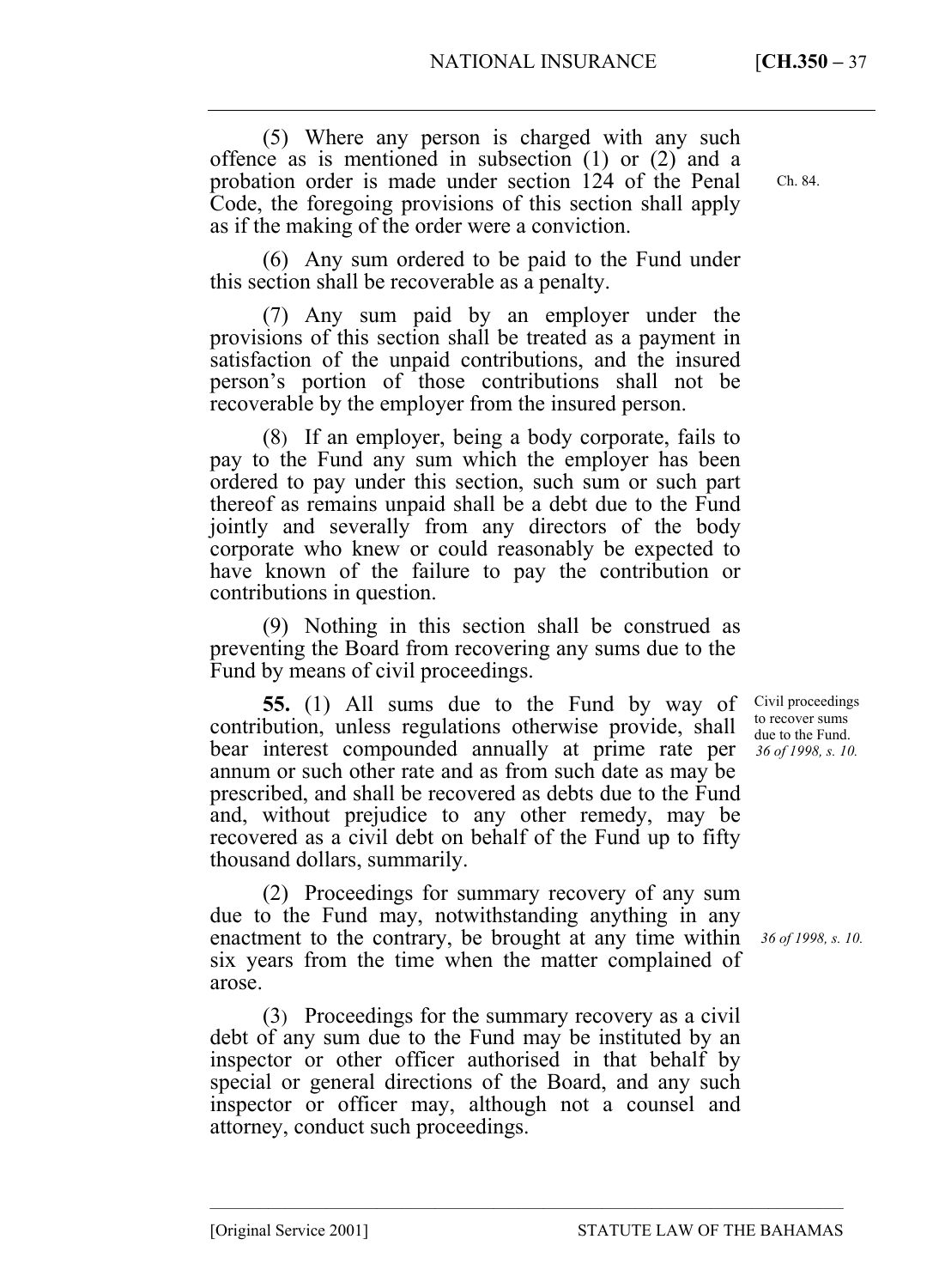Proceedings against employer for benefit lost by employer's default.

- **56.** (1) Where an employer has failed or neglected —
- (a) to pay any contributions which under this Act he is liable to pay in respect of or on behalf of any insured person in his employment; or
- (b) to comply, in relation to any such person, with the requirements of this Act relating to the payment and collection of contributions,

and by reason thereof that person or any other person to whom benefit or assistance under this Act may have been payable has lost in whole or in part the benefit or assistance to which he would have been entitled, that person or that other person, as the case may be, shall be entitled to recover summarily in a magistrate's court from the employer as a civil debt a sum equal to the amount of the benefit or assistance so lost, irrespective of the amount.

(2) Proceedings may be taken under this section notwithstanding that proceedings have been taken under any other section of this Act in respect of the same failure or neglect.

(3) Proceedings under this section may, notwithstanding any enactment to the contrary, be brought at any time within three years after the date on which the employed person but for the failure or neglect of the employer would have been entitled to receive the benefit or assistance lost.

## **PART VII MISCELLANEOUS**

**57.** (1) This Act shall apply to persons employed by or under the Crown in right of the Government of The Bahamas in like manner as if the Crown were a private person, with such modifications as may be made therein by regulations for the purpose of adapting the provisions of this Act to the case of such persons:

Provided that regulations may provide that any such person or any class of such persons shall be exempted from the operation of this Act.

(2) Nothing in this Act shall operate to require any person to pay any contribution under this Act if such person is entitled to exemption from payment thereof —

(a) under any enactment; or

Application of Act to certain categories of persons.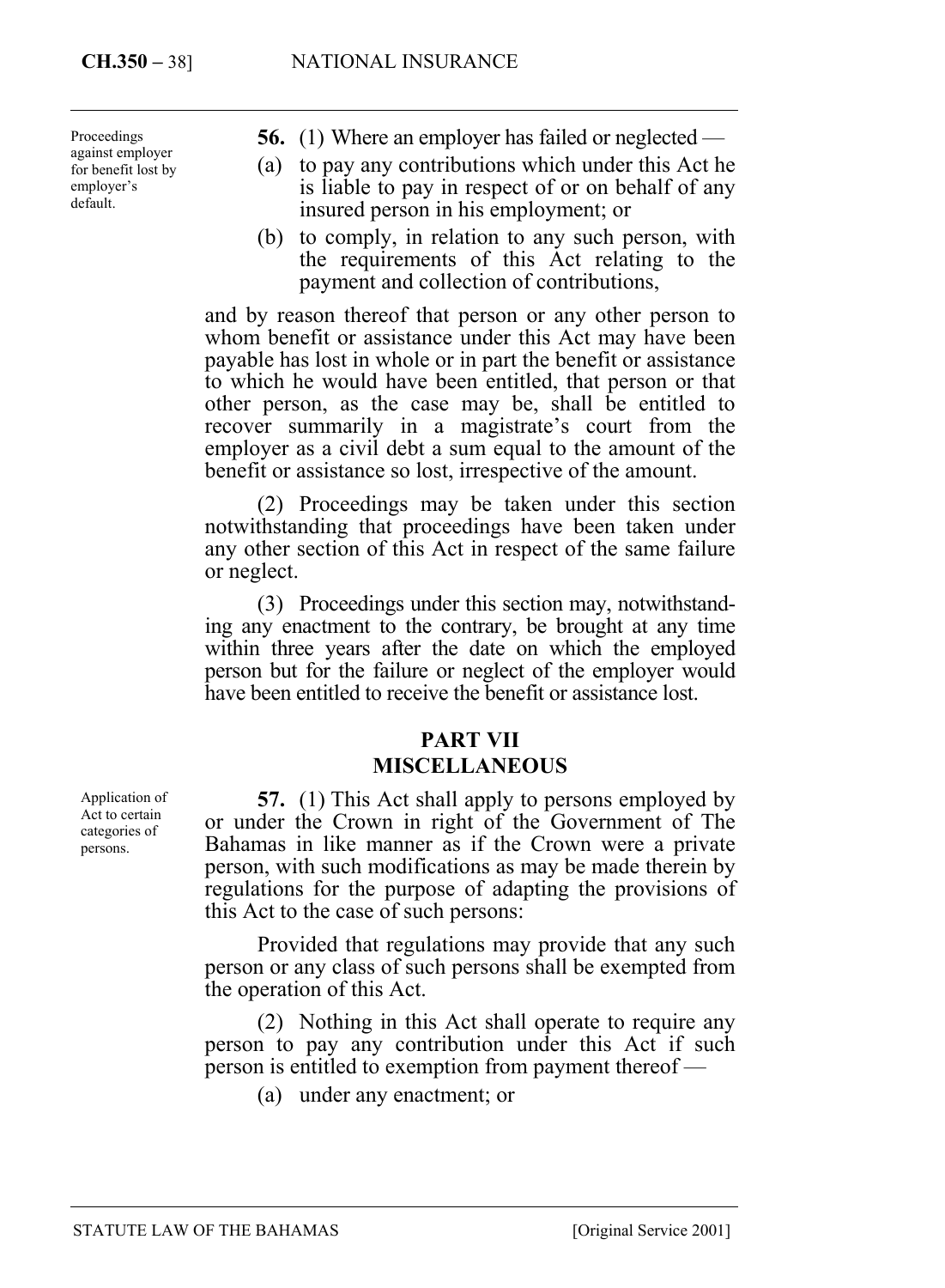(b) by virtue of any provision in any agreement entered into by or on behalf of the Government under authority especially enacted for the purposes of that agreement by Parliament.

(3) Notwithstanding anything contained in subsection  $(2)$ , any person  $-$ 

- (a) falling within that subsection on the appointed day; or
- (b) who after the appointed day becomes entitled to claim exemption as mentioned in that subsection,

may by a declaration in the prescribed form waive that exemption for the purposes of this Act.

(4) Where a person makes a declaration under subsection (3), the provisions of this Act shall apply to him *mutatis mutandis*, and he shall accordingly be liable to pay contributions under this Act, with effect from the relevant day.

(5) In subsection (4) the expression "relevant day" means —

- (a) in relation to a person referred to in paragraph (a) of subsection (3), the appointed day;
- (b) in relation to a person referred to in paragraph (b) of the said subsection (3), the day on which he becomes entitled to claim the exemption referred to in that paragraph.

**58.** (1) Without prejudice to the generality of any other power to make regulations, the Minister may make regulations modifying in such manner as he thinks proper the provisions of this Act in their application in relation to persons who are or have been employed on board any ship, vessel or aircraft.

(2) Without prejudice to the generality of subsection (1), regulations made thereunder may in particular provide —

- (a) for the classification under this Act of persons who are or have been employed on or after the appointed day or the declared day on board ships, vessels or aircraft;
- (b) for excepting from insurance under this Act or from liability to pay contributions as employed persons any persons employed as aforesaid who neither are domiciled nor have a place of residence in The Bahamas;

––––––––––––––––––––––––––––––––––––––––––––––––––––––––––––––––––––––––––––

Persons employed on board ships, vessels or aircraft.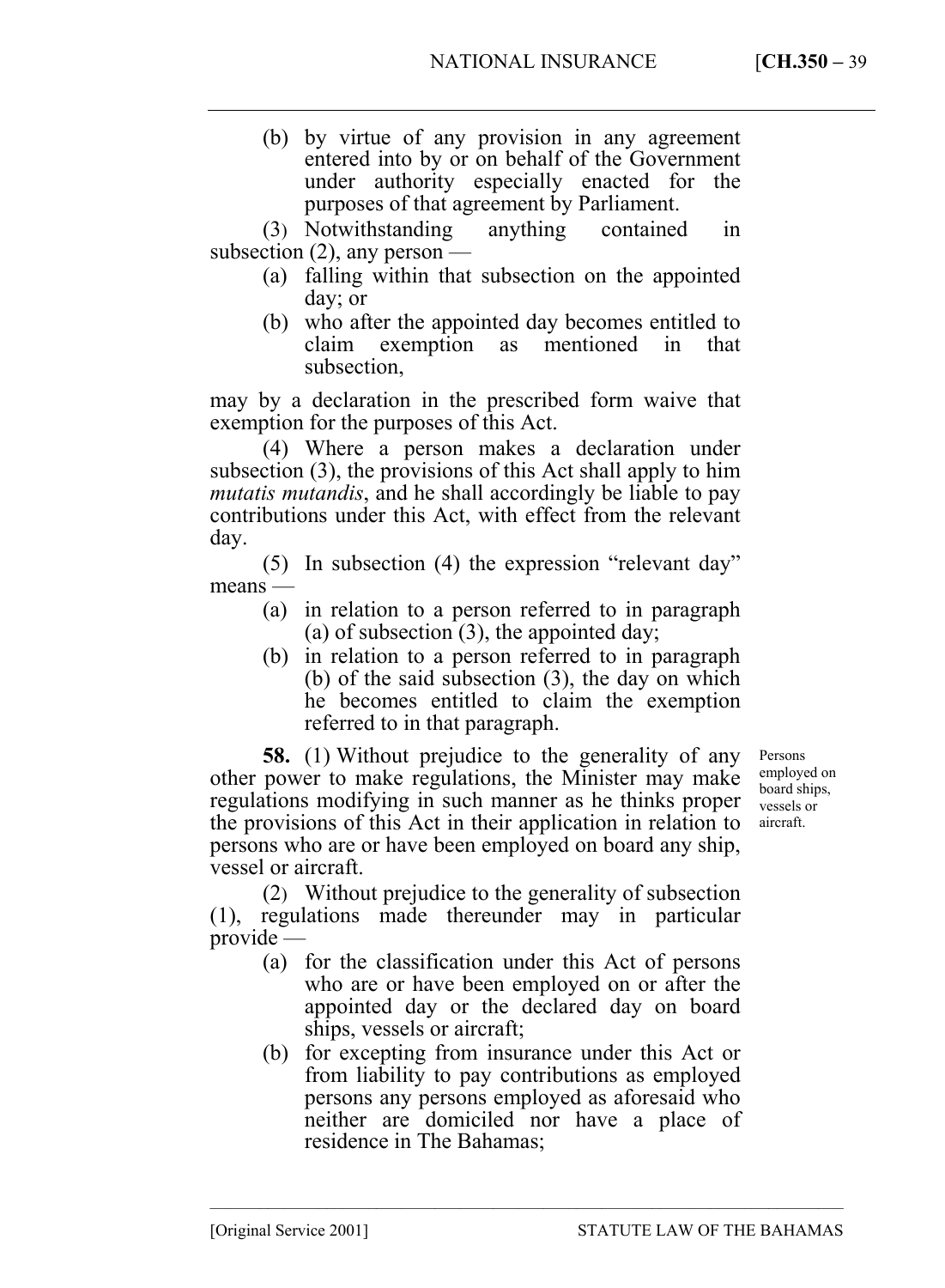- (c) for the taking of evidence for the purpose of any claim to benefit or assistance in any place outside The Bahamas;
- (d) for enabling persons employed on board ships, vessels or aircraft to authorise the payment of the whole or any part of any benefit or assistance to which they are or may become entitled to such of their dependants as may be prescribed;
- (e) for the payment of industrial benefit to or in respect of mariners and airmen in respect of accidents happening and prescribed diseases developed while they are outside The Bahamas;
- (f) for treating as accidents arising out of and in the course of the employment of mariners or airmen, accidents happening while they are proceeding to or from their ship, vessel or aircraft or in any other prescribed circumstances; and
- (g) for withholding any benefit or assistance that may be payable to a mariner for any period during which the owner of his ship or vessel is under an obligation to pay him wages.

**59.** (1) Without prejudice to the generality of any other power to make regulations, the Minister may, subject to subsection (2), make regulations modifying in such manner as he thinks proper the provisions of this Act in their application in relation to persons who are or have been outside The Bahamas while insured under this Act.

(2) Regulations under this section shall provide that where any insured person is throughout any contribution period outside The Bahamas and is not in that period an employed person he shall not be liable to pay any contribution as an insured person for that period.

**60.** (1) For the purpose of giving effect to any agreement with the government of any other part of the Commonwealth or the government of any foreign country, being an agreement which provides for reciprocity as respects the making of social provision of a kind afforded by Parts IV and V, it shall be lawful for the Minister, by order, to make provision for modifying or adapting this Act in its application to cases affected by the agreement.

(2) The modifications of this Act which may be made by virtue of subsection  $(1)$  shall include provision —

Insured persons outside The Bahamas.

Reciprocal agreements with other parts of the Commonwealth or with foreign countries.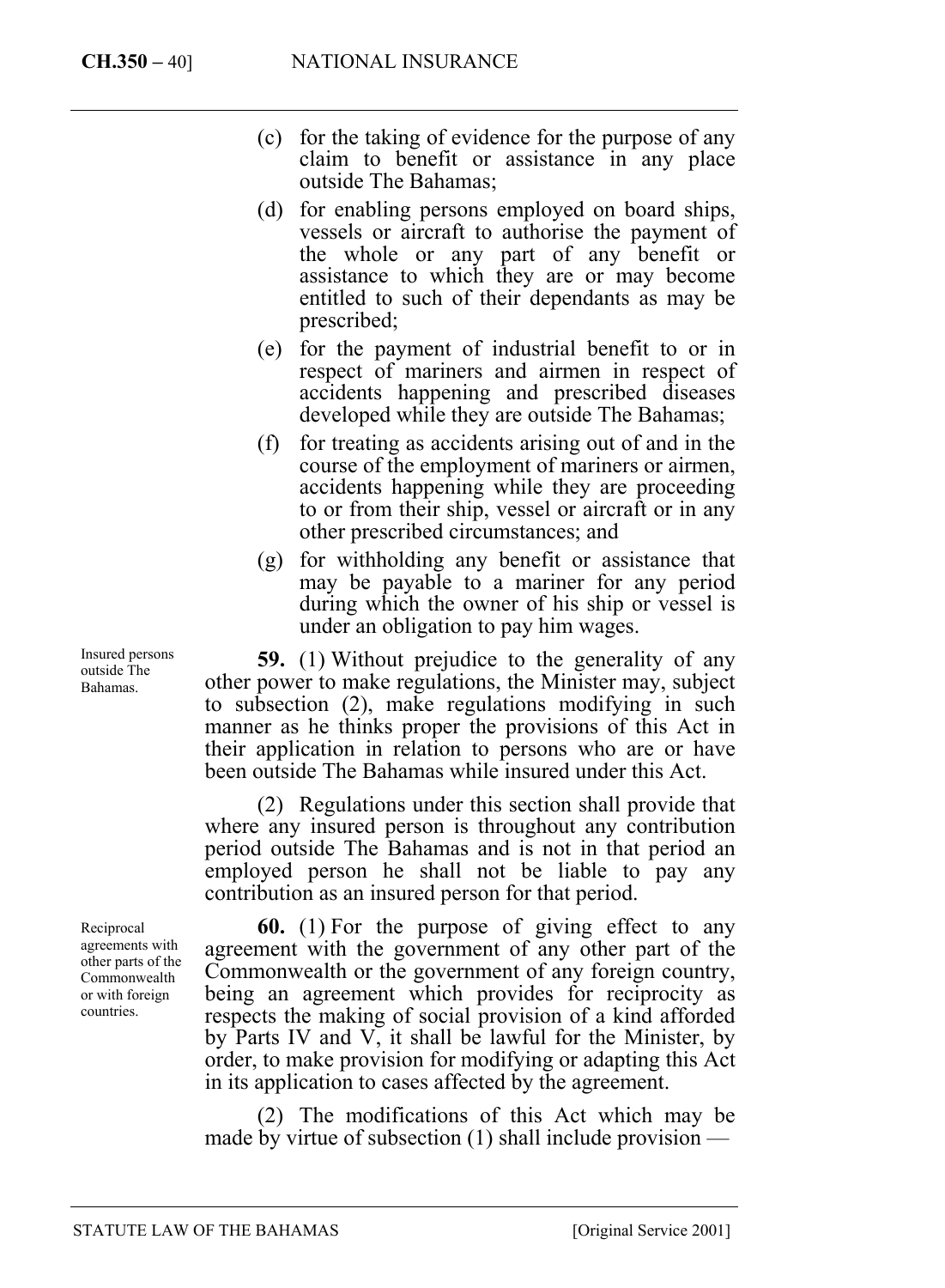- (a) for securing that acts, omissions and events having any effect for the purposes of the law of the country in respect of which the agreement is made shall have a corresponding effect for the purposes of this Act (but not so far as to confer a right to double benefit or assistance);
- (b) for determining in cases where rights accrue both under this Act and under the law of the said country which of these rights shall be available to the person concerned;
- (c) for making provision as to administration and enforcement contained in this Act applicable also for the law of the said country;
- (d) for making any necessary financial adjustments by payments into or out of the Fund.

**61.** Stamp duty shall not be chargeable upon any draft or order or receipt in respect of benefit or assistance or upon any receipt given in respect of any other payment out of the Fund pursuant to subsection (3) of section 44 or upon any receipt given by an officer of the Board for or in respect of any sum payable into the Fund.

**62.** (1) The Minister may make regulations required by this Act to be made or for the purpose of modifying or affecting the operation of any provision of this Act, or as the Minister may consider necessary or desirable generally for the better administration of this Act.

(2) Without prejudice to the generality of subsection (1), the Minister may by such regulations —

- (a) prescribe any matter which may be or is required to be prescribed under the provisions of this Act;
- (b) require any employer
	- (i) to submit returns of persons employed by him at such intervals and in such manner as may be prescribed;
	- (ii) to take reasonable steps to investigate the circumstances of every accident or disease of which notice is given to him;
	- (iii) to give the Board such notices or returns as may be thereby required of any accident or disease whether fatal or not which has occurred in his place of employment;

––––––––––––––––––––––––––––––––––––––––––––––––––––––––––––––––––––––––––––

Exemption from stamp duty.

Power to make regulations, etc.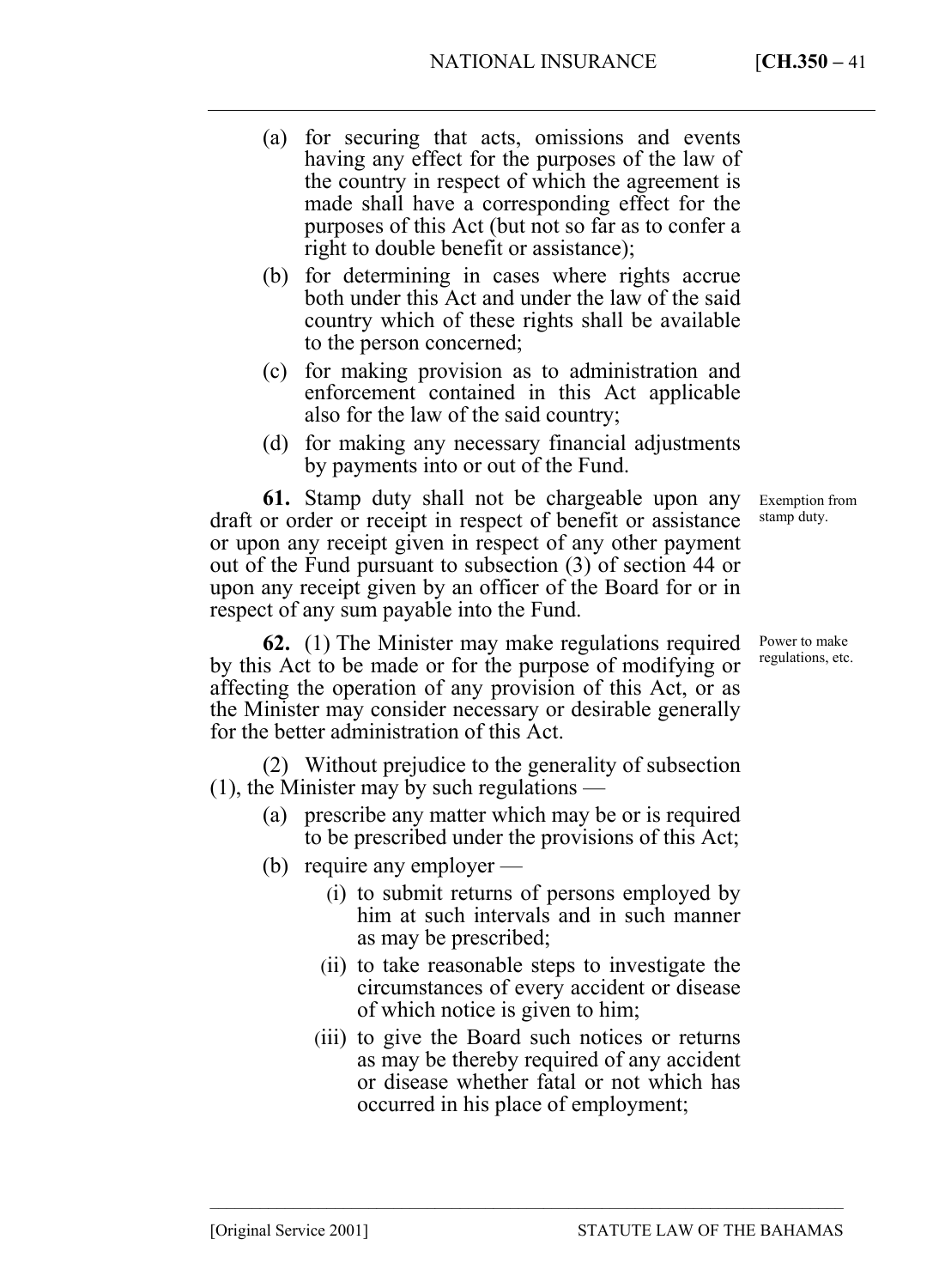- (c) except such categories of insured persons as may be specified therein from liability to pay contributions for such periods as may be prescribed;
- (d) provide for determining the circumstances in which a person is or is not to be deemed for the purposes of this Act to be a dependant of another person;
- (e) provide for different provisions of any regulations to come into operation on different days.

(3) Regulations may provide for the recovery on summary conviction of monetary penalties in respect of any offence under this Act being a contravention of or failure to comply with regulations, so, however, that such penalties shall not exceed one hundred dollars for each offence or, where the offence consists of continuing any such contravention or failure after conviction thereof, one hundred dollars together with a further one hundred dollars for each day on which it is so continued.

(4) Any power conferred by this Act to make regulations or orders may be exercised —

- (a) either in relation to all cases to which the power extends or in relation to all such cases subject to specified exceptions or in relation to any specified cases or classes of case; and
- (b) so as to make, as respects the cases in relation to which it is exercised —
	- (i) the full provision to which the power extends or any less provision (whether by way of exception or otherwise);
	- (ii) the same provision for all cases in relation to which the power is exercised or different provision for different cases or classes of case or different provision as respects the same case or class of case for different purposes of this Act;
	- (iii) any such provision either unconditionally or subject to any specified condition.

(5) Without prejudice to any specific provision in this Act, any regulations or orders may contain such incidental or supplementary provisions as appear to the Minister to be expedient for the purposes of those regulations or orders.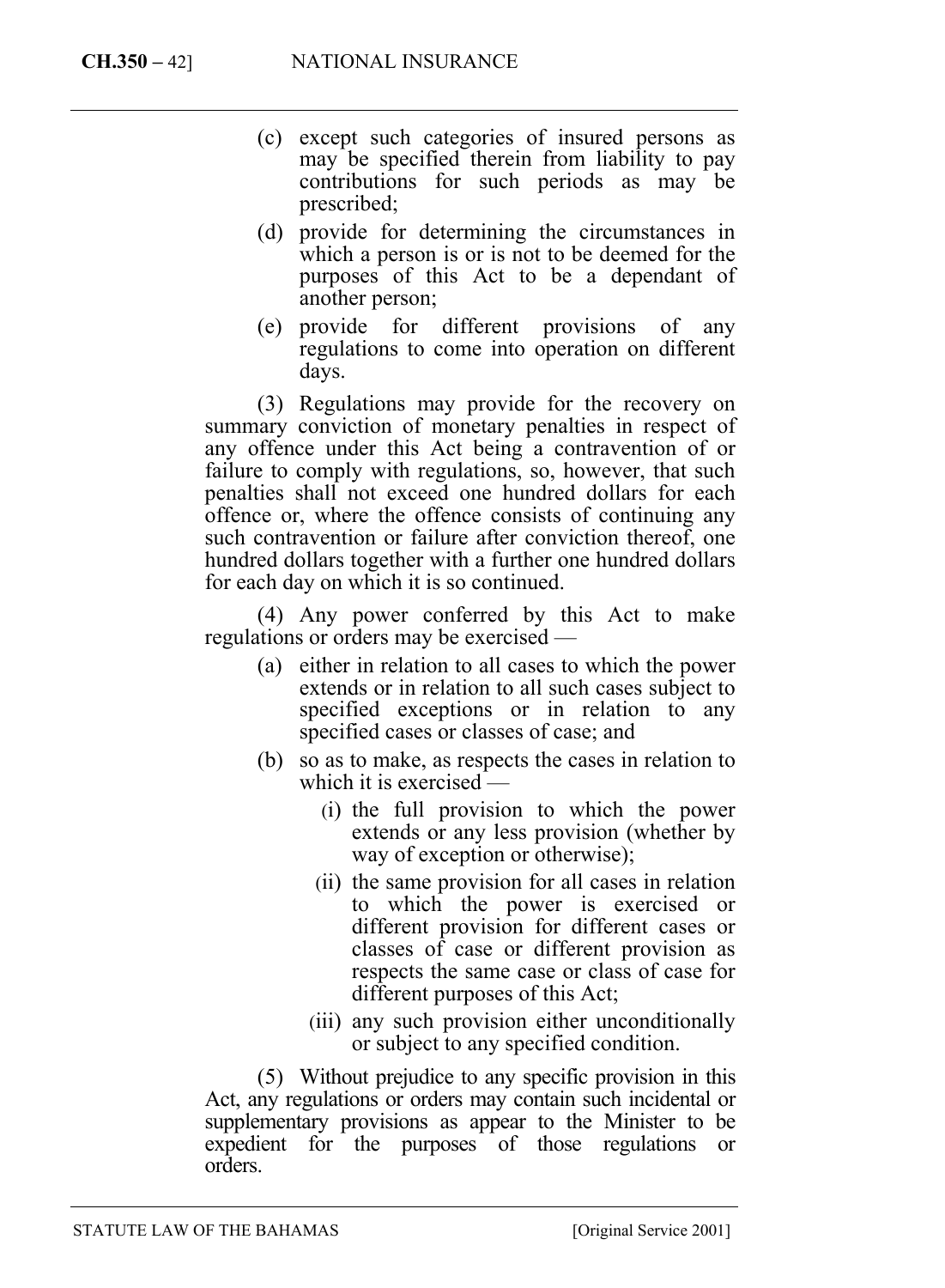**63.** (1) The provisions of sections 31 and 32 of the Interpretation and General Clauses Act shall not apply in relation to any regulations or orders made by the Minister under this Act, but instead all such regulations or orders shall be subject to affirmative resolution of both chambers of Parliament.

(2) In subsection (1) the expression "subject to affirmative resolution of both chambers of Parliament" in relation to regulations or orders means that any such regulations or orders are not to come into operation unless and until approved by a resolution of each of those chambers.

**64.** (1) On and after the declared day, in any action for damages for personal injuries brought by an employed person against his employer (including any such action arising out of a contract) there shall in assessing such damages be taken into account, against any loss of wages or profits which has accrued or probably will accrue to the employed person from the injuries, one-half of the value of any rights which have accrued or probably will accrue to him therefrom in respect of injury benefit or disablement benefit for the five years beginning with the time when the cause of action accrued; but this subsection shall not be taken as requiring both the gross amount of the damages before taking into account such rights and the net amount after taking them into account to be found separately.

(2) The reference in subsection (1) to assessing the damages for personal injuries shall, in cases where damages otherwise recoverable are subject to reduction under section 3 of the Contributory Negligence Act, or are Ch. 75. limited by or under any other enactment or by contract, be taken as referring to the total damages which would have been recoverable apart from the reduction or limitation.

(3) In assessing damages in respect of the death of a person in any action under the Fatal Accidents Act, or the Carriage by Air Act, 1961 and the Carriage by Air (Supplementary Provisions) Act, 1962, of the United Kingdom as extended to The Bahamas there shall not be taken into account any right to death benefit under this Act resulting from the death of such person.

- (4) For the purposes of this section —
- (a) the expression "personal injury" includes any disease and any impairment of the physical or

––––––––––––––––––––––––––––––––––––––––––––––––––––––––––––––––––––––––––––

Regulations and orders to be approved.

Ch. 2.

Measure of damages where industrial benefit applies.

Ch. 71; 9 & 10 Eliz. 2 c 27.; 10 & 11 Eliz. 2 c. 43.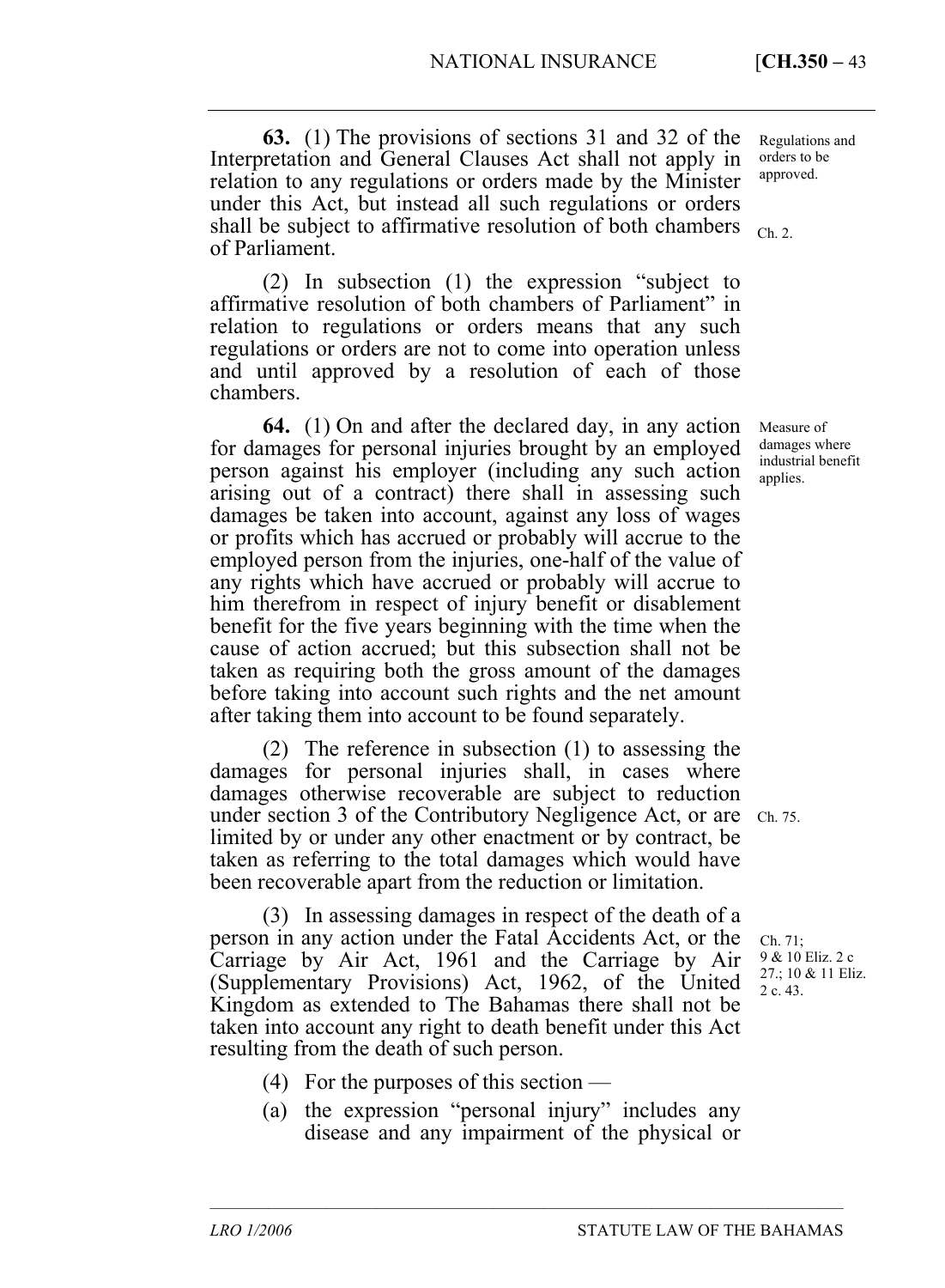mental condition of a person, and the expression "injured" shall be construed accordingly;

(b) any payment on account of disablement benefit shall be treated as benefit for the period taken into account by the assessment of the extent of the disablement in respect of which it is payable.

## **FIRST SCHEDULE (Section 2)**

## **EMPLOYMENT AS AN EMPLOYED PERSON**

1. Employment in The Bahamas under any contract of service.

2. Employment whether within or without The Bahamas of a person domiciled or having a place of residence therein as master or a member of the crew of any ship or vessel, or as pilot, commander, navigator or a member of the crew of any aircraft, being a ship, vessel or aircraft of which the owner (or the managing owner, if there is more than one owner) or the manager, resides or has his principal place of business in The Bahamas, or in any other capacity on board such a ship, vessel or aircraft:

Provided that the employment in that other capacity is for the purposes of the ship, vessel or aircraft, or of the crew thereof, or of any passenger or cargo or mails carried thereby.

3. Employment in plying for hire with any vehicle, the use of which is obtained from the owner thereof under a contract of bailment (other than a hire purchase agreement), the owner of the vehicle being regarded as the employer.

4. Employment outside The Bahamas of a person domiciled or having a place of residence therein —

- (a) as a member of the diplomatic or consular service of The Bahamas;
- (b) as a domestic worker employed by a person specified in subparagraph (a) of this paragraph.

5. Every employment, service or occupation prescribed by the **Minister** 

*3 of 1984, s. 14.*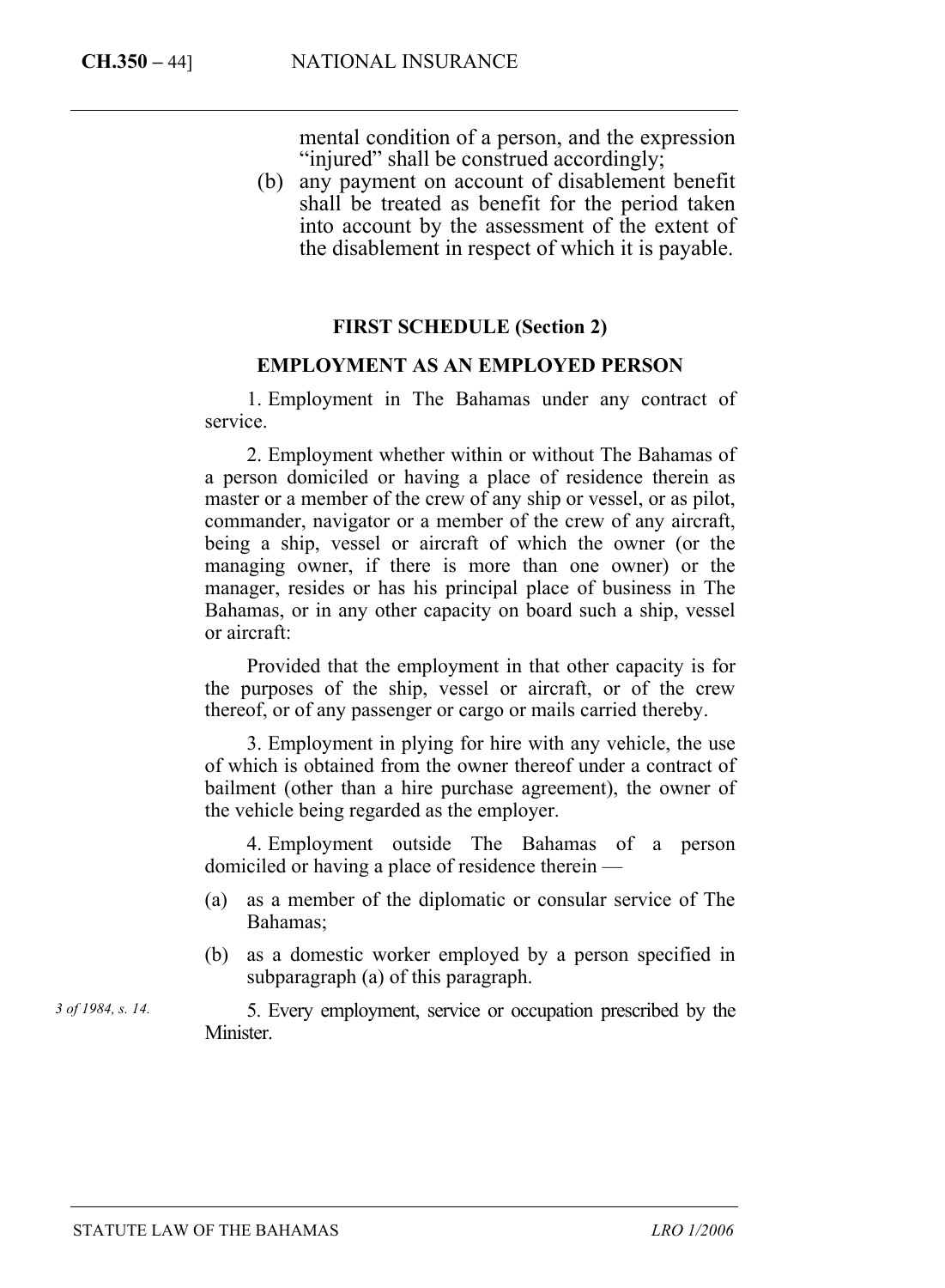# **SECOND SCHEDULE (Section 3(2))**

## **CONSTITUTION OF NATIONAL INSURANCE BOARD.**

1. The Board shall consist of eleven members, of whom —

- (a) five shall be persons appointed by the Minister in his discretion;
- (b) three shall be persons appointed by the Minister in accordance with paragraph 2 of this Schedule to represent employers; and
- (c) the remaining three shall be persons appointed by the Minister in accordance with paragraph 3 of this Schedule to represent insured persons.

2. The members representing employers shall be appointed only after consultation with a confederation, being, in the opinion of the Minister, a confederation representative of employers and associations of employers generally or, in the absence of such a confederation, only after consultation with such employers and associations of employers as, in the opinion of the Minister, are so representative.

3. The members representing insured persons shall be appointed only after consultation with an association of registered trade unions, being an association, in the opinion of the Minister, representative of insured persons generally or, in the absence of such an association, only after consultation with such registered trade unions as, in the opinion of the Minister, are so representative.

4. The Director shall be entitled to attend any meeting of the Board, to take part in discussion of any matter other than such as may concern him personally, but shall not be entitled to vote.

5. A member shall, subject to the provisions of this Schedule, hold office for such period not exceeding three years as the Minister may direct in the instrument appointing him.

6. The Minister may grant leave of absence to any member.

7. A member may at any time resign his office as such by instrument in writing addressed to the chairman, who shall forthwith cause the same to be forwarded to the Minister, and upon the date of the receipt by the chairman of such instrument such member shall cease to be a member.

8. The Minister shall appoint two members to be respectively chairman and deputy chairman.

9. Subject to the provisions of this Schedule, the chairman and the deputy chairman shall hold and vacate office as such in accordance with the terms of the instrument by which they were respectively appointed.

––––––––––––––––––––––––––––––––––––––––––––––––––––––––––––––––––––––––––––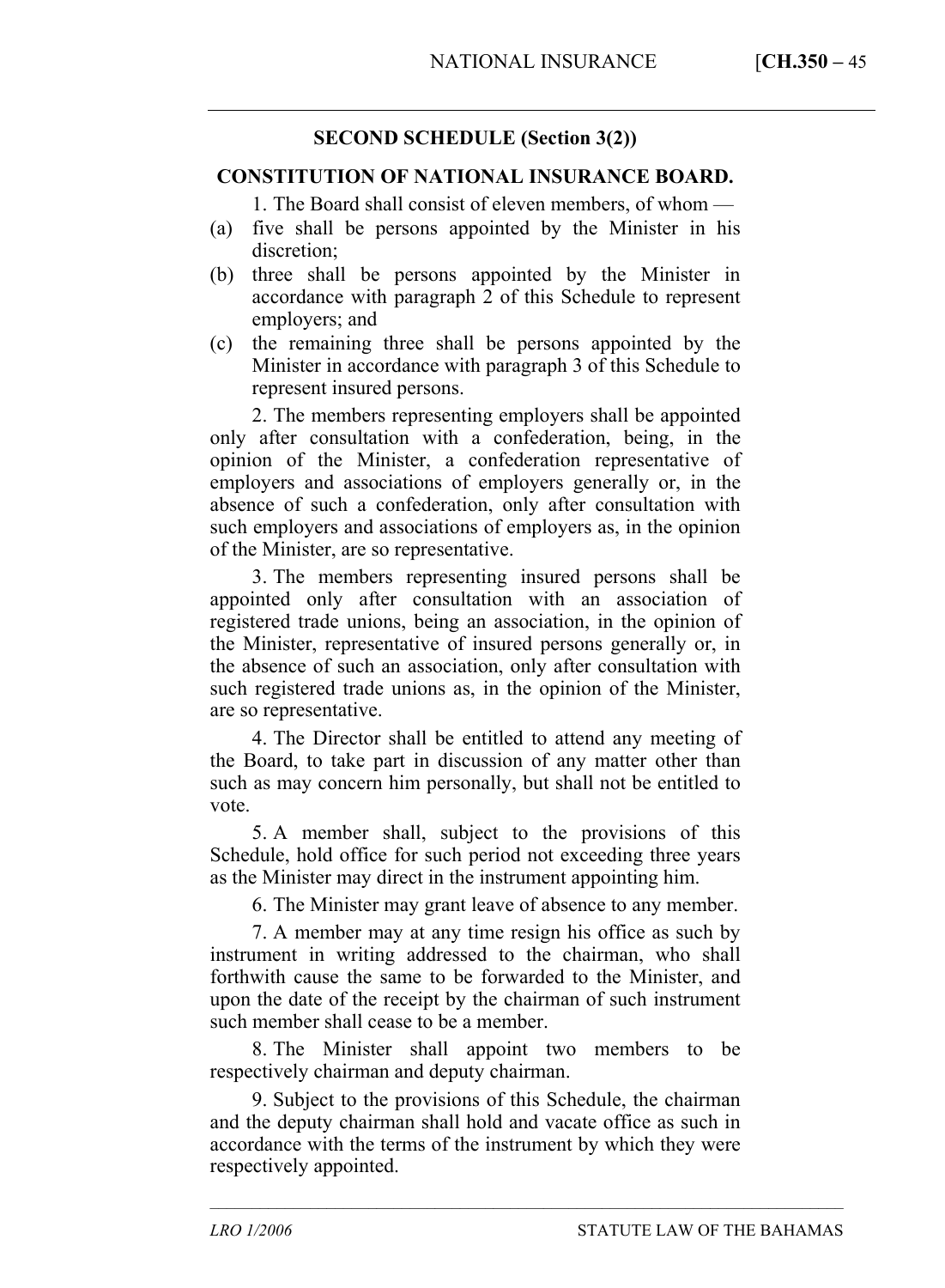10. Where the chairman or the deputy chairman or any other member is absent or unable to act, the Minister may appoint any person to act temporarily in his place.

11. The chairman or the deputy chairman may at any time resign his office as such by instrument in writing addressed to the Minister, and such resignation shall take effect upon the date of the receipt of such instrument by the Minister.

12. If the chairman or the deputy chairman ceases to be a member, he shall also cease to be chairman or deputy chairman, as the case may be.

13. The Minister may by instrument in writing at any time revoke the appointment of the chairman, deputy chairman or any other member if he thinks it desirable or expedient so to do.

14. A member who ceases to be a member or ceases to be chairman or deputy chairman shall be eligible for reappointment.

15. The appointment, removal, death or resignation of a chairman, deputy chairman or member shall be notified in the *Gazette*.

## **THIRD SCHEDULE (Section 44(5))**

## **POWERS OF BOARD TO INVEST**

**1.** In this Schedule, unless the context otherwise requires —

"debenture" includes debenture stock and bonds, whether constituting a charge on assets or not, and loan stock or notes;

"market price" of any securities which are quoted both at prices at which sellers are willing to sell and buyers are willing to buy means the price which is mid-way between those prices; and "market value" and "value", in relation to securities, shall be construed accordingly;

"paragraph" means a paragraph of this Schedule;

"recognised stock exchange" means any body of person conducting a market for securities declared by an order of the Minister for the time being in force to be a recognised stock exchange for the purposes of this Schedule;

"securities" has the same meaning as in the Securities Industry Act;

"share" includes stock.

**2.** The Board may invest any moneys forming part of the National Insurance Fund, whether in a state of investment or not, either temporarily or permanently in accordance with the provisions of this Schedule:

Provided that the Board shall not invest in property or securities outside The Bahamas without the general or special

Interpretation.

Ch. 363.

Investment of property.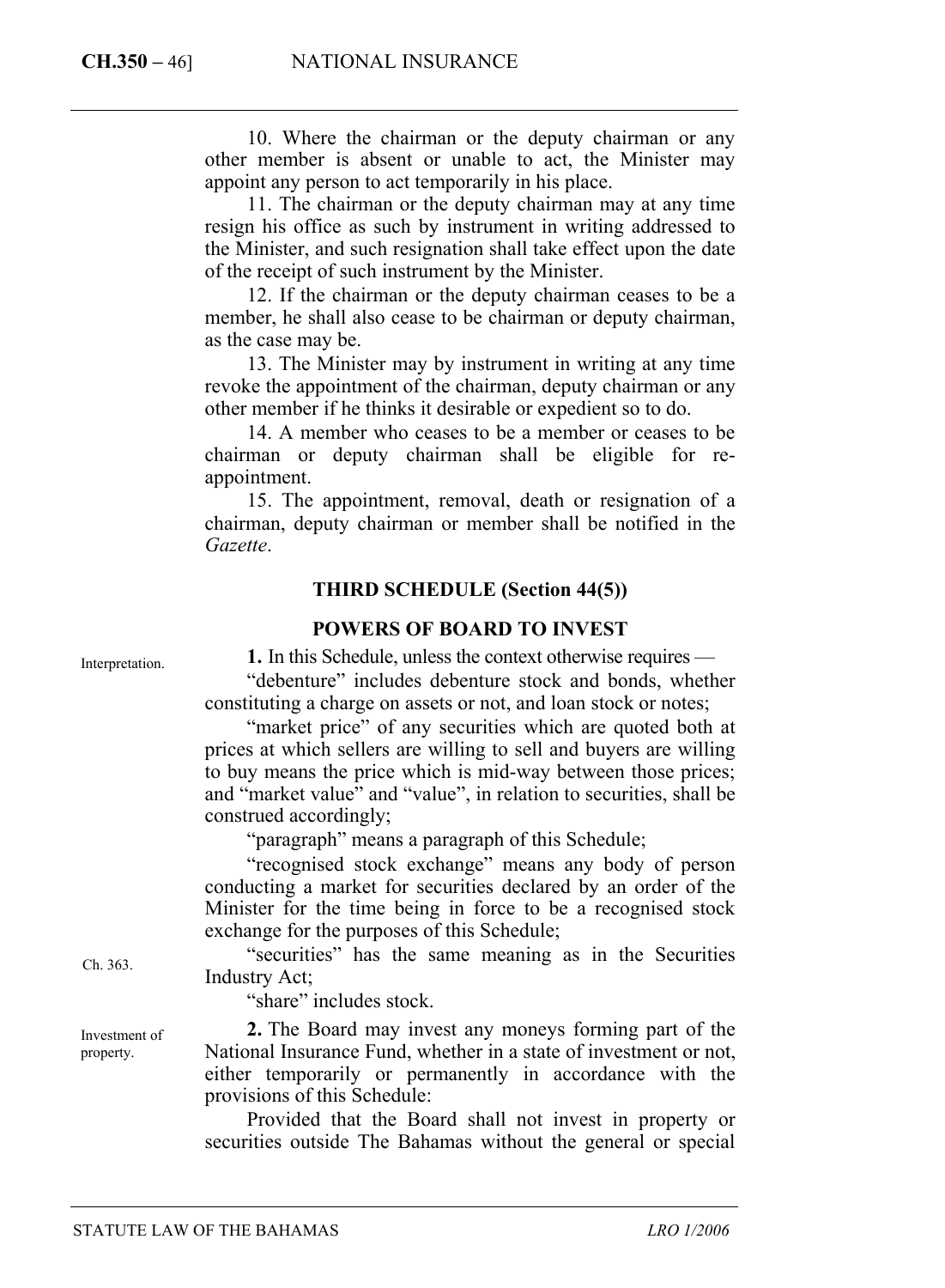directions of the Minister after he has obtained the concurrence of the Minister of Finance.

**3.** Subject to paragraph 2, the Board shall have power to invest, on terms not less favourable than are available to other investors generally, in any securities which are investments authorised by the Trustee Act for the investment of trust funds.

**4.** Subject to paragraph 2, the Board shall have power to invest in property or securities other than those mentioned in paragraph 3:

Provided that such securities are not —

- (a) securities in which the holder can be required to accept repayment of the principal, or the payment of any interest, otherwise than in the currency of The Bahamas or any other currency declared by the Minister by order to be an internationally recognised reserve currency for the purposes of this subparagraph; or
- (b) securities the price of which is not quoted on a recognised stock exchange; or
- (c) shares or debenture stock not fully paid up (except shares or debenture stock which by the terms of issue are required to be fully paid up within, nine months of the date of issue); or
- (d) shares or debentures of any company of which the total issued and paid up share capital is less than one million dollars; or
- (e) share or debentures of any company which has not in each of the five years immediately preceding the year in which the investment is made paid a dividend on all the shares issued by the company, excluding any shares issued after the dividend was declared and any shares which by their terms of issue did not rank for dividend for that year; and for the purposes of this subparagraph a company formed —
	- (i) to take over the business of another company or other companies; or
	- (ii) to acquire the securities of, or control of, another company or companies,

or for either of those purposes and for other purposes, shall be deemed to have paid a dividend as mentioned in this subparagraph in any year in which such a dividend has been paid by the other company or all the other companies, as the case may be; or

(f) further securities in any one company which, at the market price ruling at the date of the proposed increase in the investment, would bring the total investment in that company to more than five per centum of the total

––––––––––––––––––––––––––––––––––––––––––––––––––––––––––––––––––––––––––––

Investment in trustee securities.

Ch. 176.

Investment in other securities.